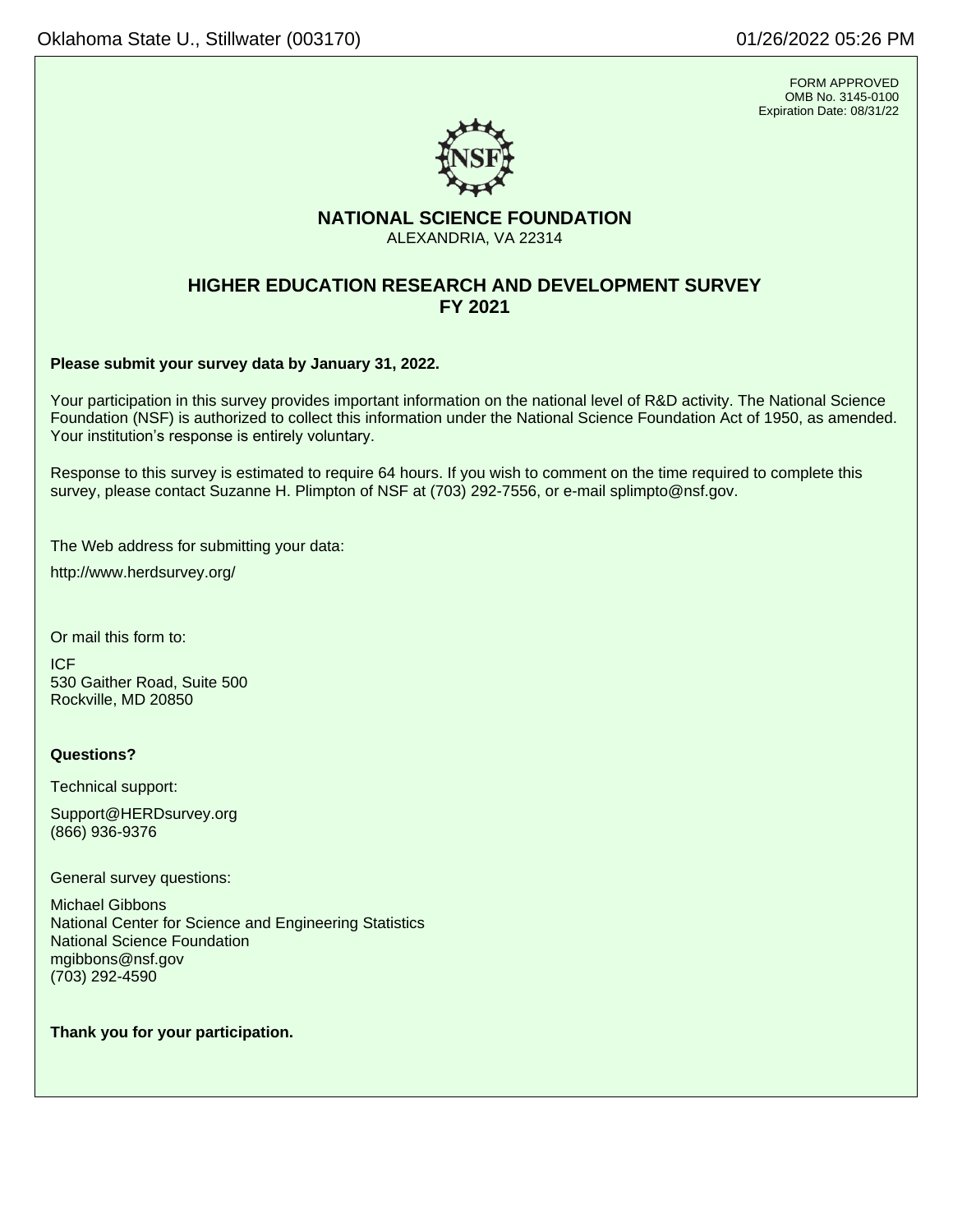# **What's New for FY 2021**

# **Changes to Questions**

- **Question 16** instructions were updated to clarify that FTEs are not expected to equal headcount reported in Question 15 and should reflect the working effort spent on research.
- Questions added to the FY 2020 survey about the impacts of the COVID-19 pandemic on R&D at your institution have been removed.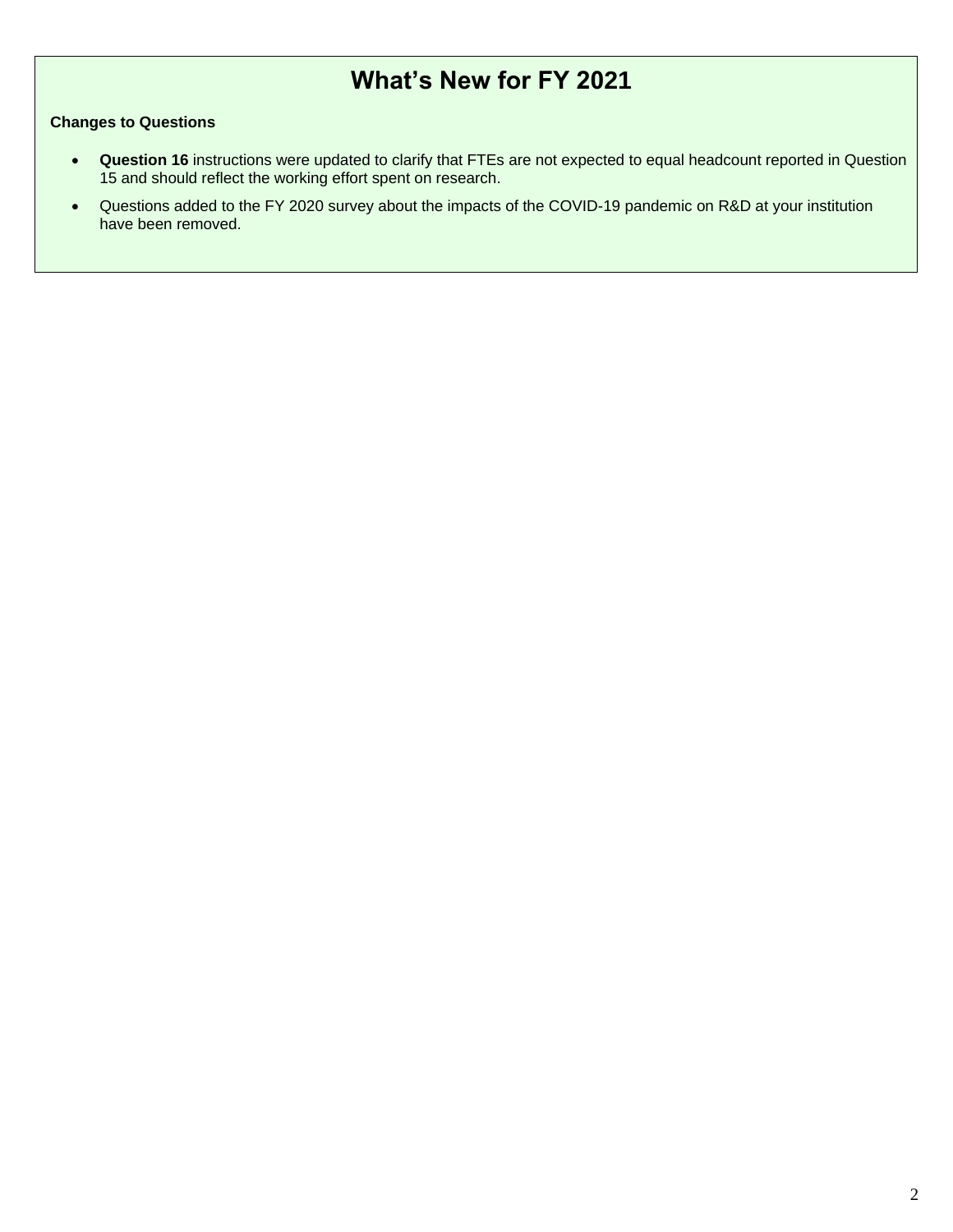# **Survey Definitions and Instructions**

This survey collects data on research and development (R&D) activities at higher education institutions. Please report R&D activities and expenditures for your institution's **2021** fiscal year.

# **Fiscal Year (FY)**

Please report data for your institution's 2021 fiscal year.

# **Research and Development (R&D)**

R&D activity is creative and systematic work undertaken in order to increase the stock of knowledge — including knowledge of humankind, culture, and society — and to devise new applications of available knowledge. R&D covers three activities defined below — basic research, applied research, and experimental development.

- **Basic research** is experimental or theoretical work undertaken primarily to acquire new knowledge of the underlying foundations of phenomena and observable facts, without any particular application or use in view.
- **Applied research** is original investigation undertaken in order to acquire new knowledge. It is directed primarily towards a specific, practical aim or objective.
- **Experimental development** is systematic work, drawing on knowledge gained from research and practical experience and producing additional knowledge, which is directed to producing new products or processes or to improving existing products or processes.

# **R&D Expenditures**

Include all expenditures for R&D activities from your institution's current operating funds that are separately accounted for. For purposes of this survey, R&D includes expenditures for organized research as defined by 2 CFR Part 200 Appendix III and expenditures from funds designated for research.

| Sponsored research (federal and nonfederal)<br>Public service grants or outreach programs<br>$\bullet$<br>University research (institutional funds that are<br>Curriculum development (unless included as part of<br>separately budgeted for individual R&D projects)<br>an overall research project)<br>Startup, bridge, or seed funding provided to researchers<br>R&D conducted by university faculty or staff at<br>$\bullet$<br>outside institutions that is not accounted for in your<br>within your institution<br>financial records<br>Other departmental funds designated for research<br>$\bullet$<br>Estimates of the proportion of time budgeted for<br>Recovered and unrecovered indirect costs (see<br>instruction that is spent on research<br>definitions in Question 1)<br>Capital projects (i.e., construction or renovation of<br>Equipment purchased from R&D project accounts<br>research facilities)<br>R&D funds passed through to a subrecipient<br>Non-research training grants<br>$\bullet$<br>organization, educational or other<br>Unrecovered indirect costs that exceed your<br>$\bullet$<br>Clinical trials, Phases I, II, or III (see definition in<br>institution's federally negotiated Facilities and<br>Question 5)<br>Administrative (F&A) rate<br>Research training grants funding work on organized<br>research projects | R&D <i>includes:</i> | R&D does <b>not</b> include: |
|-----------------------------------------------------------------------------------------------------------------------------------------------------------------------------------------------------------------------------------------------------------------------------------------------------------------------------------------------------------------------------------------------------------------------------------------------------------------------------------------------------------------------------------------------------------------------------------------------------------------------------------------------------------------------------------------------------------------------------------------------------------------------------------------------------------------------------------------------------------------------------------------------------------------------------------------------------------------------------------------------------------------------------------------------------------------------------------------------------------------------------------------------------------------------------------------------------------------------------------------------------------------------------------------------------------------------------------------------------------------|----------------------|------------------------------|
| Tuition remission provided to students working on<br>research                                                                                                                                                                                                                                                                                                                                                                                                                                                                                                                                                                                                                                                                                                                                                                                                                                                                                                                                                                                                                                                                                                                                                                                                                                                                                                   |                      |                              |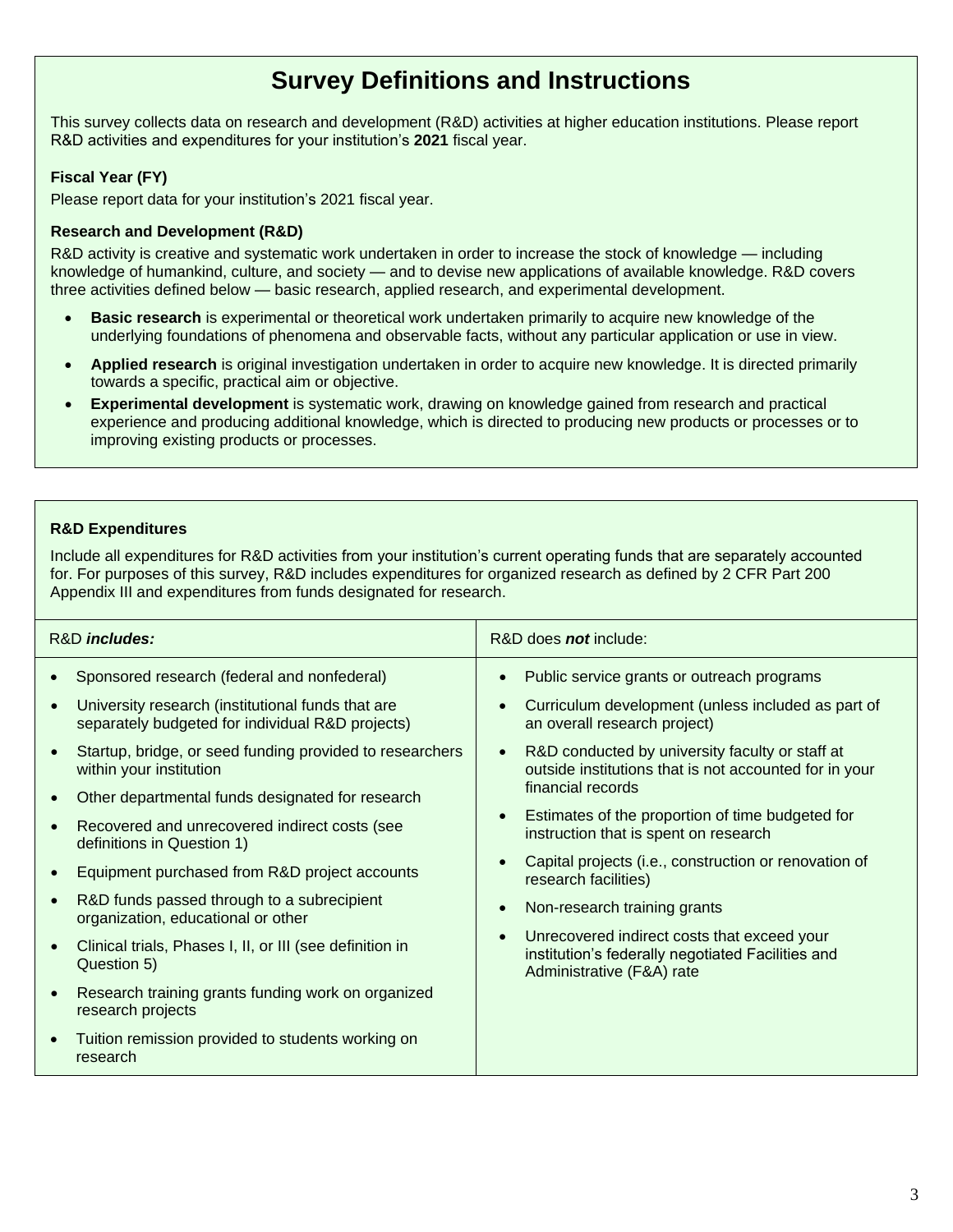| <b>Reporting Units</b>                                                                                                                                                                                                                                                               |                                                                                                                                                                                                                                                                                                                                                                                                                                                                                                                                                                               |  |  |  |  |
|--------------------------------------------------------------------------------------------------------------------------------------------------------------------------------------------------------------------------------------------------------------------------------------|-------------------------------------------------------------------------------------------------------------------------------------------------------------------------------------------------------------------------------------------------------------------------------------------------------------------------------------------------------------------------------------------------------------------------------------------------------------------------------------------------------------------------------------------------------------------------------|--|--|--|--|
| Please <i>include</i> these components of your institution:                                                                                                                                                                                                                          | Please do <b>not</b> include:                                                                                                                                                                                                                                                                                                                                                                                                                                                                                                                                                 |  |  |  |  |
| All units of your institution included in or with your<br>$\bullet$<br>financial statements, such as:<br>Agricultural experiment stations<br><b>Branch campuses</b><br>Medical schools<br>Hospitals or clinics<br>Research centers and facilities<br>A university 501(c)3 foundation | Federally Funded R&D Centers (FFRDCs). This<br>$\bullet$<br>information is collected separately. See the list of<br>FFRDCs: http://www.nsf.gov/statistics/ffrdc/.<br>Other organizations or institutions, such as teaching<br>$\bullet$<br>hospitals or research institutes, with which your<br>institution has an affiliation or relationship, but which are<br>not components of your institution.<br>Other campuses headed by their own president,<br>$\bullet$<br>chancellor, or equivalent within your university system.<br>Each campus is asked to respond separately. |  |  |  |  |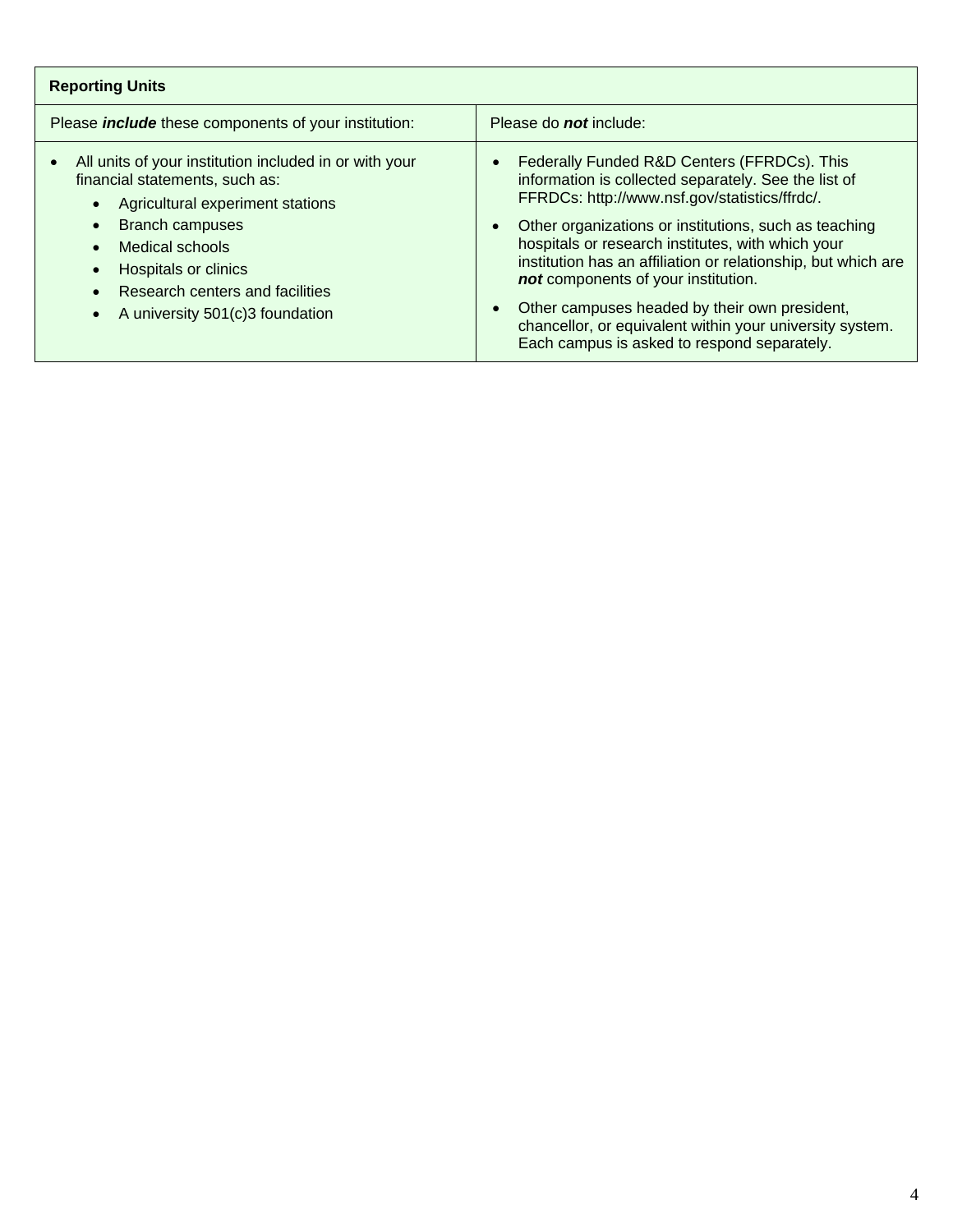| <b>Question 1.</b> |                          | How much of your total expenditures for research and development (R&D) came from<br>the following sources in FY 2021? (See definition of R&D on the previous page.)                                                                                                                                                                                                                            |                                                            |                    |                                                       |  |
|--------------------|--------------------------|------------------------------------------------------------------------------------------------------------------------------------------------------------------------------------------------------------------------------------------------------------------------------------------------------------------------------------------------------------------------------------------------|------------------------------------------------------------|--------------------|-------------------------------------------------------|--|
|                    |                          | In rows a, b, c, d, and f: Include both direct and recovered indirect costs<br>(reimbursement of F&A costs from external sponsors).<br>Report the original source of funds, when possible.<br>Include all fields of R&D (e.g., sciences, engineering, humanities, education, law, arts).<br>See full listing in Question 9.                                                                    |                                                            |                    |                                                       |  |
|                    | <b>Source of funds</b>   |                                                                                                                                                                                                                                                                                                                                                                                                | (for example, report \$25,342 as \$25)                     |                    | <b>R&amp;D expenditures</b><br>(Dollars in thousands) |  |
| а.                 |                          | U.S. federal government<br>Any agency of the United States government.<br>Include federal funds passed through from another institution. Funds from<br>FFRDCs should be treated as direct federal funding.                                                                                                                                                                                     |                                                            | \$                 | 47428                                                 |  |
|                    |                          | b. State and local government<br>Any state, county, municipality, or other local government entity in the United States,<br>including state health agencies. Include state funds that support R&D at agricultural<br>and other experiment stations.<br>Public institutions should report state appropriations restricted for R&D activities here<br>rather than in row e, Institutional funds. |                                                            | $\mathbf{\hat{S}}$ | 21258                                                 |  |
| с.                 | <b>Business</b>          | Domestic or foreign for-profit organizations. Report funds from a company's<br>nonprofit foundation in row d.                                                                                                                                                                                                                                                                                  |                                                            | \$                 | 9786                                                  |  |
| d.                 |                          | <b>Nonprofit organizations</b><br>Domestic or foreign nonprofit foundations and organizations, except universities<br>and colleges. Report funds from your institution's 501(c)3 foundation in row e1.<br>Funds from other universities and colleges should be reported in row f.                                                                                                              |                                                            | \$                 | 2322                                                  |  |
| е.                 |                          | <b>Institutional funds</b>                                                                                                                                                                                                                                                                                                                                                                     |                                                            |                    |                                                       |  |
|                    |                          | 1. Institutionally financed research                                                                                                                                                                                                                                                                                                                                                           | 108126<br>$\mathbf{\hat{S}}$                               |                    |                                                       |  |
|                    |                          | All R&D funded by your institution from accounts that are only used for<br>research. Exclude institution research administration and support (e.g.,<br>office of sponsored programs).                                                                                                                                                                                                          | (Confidential <sup>1</sup> )                               |                    |                                                       |  |
|                    | 2. Cost sharing          | Include committed cost sharing other than unrecovered indirect costs.                                                                                                                                                                                                                                                                                                                          | 2410<br>\$<br>(Confidential <sup>1</sup> )                 |                    |                                                       |  |
|                    |                          | 3. Unrecovered indirect costs<br>Calculate this amount as follows for your externally funded R&D only<br>(preferably on a project-specific basis) using the appropriate cost rate-<br>on-campus, off-campus, etc.<br>First, multiply the negotiated rate by the corresponding base.                                                                                                            | 7196<br>$\mathbf{\hat{s}}$<br>(Confidential <sup>1</sup> ) |                    |                                                       |  |
|                    |                          | Second, subtract recovered indirect costs.                                                                                                                                                                                                                                                                                                                                                     |                                                            |                    |                                                       |  |
|                    | 4.                       | Total institutional funds <sup>2</sup>                                                                                                                                                                                                                                                                                                                                                         |                                                            | $\mathcal{S}$      | 117732                                                |  |
| f.                 | <b>All other sources</b> | Other sources not reported above, such as funds from foreign governments,<br>foreign or U.S. universities, and gifts designated by the donors for research.                                                                                                                                                                                                                                    |                                                            | \$                 | 273                                                   |  |
| g.                 | Total <sup>2</sup>       |                                                                                                                                                                                                                                                                                                                                                                                                |                                                            | $\mathcal{S}$      | 198799                                                |  |
|                    |                          | I Information from confidential items is not published or released for individual institutions; only aggregate totals will appear in                                                                                                                                                                                                                                                           |                                                            |                    |                                                       |  |

Information from confidential items is not published or released for individual institutions; only aggregate totals will appear in publications. In accordance with the National Science Foundation Act of 1950, as amended, and other applicable federal laws, your responses will not be disclosed in identifiable form to anyone other than agency employees or authorized persons. Per the Federal Cybersecurity Enhancement Act of 2015, your data are protected from cybersecurity risks through screening of the federal information systems that transmit your data.

 $2$  Totals for rows e4 and g are automatically generated on the Web survey.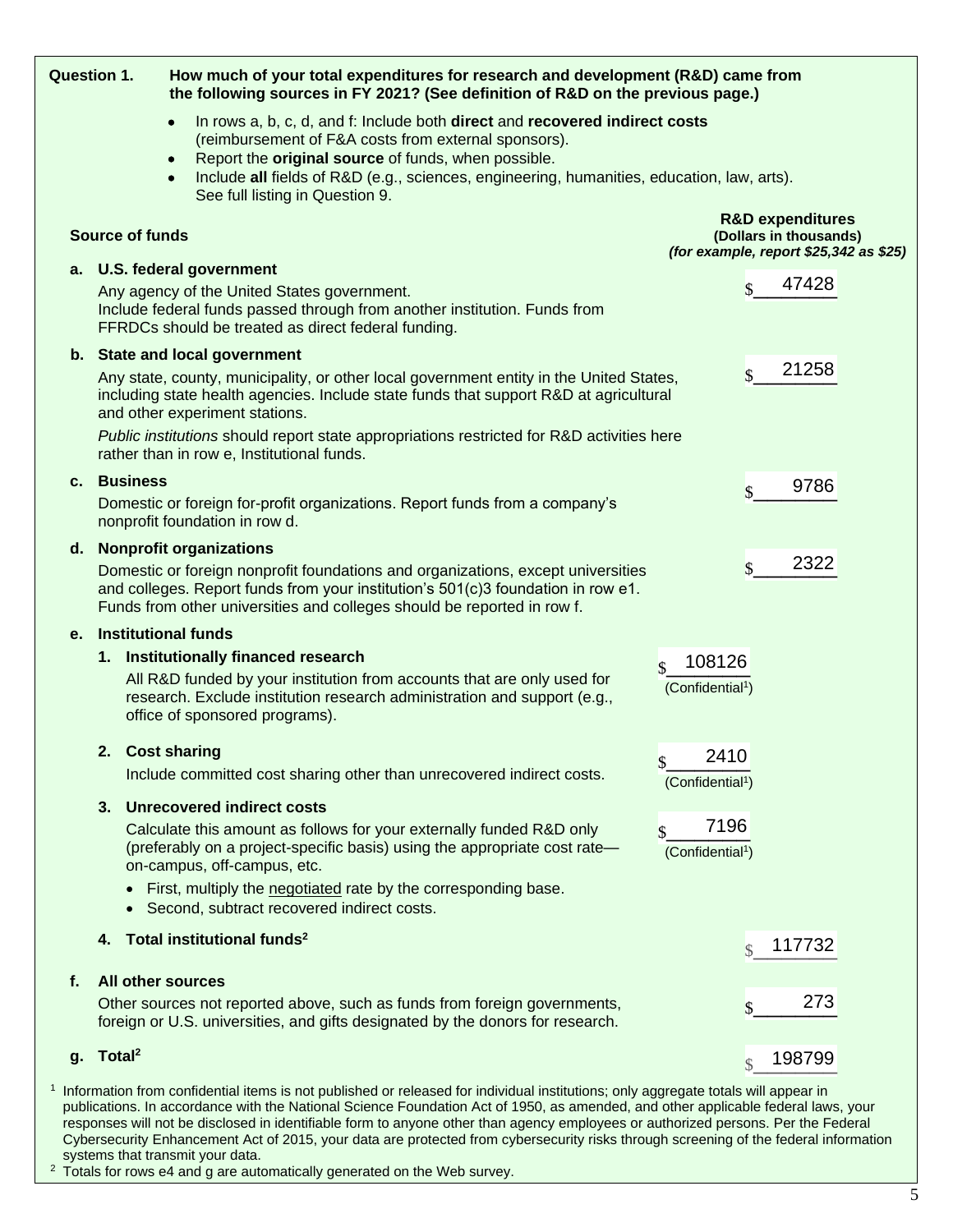|    | Did you include the following types of funding in your responses to Question 1, row e1?<br>Question 1.1.                                                                                                                               |                 |
|----|----------------------------------------------------------------------------------------------------------------------------------------------------------------------------------------------------------------------------------------|-----------------|
|    |                                                                                                                                                                                                                                        | <b>Included</b> |
| а. | Competitively awarded internal grants for research                                                                                                                                                                                     |                 |
|    | Expenditures for organized research projects, involving a proposal or<br>statement of work with expected research outcomes.                                                                                                            |                 |
|    | b. Startup packages/bridge funding/seed funding                                                                                                                                                                                        |                 |
|    | Expenditures from funds provided to faculty members to begin or<br>continue their research while seeking external sponsors.                                                                                                            |                 |
| c. | Other departmental funds designated for research                                                                                                                                                                                       |                 |
|    | Expenditures for research from other departmental or central<br>accounts which do not match the descriptions provided in rows a or b.                                                                                                  |                 |
| d. | Tuition assistance for student research personnel                                                                                                                                                                                      |                 |
|    | University tuition assistance, waivers, or remission provided to<br>students working on organized research. Please check "Included"<br>even if these funds are reported as part of the expenditures included<br>under rows a, b, or c. |                 |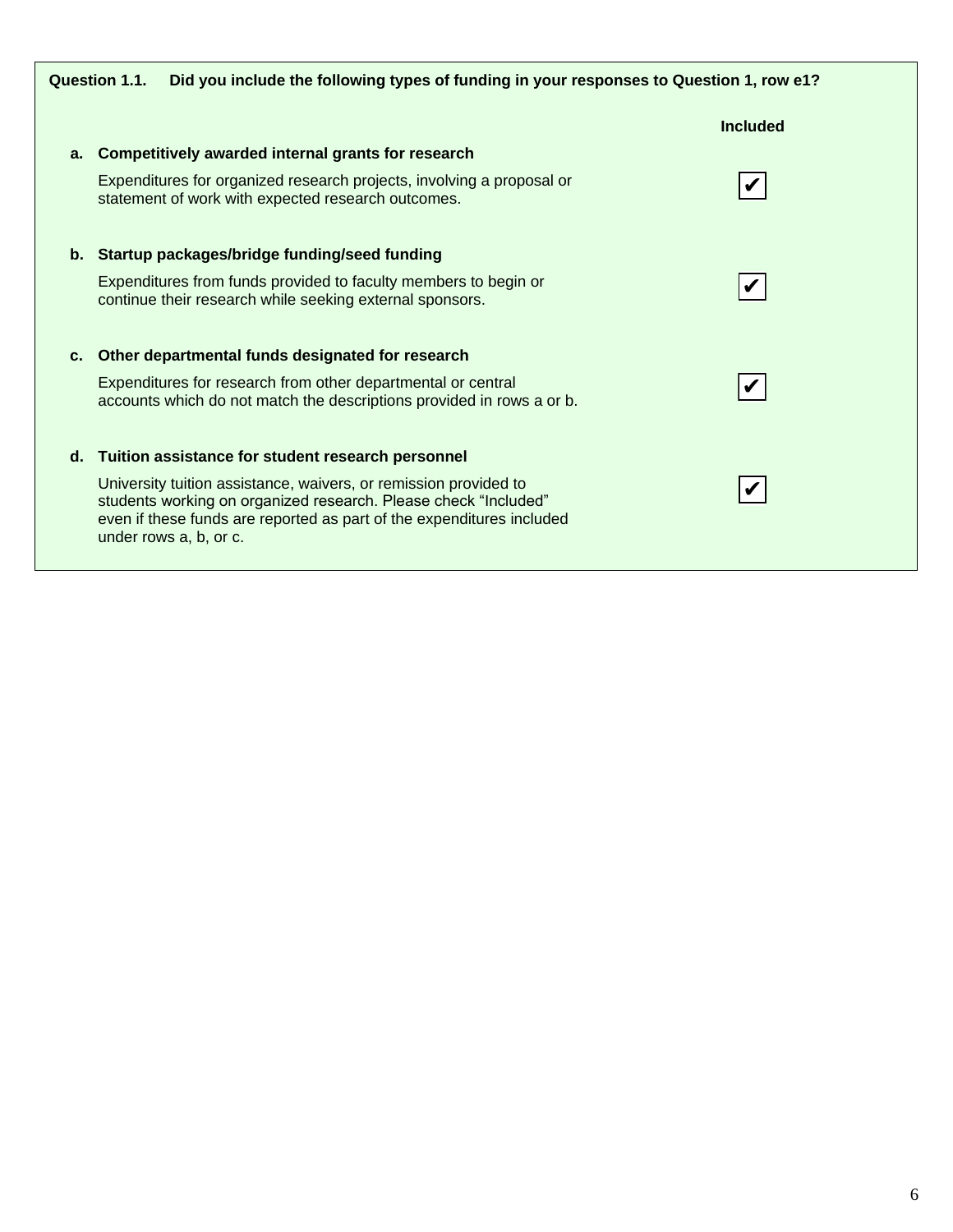| <b>Question 2.</b> |                                      | How much of the total R&D expenditures reported in Question 1, row g, came from<br>the following foreign sources?                                                                                                                                                  |                                                       |
|--------------------|--------------------------------------|--------------------------------------------------------------------------------------------------------------------------------------------------------------------------------------------------------------------------------------------------------------------|-------------------------------------------------------|
|                    |                                      | If you cannot break out expenditures for these categories,<br>check here and enter total expenditures from foreign sources on row e.                                                                                                                               |                                                       |
|                    | <b>Source of funds</b>               |                                                                                                                                                                                                                                                                    | <b>R&amp;D expenditures</b><br>(Dollars in thousands) |
| а.                 | local government.                    | <b>Foreign government</b><br>All levels of foreign government, including national, regional, municipality, or other                                                                                                                                                | 60<br>$\mathbf{\hat{S}}$                              |
| $\mathbf b$ .      | <b>Business</b>                      | Foreign for-profit organizations. Projects sponsored by a U.S. location of a foreign<br>company are not considered foreign. Report funds from a company's nonprofit<br>foundation in row c.                                                                        | 151<br>\$                                             |
| C.                 |                                      | <b>Nonprofit organizations</b><br>Foreign nonprofit foundations and organizations, except higher education institutions.<br>Funds from foreign universities should be reported in row d.                                                                           | 57<br>$\mathbf{\hat{S}}$                              |
|                    | d. Higher education<br>institutions. | Foreign colleges and universities and units owned, operated, and controlled by such                                                                                                                                                                                | 5<br>\$                                               |
| е.                 | <b>All other sources</b>             | Include international governmental organizations located in the U.S., such as the<br>United Nations, the World Bank, and the International Monetary Fund and all other<br>entities sending funds to the U.S. from a location outside the U.S. and its territories. | 0<br>\$                                               |
| $f_{\cdot}$        | Total <sup>1</sup>                   | <sup>1</sup> The column total is automatically generated on the Web survey.                                                                                                                                                                                        | 273<br>$\mathcal{S}$                                  |
|                    |                                      |                                                                                                                                                                                                                                                                    |                                                       |

# **Question 3. Of the total R&D expenditures that were externally funded (all sources other than the institutional funds reported in Question 1, row e4), how much was received under each of the following types of agreements?**

|    |                                                                                                                                                                                                     | <b>R&amp;D expenditures</b><br>(Dollars in thousands) |  |  |  |
|----|-----------------------------------------------------------------------------------------------------------------------------------------------------------------------------------------------------|-------------------------------------------------------|--|--|--|
| а. | <b>Contracts</b> (including direct or prime contracts and subcontracts)                                                                                                                             | 3634                                                  |  |  |  |
|    | Contracts are legal commitments in which a good or service is provided<br>by your institution that benefits the sponsor. The sponsor specifies the<br>deliverables and gains the rights to results. |                                                       |  |  |  |
| b. | Grants, reimbursements, and all other agreements                                                                                                                                                    | 77433                                                 |  |  |  |
|    | Include all other agreements in which payments are received but no<br>good or service other than periodic reporting is required in exchange.                                                        |                                                       |  |  |  |
|    | c. Total <sup>1</sup>                                                                                                                                                                               |                                                       |  |  |  |
|    | (Total should match Question 1, row g minus Question 1, row e4)                                                                                                                                     | 81067                                                 |  |  |  |
|    | <sup>1</sup> The column total is automatically generated on the Web survey.                                                                                                                         |                                                       |  |  |  |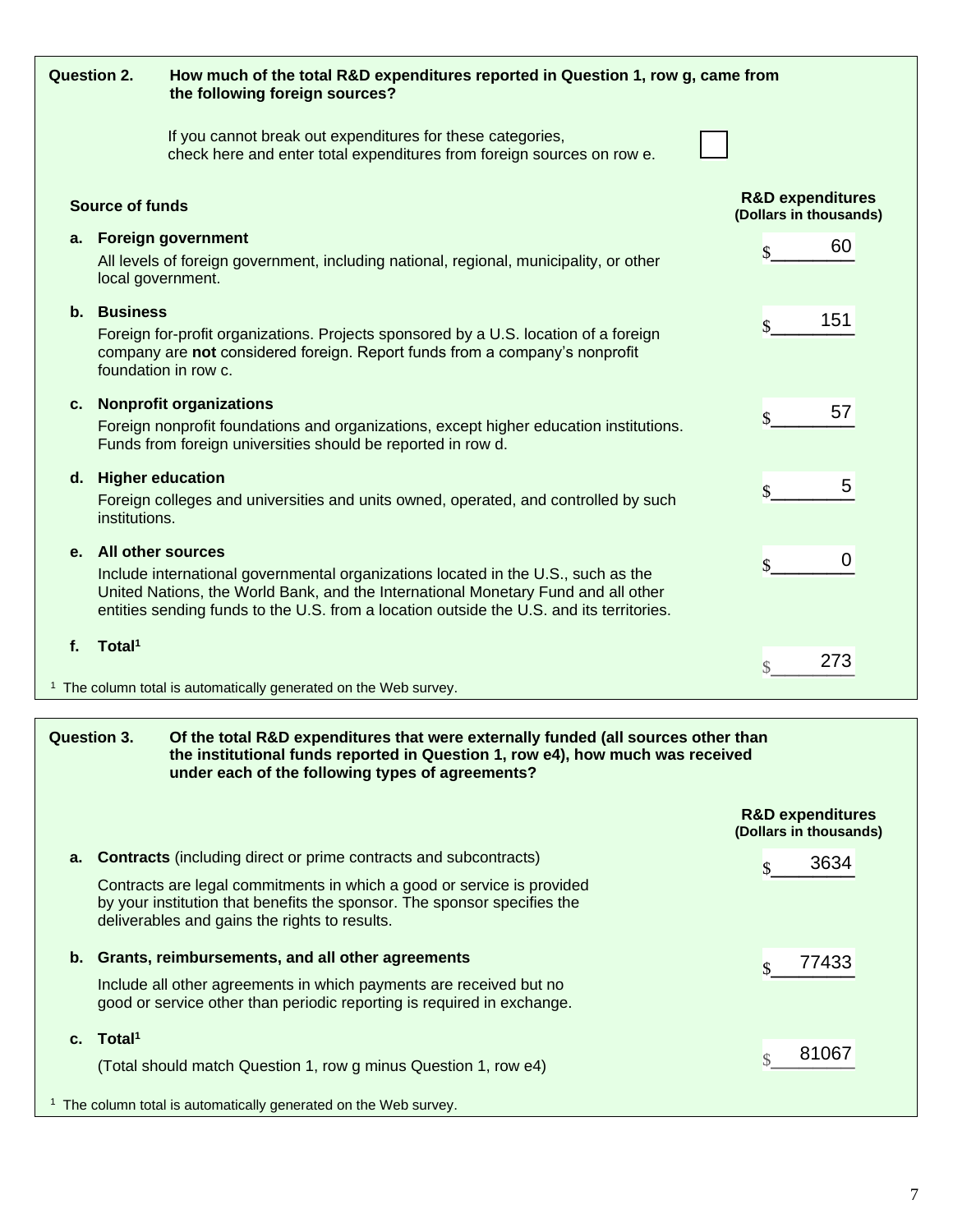| Question 4. |                                                                                                                                                                                                                                                                                                                                                                                                                       |                       |                                                       |                                                       |
|-------------|-----------------------------------------------------------------------------------------------------------------------------------------------------------------------------------------------------------------------------------------------------------------------------------------------------------------------------------------------------------------------------------------------------------------------|-----------------------|-------------------------------------------------------|-------------------------------------------------------|
|             | A. Did your institution have a medical school (that is, a school that<br>awards the MD or DO degree) in FY 2021?                                                                                                                                                                                                                                                                                                      |                       | Yes<br><b>No</b>                                      | Go to Question 4B.<br>Go to Question 5.               |
|             | B. Of the total R&D expenditures reported in Question 1, row g, how much was expended for R&D projects in<br>your medical school?                                                                                                                                                                                                                                                                                     |                       |                                                       |                                                       |
|             | Include projects that are assigned to the medical school or to research centers that are organizationally part of the<br>medical school.                                                                                                                                                                                                                                                                              |                       |                                                       |                                                       |
|             |                                                                                                                                                                                                                                                                                                                                                                                                                       |                       |                                                       | <b>R&amp;D expenditures</b><br>(Dollars in thousands) |
|             | Total R&D expenditures in the university's medical school                                                                                                                                                                                                                                                                                                                                                             |                       |                                                       | 0<br>\$                                               |
|             | <b>Question 5.</b>                                                                                                                                                                                                                                                                                                                                                                                                    |                       |                                                       |                                                       |
|             |                                                                                                                                                                                                                                                                                                                                                                                                                       |                       |                                                       |                                                       |
|             | A. Did your institution conduct any clinical trials in FY 2021?                                                                                                                                                                                                                                                                                                                                                       |                       | Yes<br><b>No</b>                                      | Go to Question 5B.<br>Go to Question 6.               |
|             | <b>Clinical trials</b> are research studies designed to answer specific questions about the<br>effects of drugs, vaccines, medical devices, tests, treatments, and other therapies for<br>patients. Clinical trials are used to determine safety and effectiveness.<br>For reference, the National Institutes of Health (NIH) categorizes human clinical trials<br>into the following four phases.<br>Please include: |                       |                                                       |                                                       |
|             | Phase I uses a small group of human patients (20-80) to evaluate safety and<br>$\bullet$<br>identify side effects.<br>Phase II uses a larger group (100-300) to test effectiveness and further evaluate<br>safety.                                                                                                                                                                                                    |                       |                                                       |                                                       |
|             | Phase III uses a large group (1,000-3,000) to confirm effectiveness, monitor side<br>effects, compare to commonly used treatments, and collect safety information.                                                                                                                                                                                                                                                    |                       |                                                       |                                                       |
|             | Please exclude:                                                                                                                                                                                                                                                                                                                                                                                                       |                       |                                                       |                                                       |
|             | Phase IV is a post-market study that collects more information on risks, benefits,<br>$\bullet$<br>and optimal use.                                                                                                                                                                                                                                                                                                   |                       |                                                       |                                                       |
|             | B. Of the total R&D expenditures reported in Question 1, row g, how much was expended for Phase I, Phase II,<br>and Phase III clinical trials with human patients?                                                                                                                                                                                                                                                    |                       |                                                       |                                                       |
|             |                                                                                                                                                                                                                                                                                                                                                                                                                       |                       | <b>R&amp;D expenditures</b><br>(Dollars in thousands) |                                                       |
|             |                                                                                                                                                                                                                                                                                                                                                                                                                       | (1)<br><b>Federal</b> | (2)<br><b>Nonfederal</b>                              | (3)<br>Total <sup>1</sup>                             |
|             | <b>Human clinical trials</b>                                                                                                                                                                                                                                                                                                                                                                                          | 0<br>\$               | 0<br>$\boldsymbol{\mathsf{S}}$                        | 0<br>\$                                               |
|             | Trials with human patients                                                                                                                                                                                                                                                                                                                                                                                            |                       |                                                       |                                                       |
|             | <sup>1</sup> The row total is automatically generated on the Web survey.                                                                                                                                                                                                                                                                                                                                              |                       |                                                       |                                                       |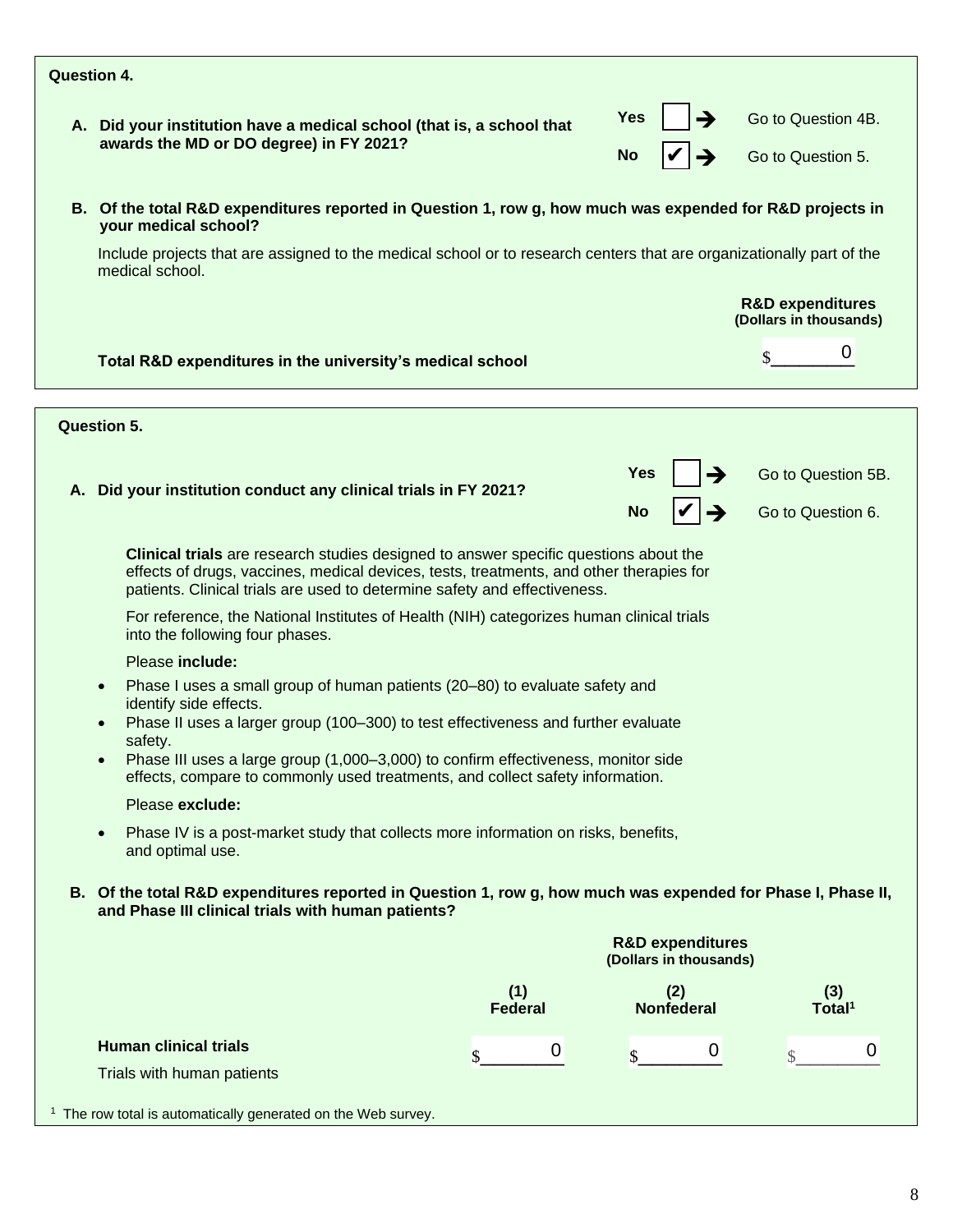| <b>Question 6.</b> |                                          | What amounts of your FY 2021 R&D expenditures were for basic research, applied<br>research, and experimental development?                                                                                                                                                   |                             |                                                       |                                   |  |  |  |  |
|--------------------|------------------------------------------|-----------------------------------------------------------------------------------------------------------------------------------------------------------------------------------------------------------------------------------------------------------------------------|-----------------------------|-------------------------------------------------------|-----------------------------------|--|--|--|--|
|                    |                                          | If possible, these categories defining the type of R&D should be coded at the individual<br>project level by the principal investigator. Estimates are acceptable if necessary.                                                                                             |                             |                                                       |                                   |  |  |  |  |
|                    |                                          | See the table below this question for examples.                                                                                                                                                                                                                             |                             |                                                       |                                   |  |  |  |  |
|                    |                                          |                                                                                                                                                                                                                                                                             |                             | <b>R&amp;D expenditures</b><br>(Dollars in thousands) |                                   |  |  |  |  |
|                    |                                          |                                                                                                                                                                                                                                                                             | (1)<br><b>Federal</b>       | (2)<br><b>Nonfederal</b>                              | (3)<br>Total <sup>1</sup>         |  |  |  |  |
| $a_{-}$            | <b>Basic research</b><br>or use in view. | Experimental or theoretical work undertaken<br>primarily to acquire new knowledge of the<br>underlying foundations of phenomena and<br>observable facts, without any particular application                                                                                 | 23714<br>$\mathbf{\$}$      | 75686<br>$\mathbf{\hat{S}}$                           | 99400<br>$\mathcal{S}$            |  |  |  |  |
|                    | b. Applied research                      | Original investigation undertaken in order to<br>acquire new knowledge. It is directed primarily<br>towards a specific, practical aim or objective.                                                                                                                         | 14228<br>$\mathbf{\hat{S}}$ | 45411<br>$\mathbf{\hat{S}}$                           | 59639<br>$\overline{\mathcal{S}}$ |  |  |  |  |
|                    |                                          | c. Experimental development<br>Systematic work, drawing on knowledge gained<br>from research and practical experience and<br>producing additional knowledge, which is directed<br>to producing new products or processes or to<br>improving existing products or processes. | 9486<br>$\mathcal{S}$       | 30274<br>\$                                           | 39760<br>$\mathcal{S}$            |  |  |  |  |
|                    | $d.$ Total <sup>1</sup>                  | Column 1 total should match Question 1, row a.<br>Column 3 total should match Question 1, row g.                                                                                                                                                                            | 47428<br>$\mathcal{S}$      | 151371<br>\$                                          | 198799<br>$\mathcal{S}$           |  |  |  |  |

<sup>1</sup> Row and column totals are automatically generated on the Web survey.

|                                                                                                                                                                                                                                                               | <b>Examples</b>                                                                                                                                                                                           |                                                                                                                                                                                 |  |  |  |  |  |
|---------------------------------------------------------------------------------------------------------------------------------------------------------------------------------------------------------------------------------------------------------------|-----------------------------------------------------------------------------------------------------------------------------------------------------------------------------------------------------------|---------------------------------------------------------------------------------------------------------------------------------------------------------------------------------|--|--|--|--|--|
| <b>Basic research</b>                                                                                                                                                                                                                                         | <b>Applied research</b>                                                                                                                                                                                   | <b>Experimental development</b>                                                                                                                                                 |  |  |  |  |  |
| A researcher is studying the<br>properties of human blood to<br>determine what affects coagulation.                                                                                                                                                           | A researcher is conducting research<br>on how a new chicken pox vaccine<br>affects blood coagulation.                                                                                                     | A researcher is conducting clinical<br>trials to test a newly developed<br>chicken pox vaccine for young<br>children.                                                           |  |  |  |  |  |
| A researcher is studying the<br>properties of molecules under various<br>heat and cold conditions.                                                                                                                                                            | A researcher is investigating the<br>properties of particular substances<br>under various heat and cold<br>conditions with the objective of finding<br>longer-lasting components for<br>highway pavement. | A researcher is working with state<br>transportation officials to conduct<br>tests of a newly developed highway<br>pavement under various types of heat<br>and cold conditions. |  |  |  |  |  |
| A researcher is investigating the effect<br>of different types of manipulatives on<br>the way first graders learn mathematical<br>strategy by changing manipulatives and<br>then measuring what students have<br>learned through standardized<br>instruments. | A researcher is studying the<br>implementation of a specific math<br>curriculum to determine what teachers<br>needed to know to implement the<br>curriculum successfully.                                 | A researcher is developing and testing<br>software and support tools, based on<br>fieldwork, to improve mathematics<br>cognition for student special education.                 |  |  |  |  |  |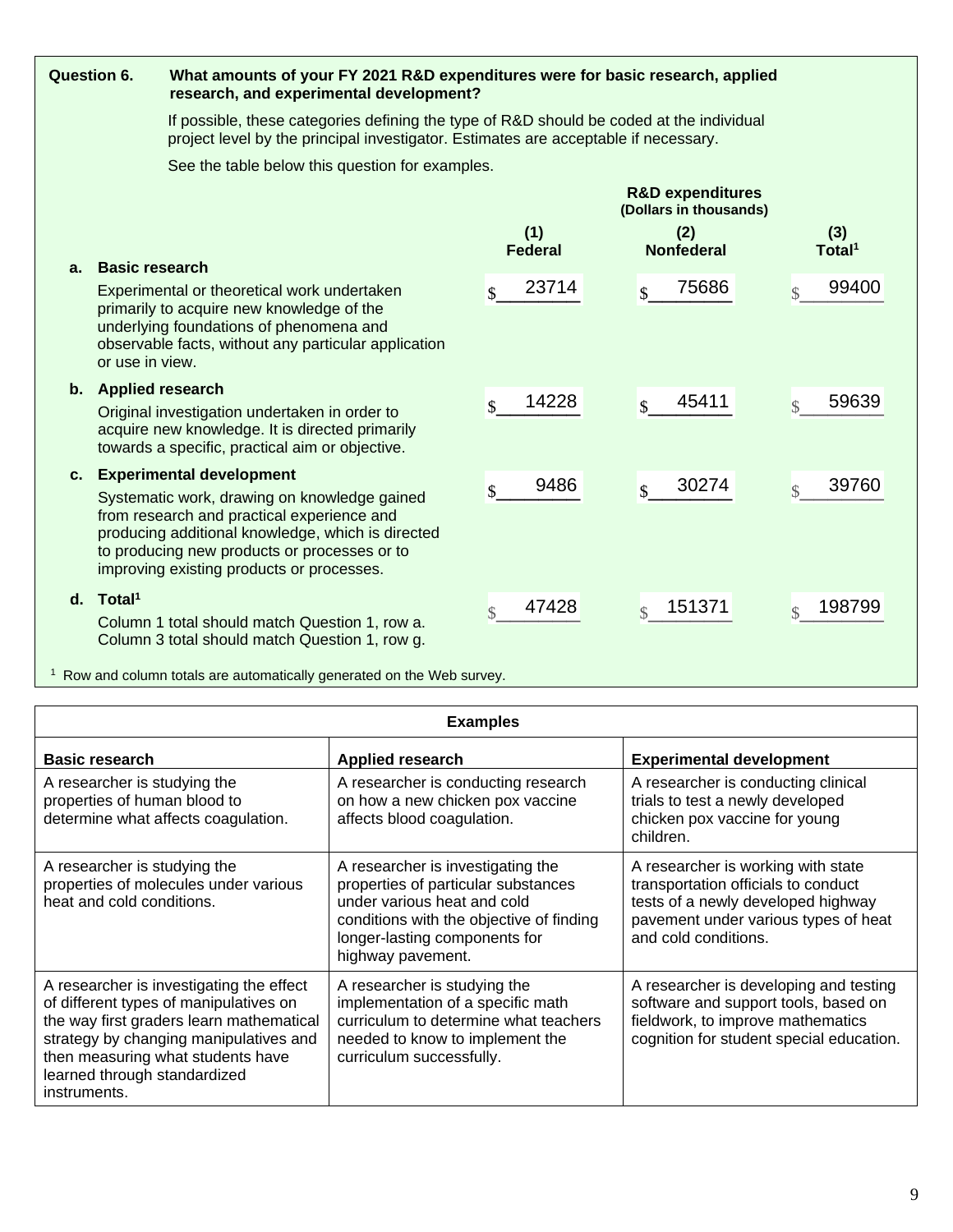|                                                                                                                                                                                                                                                                                                                                                                                                                                                                             | <b>Question 7.</b><br>How much of your R&D expenditures reported in Question 1 did your institution<br>receive as a subrecipient? |                                                                                                                         |                        |                          |                           |  |  |  |
|-----------------------------------------------------------------------------------------------------------------------------------------------------------------------------------------------------------------------------------------------------------------------------------------------------------------------------------------------------------------------------------------------------------------------------------------------------------------------------|-----------------------------------------------------------------------------------------------------------------------------------|-------------------------------------------------------------------------------------------------------------------------|------------------------|--------------------------|---------------------------|--|--|--|
| Please report the original source of funds in columns (1) and (2) and the pass-through<br>source in rows a-d.                                                                                                                                                                                                                                                                                                                                                               |                                                                                                                                   |                                                                                                                         |                        |                          |                           |  |  |  |
|                                                                                                                                                                                                                                                                                                                                                                                                                                                                             |                                                                                                                                   | Funds received directly from an FFRDC should be treated as direct federal funding and<br>not included on this question. |                        |                          |                           |  |  |  |
| The subrecipient for an award carries out the work but receives the funds from a<br>pass-through entity rather than directly from the original funding source. Subrecipients<br>tend to be the co-authors of publications, writers of technical reports discussing<br>findings, inventors, etc. Do not include contractor or vendor relationships. A contractor<br>or vendor receives payment for goods and services provided. See 2 CFR Part 200<br>Subpart D Section 330. |                                                                                                                                   |                                                                                                                         |                        |                          |                           |  |  |  |
| <b>Examples:</b>                                                                                                                                                                                                                                                                                                                                                                                                                                                            |                                                                                                                                   |                                                                                                                         |                        |                          |                           |  |  |  |
| A university receives federal funds from another university as a subaward<br>$\bullet$<br>(Row a, column 1).<br>A university receives federal funds from a company as a subaward<br>$\bullet$                                                                                                                                                                                                                                                                               |                                                                                                                                   |                                                                                                                         |                        |                          |                           |  |  |  |
|                                                                                                                                                                                                                                                                                                                                                                                                                                                                             |                                                                                                                                   | (Row b, column 1).                                                                                                      |                        |                          |                           |  |  |  |
| <b>Originating source of R&amp;D expenditures</b><br>(Dollars in thousands)                                                                                                                                                                                                                                                                                                                                                                                                 |                                                                                                                                   |                                                                                                                         |                        |                          |                           |  |  |  |
|                                                                                                                                                                                                                                                                                                                                                                                                                                                                             | Entity passing funds to your institution                                                                                          |                                                                                                                         | (1)<br><b>Federal</b>  | (2)<br><b>Nonfederal</b> | (3)<br>Total <sup>1</sup> |  |  |  |
|                                                                                                                                                                                                                                                                                                                                                                                                                                                                             |                                                                                                                                   | a. U.S. higher education institutions                                                                                   | 4837                   | 255                      | 5092                      |  |  |  |
|                                                                                                                                                                                                                                                                                                                                                                                                                                                                             |                                                                                                                                   | Colleges and universities and units owned,<br>operated, and controlled by such institutions                             | \$                     | \$                       | $\mathcal{S}$             |  |  |  |
|                                                                                                                                                                                                                                                                                                                                                                                                                                                                             | b. Businesses                                                                                                                     |                                                                                                                         | 1915<br>\$             | 1315<br>\$               | 3230<br>$\mathcal{S}$     |  |  |  |
|                                                                                                                                                                                                                                                                                                                                                                                                                                                                             |                                                                                                                                   | For-profit organizations                                                                                                |                        |                          |                           |  |  |  |
| <b>Nonprofit organizations</b><br>c.                                                                                                                                                                                                                                                                                                                                                                                                                                        |                                                                                                                                   | 1876<br>\$                                                                                                              | 2322<br>\$             | 4198<br>$\mathsf{\$}$    |                           |  |  |  |
|                                                                                                                                                                                                                                                                                                                                                                                                                                                                             |                                                                                                                                   | Nonprofit foundations and organizations                                                                                 |                        |                          |                           |  |  |  |
| d.                                                                                                                                                                                                                                                                                                                                                                                                                                                                          | Other                                                                                                                             |                                                                                                                         |                        |                          |                           |  |  |  |
|                                                                                                                                                                                                                                                                                                                                                                                                                                                                             |                                                                                                                                   | State and local governments, foreign institutions<br>including foreign universities/colleges, and others                | 3609<br>\$             | 6116<br>\$               | 9725<br>\$                |  |  |  |
| е.                                                                                                                                                                                                                                                                                                                                                                                                                                                                          | Total <sup>1</sup>                                                                                                                |                                                                                                                         | 12237<br>$\mathcal{S}$ | 10008<br>\$              | 22245<br>$\mathsf{\$}$    |  |  |  |
|                                                                                                                                                                                                                                                                                                                                                                                                                                                                             | <sup>1</sup> Row and column totals are automatically generated on the Web survey.                                                 |                                                                                                                         |                        |                          |                           |  |  |  |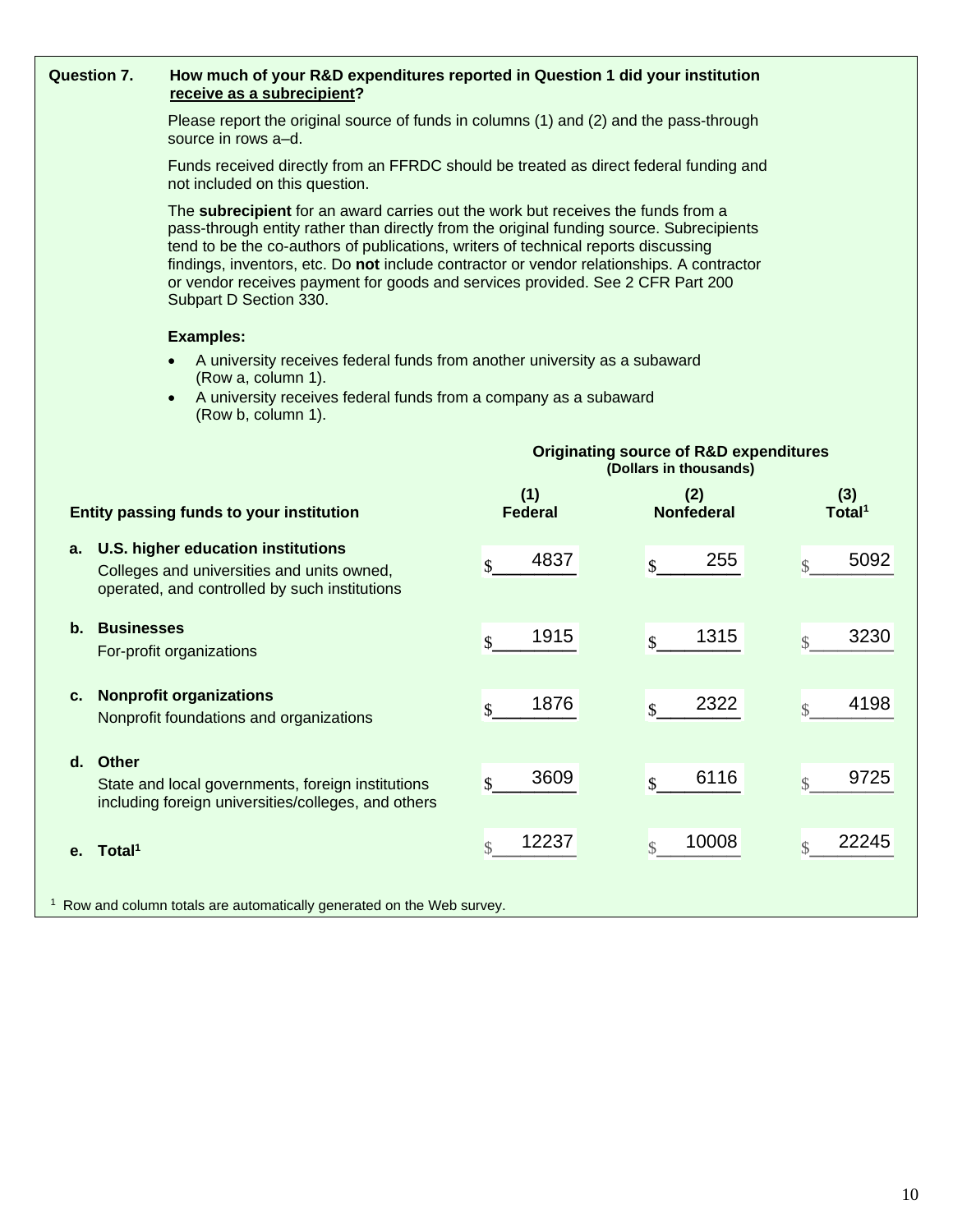| <b>Question 8.</b>                                                                                                                                                                                                      | How much of the R&D expenditures reported in Question 1 did your institution<br>pass through to subrecipients?       |                       |                                  |                           |  |  |  |  |
|-------------------------------------------------------------------------------------------------------------------------------------------------------------------------------------------------------------------------|----------------------------------------------------------------------------------------------------------------------|-----------------------|----------------------------------|---------------------------|--|--|--|--|
|                                                                                                                                                                                                                         | Please report the original source of funds in columns (1) and (2) and the entity<br>receiving the funds in rows a-d. |                       |                                  |                           |  |  |  |  |
| Do not include contractor or vendor relationships. A contractor or vendor receives<br>payment for goods and services provided. See 2 CFR Part 200 Subpart D Section 330.                                                |                                                                                                                      |                       |                                  |                           |  |  |  |  |
|                                                                                                                                                                                                                         | <b>Examples:</b>                                                                                                     |                       |                                  |                           |  |  |  |  |
| Your institution passed through federal funds to another university<br>$\bullet$<br>(Row a, column 1).<br>Your institution passed through funds from a company to another university<br>$\bullet$<br>(Row a, column 2). |                                                                                                                      |                       |                                  |                           |  |  |  |  |
| <b>Originating source of R&amp;D expenditures</b><br>(Dollars in thousands)                                                                                                                                             |                                                                                                                      |                       |                                  |                           |  |  |  |  |
|                                                                                                                                                                                                                         | Entity receiving funds from your institution                                                                         | (1)<br><b>Federal</b> | (2)<br><b>Nonfederal</b>         | (3)<br>Total <sup>1</sup> |  |  |  |  |
| a. U.S. higher education institutions<br>Colleges and universities and units owned,<br>operated, and controlled by such institutions                                                                                    |                                                                                                                      | 4235<br>\$            | 607<br>$\boldsymbol{\mathsf{S}}$ | 4842<br>$\mathbb{S}$      |  |  |  |  |
| <b>Businesses</b><br>b.                                                                                                                                                                                                 | For-profit organizations                                                                                             | 468<br>\$             | 276<br>\$                        | 744<br>$\mathbb{S}$       |  |  |  |  |
| c.                                                                                                                                                                                                                      | <b>Nonprofit organizations</b><br>Nonprofit foundations and organizations                                            | 367<br>\$             | 0<br>$\boldsymbol{\mathsf{S}}$   | 367<br>$\mathbb{S}$       |  |  |  |  |
| d. Other                                                                                                                                                                                                                | State and local governments, foreign institutions<br>including foreign universities/colleges, and others             | 377<br>\$             | 64<br>\$                         | 441<br>$\mathsf{\$}$      |  |  |  |  |
| Total <sup>1</sup><br>е.                                                                                                                                                                                                |                                                                                                                      | 5447<br>$\mathcal{S}$ | 947<br>$\mathsf{\$}$             | 6394<br>$\mathbb{S}$      |  |  |  |  |
|                                                                                                                                                                                                                         | <sup>1</sup> Row and column totals are automatically generated on the Web survey.                                    |                       |                                  |                           |  |  |  |  |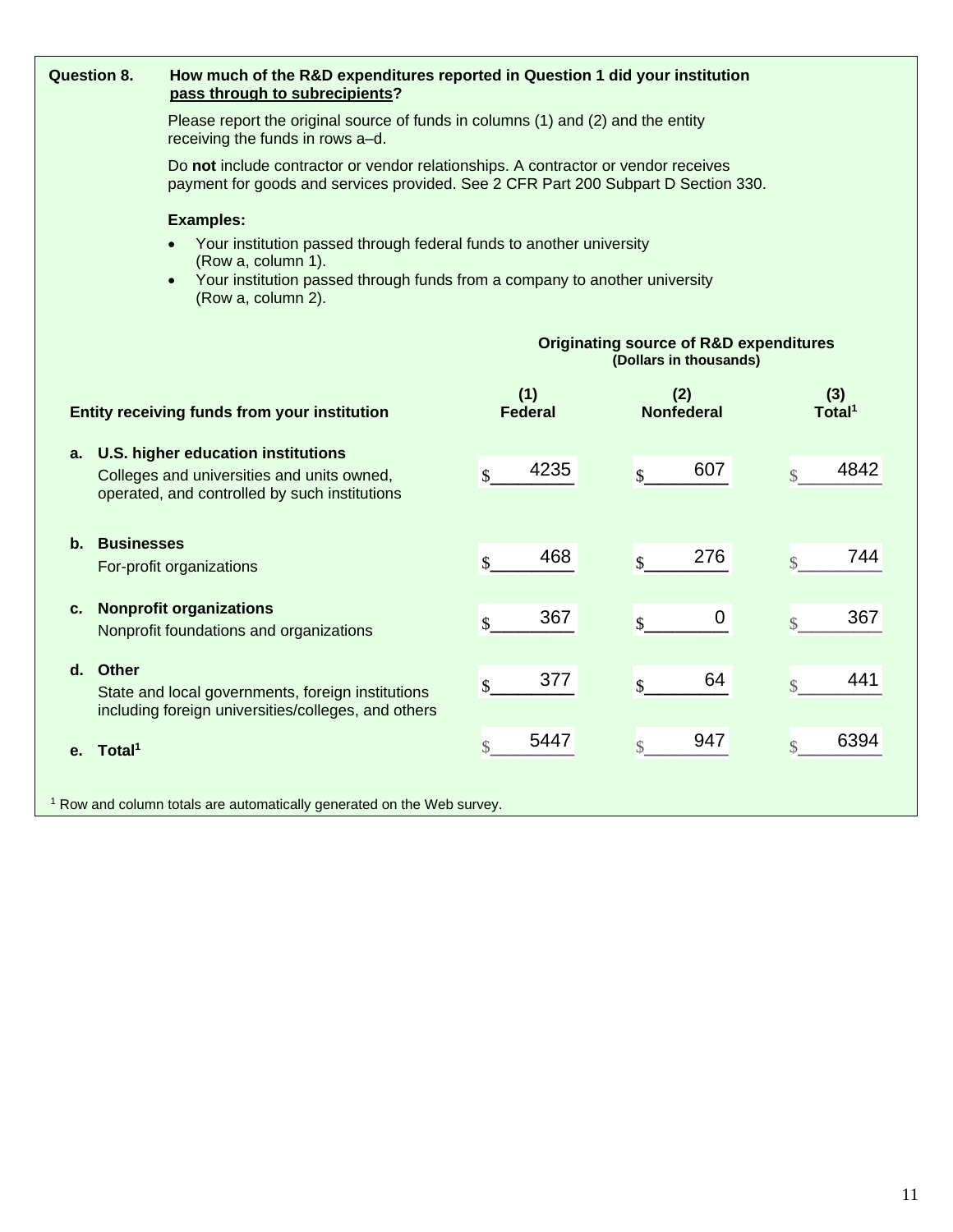|                                                                                                                                                                                                                                                                                                                                                                                  | Question 9A-B.<br>What were your FY 2021 R&D expenditures in the computer and information sciences and<br>engineering funded by the federal agency sources below? (R&D expenditures from nonfederal<br>sources will be reported in Question 11.) |                                                                    |               |                                                            |                                 |                                                                                                                                                                               |                                               |                           |                                      |                                         |
|----------------------------------------------------------------------------------------------------------------------------------------------------------------------------------------------------------------------------------------------------------------------------------------------------------------------------------------------------------------------------------|--------------------------------------------------------------------------------------------------------------------------------------------------------------------------------------------------------------------------------------------------|--------------------------------------------------------------------|---------------|------------------------------------------------------------|---------------------------------|-------------------------------------------------------------------------------------------------------------------------------------------------------------------------------|-----------------------------------------------|---------------------------|--------------------------------------|-----------------------------------------|
| Question 9 total (page 18, row K, column h) should match Question 1, row a.<br>A list of federal departments, agencies and subagencies is included as a link on the web survey<br>question.<br>If an individual project involves more than one of the 40 fields of R&D, please prorate expenditures<br>$\bullet$<br>when possible and report the amount for each field involved. |                                                                                                                                                                                                                                                  |                                                                    |               |                                                            |                                 |                                                                                                                                                                               |                                               |                           |                                      |                                         |
|                                                                                                                                                                                                                                                                                                                                                                                  |                                                                                                                                                                                                                                                  |                                                                    |               |                                                            |                                 | For subrecipient funding, report the agency that sponsored the original award.<br>Funding from FFRDCs should be reported under the primary sponsoring agency for that center. |                                               |                           |                                      |                                         |
|                                                                                                                                                                                                                                                                                                                                                                                  |                                                                                                                                                                                                                                                  |                                                                    |               |                                                            |                                 | R&D expenditures from federal sources <sup>1</sup><br>(Dollars in thousands)                                                                                                  |                                               |                           |                                      |                                         |
|                                                                                                                                                                                                                                                                                                                                                                                  |                                                                                                                                                                                                                                                  | <b>R&amp;D Fields</b>                                              | (a)           | (b)                                                        | (c)                             | (d)                                                                                                                                                                           | (e)                                           | (f)                       | (g)                                  | (h)                                     |
|                                                                                                                                                                                                                                                                                                                                                                                  |                                                                                                                                                                                                                                                  | (Examples listed below)<br>A. Computer and                         | <b>USDA</b>   | <b>DoD</b>                                                 | <b>Energy</b>                   | HHS,<br>includes NIH                                                                                                                                                          | <b>NASA</b>                                   | <b>NSF</b>                | <b>Other</b>                         | Total <sup>2</sup>                      |
|                                                                                                                                                                                                                                                                                                                                                                                  |                                                                                                                                                                                                                                                  | <b>Information</b><br><b>Sciences</b>                              | 48<br>\$      | 0<br>$\mathbf{s}$                                          | 0<br>$\mathbf{s}$               | 4<br>$\mathbf{s}$                                                                                                                                                             | $\overline{\mathbf{c}}$<br>$\mathbf{\hat{S}}$ | 406<br>$\mathbf{s}$       | $\boldsymbol{0}$                     | 460<br>$\triangle$                      |
|                                                                                                                                                                                                                                                                                                                                                                                  |                                                                                                                                                                                                                                                  | <b>B.</b> Engineering                                              |               |                                                            |                                 |                                                                                                                                                                               |                                               |                           |                                      |                                         |
|                                                                                                                                                                                                                                                                                                                                                                                  |                                                                                                                                                                                                                                                  | 1. Aerospace,<br>Aeronautical,<br>and Astronautical<br>Engineering | \$            | 0<br>$ $ \$ 1450                                           | 176<br>$\mathcal{S}$            | 29<br>$\overline{\mathbf{S}}$                                                                                                                                                 | 630<br>$\mathbf{s}$                           | $s$ 1199                  | 815<br>$\mathbf{s}$                  | $\frac{1}{10}$ 4299                     |
|                                                                                                                                                                                                                                                                                                                                                                                  |                                                                                                                                                                                                                                                  | 2. Bioengineering<br>and Biomedical<br>Engineering                 | \$            | $\boldsymbol{0}$<br>$\boldsymbol{0}$<br>$\mathbf{\hat{S}}$ | $\pmb{0}$<br>$\mathbf{s}$       | $\pmb{0}$<br>$\mathbf{\hat{S}}$                                                                                                                                               | $\pmb{0}$<br>$\mathbf{s}$                     | 0<br>$\mathbf{\hat{S}}$   | $\mathbf 0$<br>$\mathbf{s}$          | $\mathbf 0$<br>$\overline{\mathcal{S}}$ |
|                                                                                                                                                                                                                                                                                                                                                                                  |                                                                                                                                                                                                                                                  | 3. Chemical<br>Engineering                                         |               | 15<br>0<br>$\mathbf{\hat{S}}$                              | $\frac{1}{2}$ 2151              | 369<br>$\mathcal{S}$                                                                                                                                                          | 13<br>$\mathbf{s}$                            | 561<br>$\mathbf{s}$       | 82<br>$\mathbf{s}$                   | $s$ 3191                                |
|                                                                                                                                                                                                                                                                                                                                                                                  |                                                                                                                                                                                                                                                  | 4. Civil Engineering                                               | \$            | 0<br>259<br>\$                                             | $\pmb{0}$<br>$\mathbf{\hat{S}}$ | 126<br>$\mathcal{S}$                                                                                                                                                          | $\pmb{0}$<br>$\mathbf{\hat{S}}$               | 151<br>$\mathbf{s}$       | 1765<br>$\mathcal{S}$                | 2301<br>$\mathcal{S}$                   |
|                                                                                                                                                                                                                                                                                                                                                                                  | 5.                                                                                                                                                                                                                                               | Electrical,<br>Electronic, and<br>Communications<br>Engineering    | \$            | $\boldsymbol{0}$<br>798<br>$\mathbf{s}$                    | 24<br>$\mathbf{\hat{S}}$        | 56<br>$\mathbf{\hat{S}}$                                                                                                                                                      | 208<br>$\mathbf{s}$                           | 207<br>$\mathbf{\hat{S}}$ | 121<br>$\mathbf{s}$                  | 1414<br>$\mathcal{S}$                   |
|                                                                                                                                                                                                                                                                                                                                                                                  |                                                                                                                                                                                                                                                  | 6. Industrial and<br>Manufacturing<br>Engineering                  | \$            | $\pmb{0}$<br>151<br>$\mathsf{\$}$                          | $\pmb{0}$<br>$\mathbf{\hat{S}}$ | $\pmb{0}$<br>$\mathbb{S}$                                                                                                                                                     | $\pmb{0}$<br>$\mathsf{\$}$                    | 128<br>$\mathbb{S}$       | 102<br>$\mathbf{s}$                  | 381<br>$\mathcal{S}$                    |
|                                                                                                                                                                                                                                                                                                                                                                                  |                                                                                                                                                                                                                                                  | 7. Mechanical<br>Engineering                                       | $\mathsf{\$}$ | $\pmb{0}$<br>88<br>$\mathsf{\$}$                           | 94<br>$\mathbf{\hat{S}}$        | $\pmb{0}$<br>$\mathsf{\$}$                                                                                                                                                    | 651<br>$\mathsf{\$}$                          | 198<br>$\mathbf{\hat{S}}$ | 0<br>$\mathsf{\$}$                   | 1031<br>$\mathcal{S}$                   |
|                                                                                                                                                                                                                                                                                                                                                                                  |                                                                                                                                                                                                                                                  | 8. Metallurgical and<br><b>Materials</b><br>Engineering            |               | 261<br>$\boldsymbol{0}$<br>$\mathbf{s}$                    | 512<br>$\mathbb{S}$             | $\boldsymbol{0}$<br>$\mathbf{\hat{S}}$                                                                                                                                        | 36<br>$\sqrt{\frac{1}{2}}$                    | 176<br>$\mathbf{\hat{S}}$ | $\overline{c}$<br>$\mathbf{\hat{S}}$ | 987<br>$\mathcal{S}$                    |
|                                                                                                                                                                                                                                                                                                                                                                                  |                                                                                                                                                                                                                                                  | 9. Other<br>Engineering                                            | 952           | 12<br>$\mathbb{S}$                                         | 365<br>$\mathbf{\hat{S}}$       | 9<br>$\mathsf{\$}$                                                                                                                                                            | $\boldsymbol{0}$<br>$\mathbf{\hat{S}}$        | 134<br>$\mathcal{S}$      | 243<br>$\mathcal{S}$                 | $s$ 1715                                |
|                                                                                                                                                                                                                                                                                                                                                                                  |                                                                                                                                                                                                                                                  | 10. Total <sup>2</sup>                                             | 952           | $\frac{1}{3}$ 3034                                         | $\frac{1}{2}$ 3322              | 589<br>$\mathcal{S}$                                                                                                                                                          | 1538<br>$\mathcal{S}$                         | $\frac{1}{2}$ 2754        | $\int$ 3130                          | $\frac{1}{3}$ 15319                     |

<sup>1</sup> **Key:** USDA, Department of Agriculture; DoD, Department of Defense; Energy, Department of Energy; HHS, Department of Health and Human Services; NASA, National Aeronautics and Space Administration; NIH, National Institutes of Health; NSF, National Science Foundation. "Other" includes all other federal agencies.

<sup>2</sup> Row and column totals are automatically generated on the Web survey.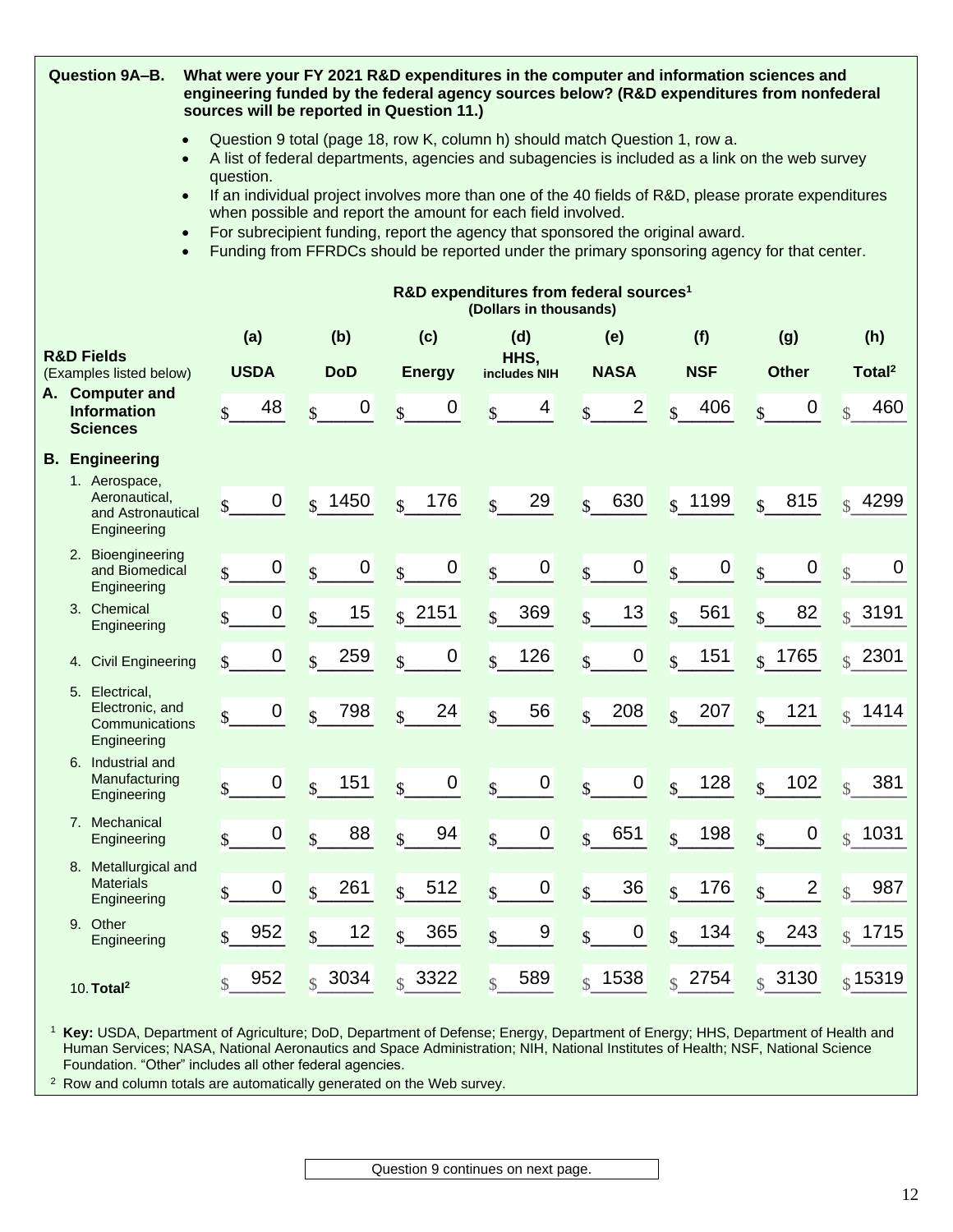#### **A. Computer and Information Sciences**

Artificial intelligence Computer and information technology administration and management Computer science

Computer software and media applications Computer systems analysis Computer systems networking and telecommunications

Data processing Information sciences, studies Information technology

## **B. Engineering**

**1. Aerospace, Aeronautical, and Astronautical Engineering**

Aerodynamics Aerospace engineering Space technology

#### **2. Bioengineering and Biomedical Engineering**

Biological and biosystems engineering Biomaterials engineering Biomedical technology Medical engineering

#### **3. Chemical Engineering**

Biochemical engineering Chemical and biomolecular engineering Engineering chemistry Paper science Petroleum refining process Polymer, plastics engineering

# **4. Civil Engineering**

Architectural engineering Construction engineering Engineering management, administration Environmental, environmental health engineering Geotechnical and geoenvironmental engineering Sanitary engineering Structural engineering Surveying engineering Transportation and highway engineering Water resources engineering

#### **5. Electrical, Electronic, and Communications Engineering**

Communications engineering Computer engineering Computer hardware engineering Computer software engineering Electrical and electronics engineering Laser and optical engineering Power Telecommunications engineering

#### **6. Industrial and Manufacturing Engineering**

Industrial engineering Manufacturing engineering Operations research Systems engineering

### **7. Mechanical Engineering**

Electromechanical engineering Mechatronics, robotics, and automation engineering

#### **8. Metallurgical and Materials Engineering**

Ceramic sciences and engineering Geophysical, geological engineering Materials engineering Metallurgical engineering Mining and mineral engineering Textile sciences and engineering **Welding** 

#### **9. Other Engineering**

Agricultural engineering Engineering design Engineering mechanics, physics, and science Engineering physics Engineering science Forest engineering Nanotechnology Naval architecture and marine engineering Nuclear engineering Ocean engineering Petroleum engineering

Other engineering fields that cannot be classified using the fields listed above

Question 9 continues on next page.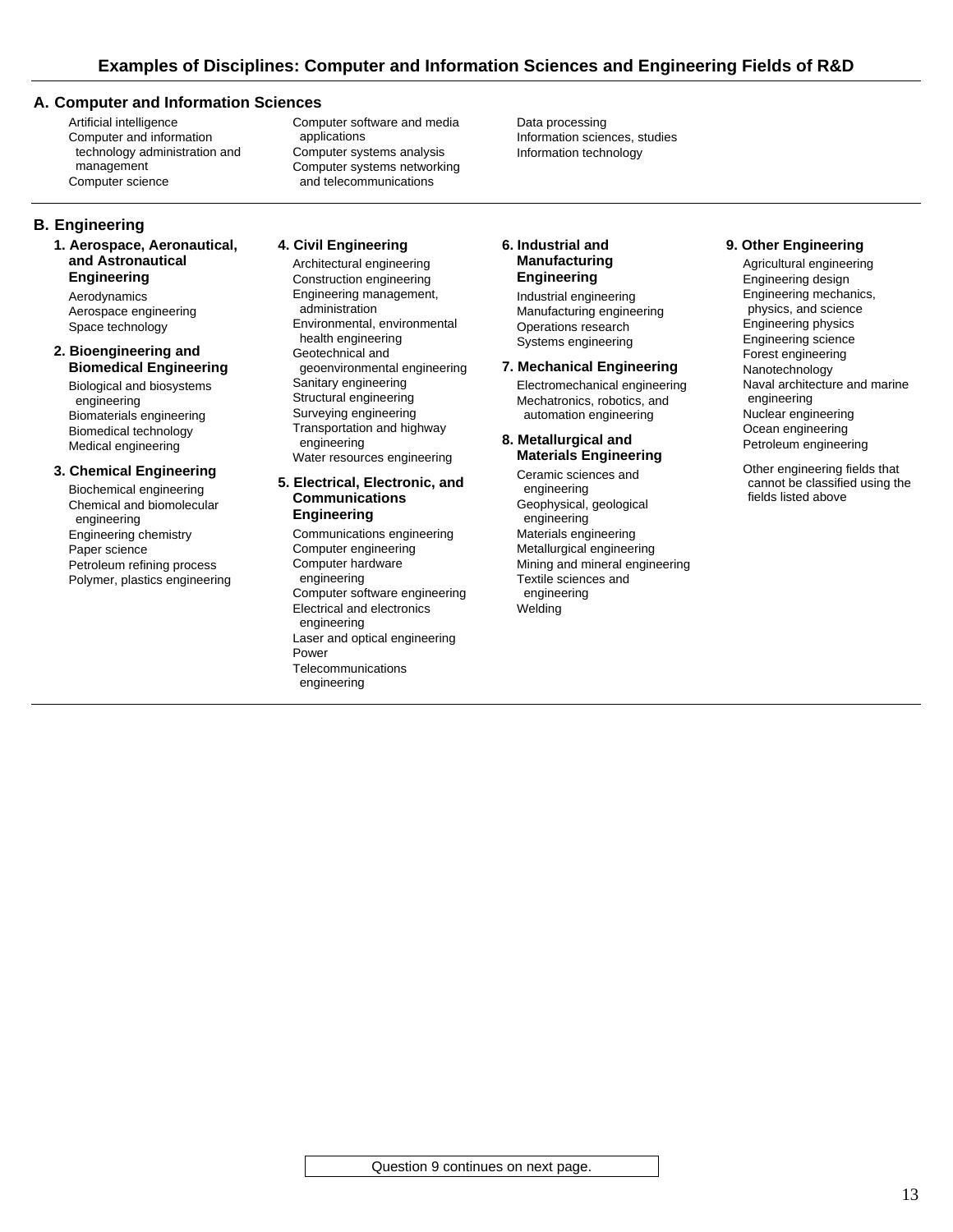|    | <b>Question 9C.</b>                                                                                                           |                                                                              |             |                          |             |                         | What were your FY 2021 R&D expenditures in the geosciences, atmospheric sciences, and ocean<br>sciences funded by the federal agency sources below? (R&D expenditures from nonfederal<br>sources will be reported in Question 11.) |                          |             |                          |                |                          |            |                         |              |               |                    |
|----|-------------------------------------------------------------------------------------------------------------------------------|------------------------------------------------------------------------------|-------------|--------------------------|-------------|-------------------------|------------------------------------------------------------------------------------------------------------------------------------------------------------------------------------------------------------------------------------|--------------------------|-------------|--------------------------|----------------|--------------------------|------------|-------------------------|--------------|---------------|--------------------|
|    |                                                                                                                               | R&D expenditures from federal sources <sup>1</sup><br>(Dollars in thousands) |             |                          |             |                         |                                                                                                                                                                                                                                    |                          |             |                          |                |                          |            |                         |              |               |                    |
|    |                                                                                                                               | (a)                                                                          |             |                          | (b)         |                         | (c)                                                                                                                                                                                                                                |                          | (d)         |                          | (e)            |                          | (f)        |                         | (g)          |               | (h)                |
|    | <b>R&amp;D Fields</b><br>(Examples listed below)                                                                              | <b>USDA</b>                                                                  |             |                          | <b>DoD</b>  |                         | <b>Energy</b>                                                                                                                                                                                                                      | HHS,<br>includes NIH     |             |                          | <b>NASA</b>    |                          | <b>NSF</b> |                         | <b>Other</b> |               | Total <sup>2</sup> |
| C. | <b>Geosciences, Atmospheric Sciences, and Ocean Sciences</b>                                                                  |                                                                              |             |                          |             |                         |                                                                                                                                                                                                                                    |                          |             |                          |                |                          |            |                         |              |               |                    |
|    | 1. Atmospheric<br>Science and<br>Meteorology                                                                                  | $\mathbf{\hat{S}}$                                                           | $\mathbf 0$ | $\mathcal{S}$            | $\mathbf 0$ | $\mathbf{s}$            | $\mathbf 0$                                                                                                                                                                                                                        | \$                       | $\mathbf 0$ | $\overline{\mathbf{S}}$  | $\pmb{0}$      | $\overline{\mathcal{S}}$ | 0          | $\mathbf{Q}$            | $\pmb{0}$    | $\mathbb{R}$  | $\overline{0}$     |
|    | 2. Geological and<br><b>Earth Sciences</b>                                                                                    | \$                                                                           | 0           | $\mathcal{S}$            | 0           | $\mathbf{s}$            | 758                                                                                                                                                                                                                                | $\mathcal{S}$            | $\pmb{0}$   | $\mathbf{s}$             | $\mathbf 0$    | $\overline{\mathbf{S}}$  | 24         | $\overline{\mathbf{S}}$ | 19           | $\mathcal{S}$ | 801                |
|    | 3. Ocean Sciences<br>and Marine<br><b>Sciences</b>                                                                            | $\mathbf{s}$                                                                 | 0           | $\mathbf{s}$             | 0           | $\mathbf{\hat{S}}$      | $\mathbf 0$                                                                                                                                                                                                                        | $\mathbf{\hat{S}}$       | $\pmb{0}$   | $\mathbf{s}$             | $\pmb{0}$      | $\overline{\mathcal{S}}$ | $\pmb{0}$  | $\mathbf{s}$            | $\pmb{0}$    | $\mathcal{S}$ | $\overline{0}$     |
|    | 4. Other<br>Geosciences.<br>Atmospheric<br>Sciences, and<br><b>Ocean Sciences</b>                                             | \$                                                                           | 0           | $\mathbf{s}$             | $\pmb{0}$   | $\overline{\mathbf{S}}$ | $\mathbf 0$                                                                                                                                                                                                                        | $\mathbf{\hat{s}}$       | $\pmb{0}$   | $\mathbf{s}$             | $\pmb{0}$      | $\overline{\mathbf{S}}$  | $\pmb{0}$  | $\overline{\mathbf{S}}$ | $\pmb{0}$    | $\mathcal{S}$ | $\mathbf 0$        |
|    | 5. Total <sup>2</sup>                                                                                                         | $\mathcal{S}$                                                                | 0           | $\overline{\mathcal{S}}$ | $\pmb{0}$   | $\mathcal{S}$           | 758                                                                                                                                                                                                                                | $\overline{\mathcal{S}}$ | $\pmb{0}$   | $\overline{\mathcal{S}}$ | $\overline{0}$ | $\overline{\mathcal{S}}$ | 24         | $\mathbf{\hat{S}}$      | 19           | $\mathcal{S}$ | 801                |
|    | Key: USDA, Department of Agriculture; DoD, Department of Defense; Energy, Department of Energy; HHS, Department of Health and |                                                                              |             |                          |             |                         |                                                                                                                                                                                                                                    |                          |             |                          |                |                          |            |                         |              |               |                    |

Human Services; NASA, National Aeronautics and Space Administration; NIH, National Institutes of Health; NSF, National Science Foundation. "Other" includes all other federal agencies.

<sup>2</sup> Row and column totals are automatically generated on the Web survey.

# **Examples of Disciplines: Geosciences, Atmospheric Sciences, and Ocean Sciences Fields of R&D**

## **C. Geosciences, Atmospheric Sciences, and Ocean Sciences**

| 1. Atmospheric Science and                                                                                                                                                         | 2. Geological and Earth                                                                                                                                                                                                                                                                         | 3. Ocean Sciences and                                                                                                                                    | 4. Other Geosciences.                                                                            |
|------------------------------------------------------------------------------------------------------------------------------------------------------------------------------------|-------------------------------------------------------------------------------------------------------------------------------------------------------------------------------------------------------------------------------------------------------------------------------------------------|----------------------------------------------------------------------------------------------------------------------------------------------------------|--------------------------------------------------------------------------------------------------|
| <b>Meteorology</b>                                                                                                                                                                 | <b>Sciences</b>                                                                                                                                                                                                                                                                                 | <b>Marine Sciences</b>                                                                                                                                   | <b>Atmospheric Sciences,</b>                                                                     |
| Aeronomy<br>Atmospheric chemistry and<br>climatology<br>Atmospheric physics and<br>dynamics<br><b>Extraterrestrial atmospheres</b><br>Meteorology<br>Solar<br>Weather modification | Earth and planetary sciences<br>Geochemistry<br>Geodesy and gravity<br>Geology<br>Geomagnetism<br>Geophysics and seismology<br>Hydrology and water resources<br>Minerology and petrology<br>Paleomagnetism<br>Paleontology<br>Physical geography<br>Stratigraphy and sedimentation<br>Surveying | Biological oceanography<br>Geological oceanography<br>Marine biology<br>Marine oceanography<br>Marine sciences<br>Oceanography, chemical and<br>physical | and Ocean Sciences<br>Other fields that cannot be<br>classified using the fields listed<br>above |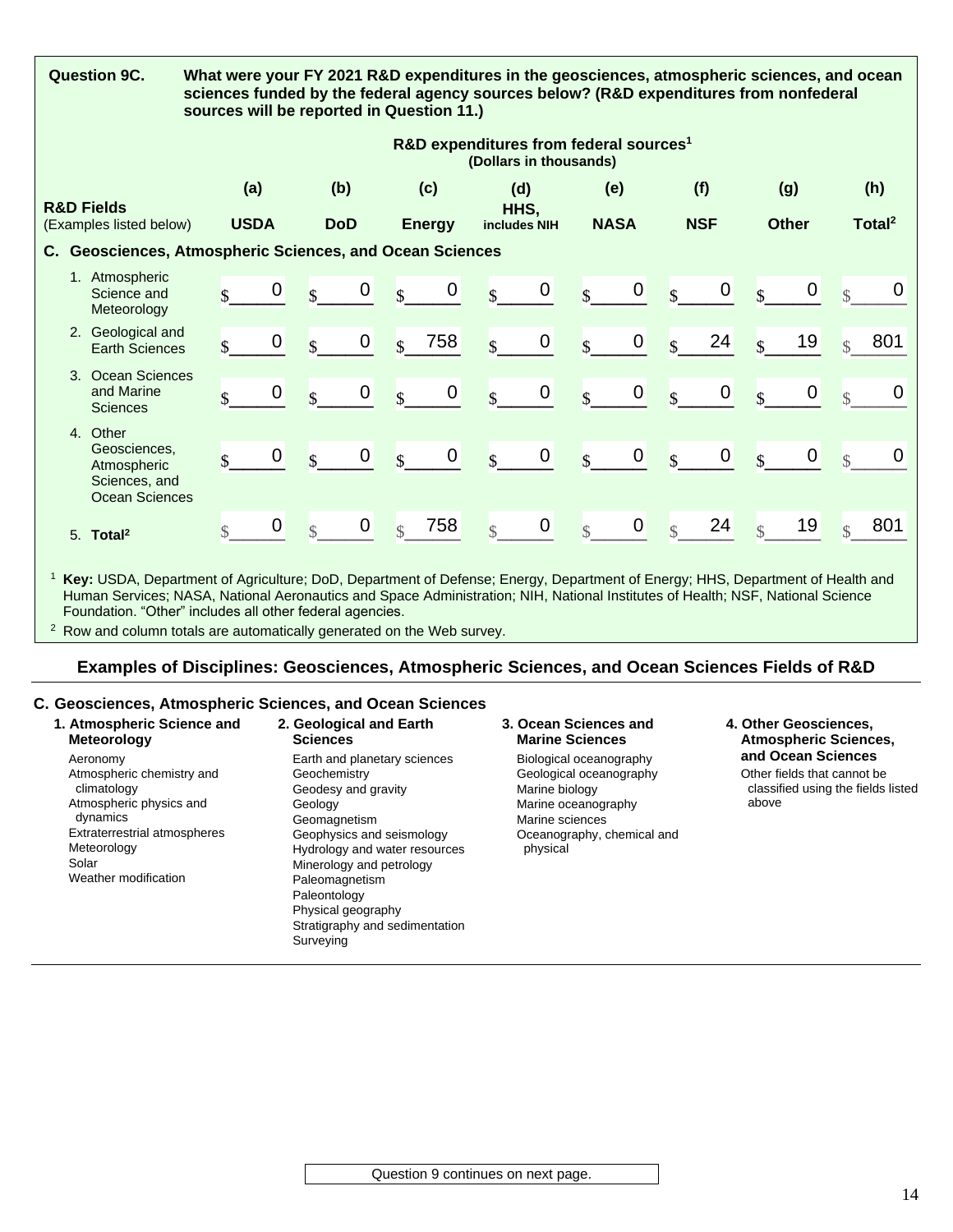| <b>Question 9D.</b> |  |
|---------------------|--|
|---------------------|--|

**Question 9D. What were your FY 2021 R&D expenditures in the life sciences funded by the federal agency sources below? (R&D expenditures from nonfederal sources will be reported in Question 11.)**

|                                                                                 |                       |                          |                                        | R&D expenditures from federal sources <sup>1</sup><br>(Dollars in thousands) |                                   |                                |                                   |                           |
|---------------------------------------------------------------------------------|-----------------------|--------------------------|----------------------------------------|------------------------------------------------------------------------------|-----------------------------------|--------------------------------|-----------------------------------|---------------------------|
| <b>R&amp;D Fields</b><br>(Examples listed below)<br><b>D.</b> Life Sciences     | (a)<br><b>USDA</b>    | (b)<br><b>DoD</b>        | (c)<br><b>Energy</b>                   | (d)<br>HHS,<br>includes NIH                                                  | (e)<br><b>NASA</b>                | (f)<br><b>NSF</b>              | (g)<br><b>Other</b>               | (h)<br>Total <sup>2</sup> |
| 1. Agricultural<br><b>Sciences</b>                                              | 5367<br>$\mathbf{s}$  | 107<br>$\mathbf{S}$      | 989<br>$\overline{\mathbf{s}}$         | 325<br>$\mathbf{s}$                                                          | $\mathbf 0$<br>$\mathcal{S}$      | 158<br>$\mathcal{S}$           | 285<br>$\overline{\mathbf{S}}$    | 7231<br>$\mathbf{s}$      |
| <b>Biological and</b><br>2 <sub>1</sub><br><b>Biomedical</b><br><b>Sciences</b> | 1194<br>$\mathbf{s}$  | 517<br>$\mathcal{R}$     | 779<br>$\mathbf{s}$                    | $s$ 5542                                                                     | 57<br>$\mathbf{s}$                | $s$ 1944                       | 185<br>$\mathcal{S}$              | $\frac{1}{3}$ 10218       |
| <b>Health Sciences</b><br>3.                                                    | 418<br>$\mathbf{R}$   | 140<br>$\mathcal{S}$     | $\boldsymbol{0}$<br>$\mathbf{\hat{s}}$ | 45<br>$\mathcal{S}$                                                          | $\pmb{0}$<br>$\mathbf{s}$         | $\overline{0}$<br>$\mathbf{s}$ | $\boldsymbol{0}$<br>$\mathbf{s}$  | 603<br>$\mathbb{R}$       |
| 4. Natural<br>Resources and<br>Conservation                                     | 1254<br>$\mathbf{C}$  | 44<br>$\hat{\mathbf{r}}$ | $\mathbf 0$<br>$\mathbf{s}$            | $\mathbf 0$<br>$\mathcal{S}$                                                 | $\mathbf 0$<br>\$                 | 411<br>$\overline{\mathbf{S}}$ | $\frac{1}{3}$ 1430                | 3139<br>$\mathcal{S}$     |
| 5. Other Life<br><b>Sciences</b>                                                | 0                     | 0<br>$\mathcal{S}$       | $\boldsymbol{0}$<br>$\mathbf{s}$       | 19<br>$\mathcal{S}$                                                          | $\boldsymbol{0}$<br>$\mathcal{S}$ | 0<br>$\mathbf{s}$              | $\boldsymbol{0}$<br>$\mathcal{S}$ | 19<br>$\mathcal{S}$       |
| 6. Total <sup>2</sup>                                                           | 8233<br>$\mathcal{S}$ | 808<br>$\mathcal{L}$     | $\frac{1}{3}$ 1768                     | $\frac{1}{3}$ 5931                                                           | 57<br>$\mathcal{S}$               | $s$ 2513                       | 1900<br>$\mathcal{S}$             | $\frac{1}{3}$ 21210       |

<sup>1</sup> **Key:** USDA, Department of Agriculture; DoD, Department of Defense; Energy, Department of Energy; HHS, Department of Health and Human Services; NASA, National Aeronautics and Space Administration; NIH, National Institutes of Health; NSF, National Science Foundation. "Other" includes all other federal agencies.

 $2$  Row and column totals are automatically generated on the Web survey.

# **Examples of Disciplines: Life Sciences Fields of R&D**

## **D. Life Sciences**

#### **1. Agricultural Sciences**

Agricultural business and management Agricultural chemistry Agricultural engineering—report in Engineering Agricultural production operations Animal sciences Applied horticulture and horticultural business services **Aquaculture** Food science and technology International agriculture Plant sciences Soil sciences Veterinary biomedical and clinical sciences Veterinary medicine Wood science

#### **2. Biological and Biomedical Sciences**

Allergies and immunology Biochemistry, biophysics, and molecular biology Biogeography Biology and biomedical sciences, general

Biomathematics, bioinformatics, and computational biology Biotechnology Botany and plant biology Cell, cellular biology, and anatomical sciences Epidemiology, ecology and population biology Food, nutrition, and wellness studies Genetics Microbiological sciences and immunology Molecular medicine Neurobiology and neuroscience Pharmacology and toxicology Physiology, pathology and related sciences Zoology, animal biology

#### **3. Health Sciences**

Advanced, graduate dentistry and oral sciences Allied health and medical assisting services Bioethics, medical ethics Clinical medicine research Clinical/medical laboratory science/research and allied professions

Communication disorders sciences and services **Dentistry** Dietetics and clinical nutrition services Health and medical administrative services Health, medical preparatory programs Gerontology, health sciences Kinesiology and exercise science Medical clinical science, graduate medical studies Medical illustration and informatics Medicine Mental health Nursing **Optometry** Osteopathic medicine, osteopathy Pharmacy, pharmaceutical sciences, and administration Podiatric medicine, podiatry Public health Radiological science

Registered nursing, nursing administration, nursing research and clinical nursing Rehabilitation and therapeutic professions Zoology

#### **4. Natural Resources and Conservation**

Fishing and fisheries sciences and management Forestry

Natural resources conservation and research

Natural resources management and policy

Renewable natural resources Wildlife and wildlands science and management

#### **5. Other Life Sciences**

Other life sciences that cannot be classified using the fields listed above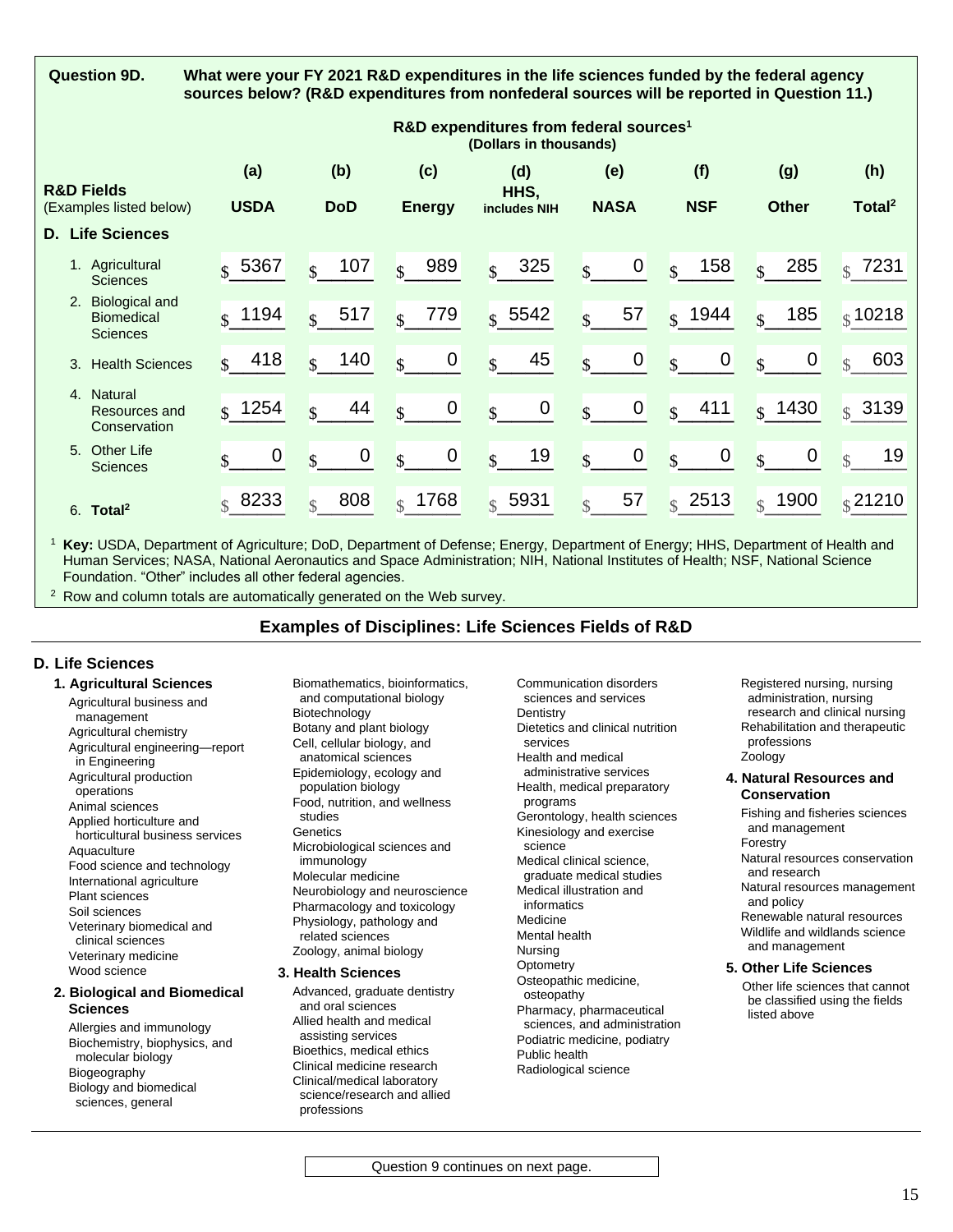|                                                  | Question 9E-G.<br>What were your FY 2021 R&D expenditures in mathematics and statistics, the physical sciences,<br>and psychology funded by the federal agency sources below? (R&D expenditures from<br>nonfederal sources will be reported in Question 11.) |                         |                                                                              |                                        |                                      |                                  |                                   |                                      |                               |  |  |  |  |  |
|--------------------------------------------------|--------------------------------------------------------------------------------------------------------------------------------------------------------------------------------------------------------------------------------------------------------------|-------------------------|------------------------------------------------------------------------------|----------------------------------------|--------------------------------------|----------------------------------|-----------------------------------|--------------------------------------|-------------------------------|--|--|--|--|--|
|                                                  |                                                                                                                                                                                                                                                              |                         | R&D expenditures from federal sources <sup>1</sup><br>(Dollars in thousands) |                                        |                                      |                                  |                                   |                                      |                               |  |  |  |  |  |
|                                                  |                                                                                                                                                                                                                                                              | (a)                     | (b)                                                                          | (d)                                    | (e)                                  | (f)                              | (g)                               | (h)                                  |                               |  |  |  |  |  |
| <b>R&amp;D Fields</b><br>(Examples listed below) |                                                                                                                                                                                                                                                              | <b>USDA</b>             | <b>DoD</b>                                                                   | <b>Energy</b>                          | HHS,<br>includes NIH                 | <b>NASA</b>                      | <b>NSF</b>                        | <b>Other</b>                         | Total <sup>2</sup>            |  |  |  |  |  |
| Е.                                               | <b>Mathematics and</b><br><b>Statistics</b>                                                                                                                                                                                                                  | 0<br>$\mathbf{\hat{S}}$ | 0<br>$\mathcal{L}$                                                           | 0<br>$\overline{\mathbf{S}}$           | $\mathbf 0$<br>$\mathbf{s}$          | $\mathbf 0$<br>$\mathbf{s}$      | 472<br>$\mathcal{S}$              | $\mathbf 0$<br>$\mathbf{\hat{S}}$    | 472<br>$\triangle$            |  |  |  |  |  |
| F.,                                              | <b>Physical Sciences</b>                                                                                                                                                                                                                                     |                         |                                                                              |                                        |                                      |                                  |                                   |                                      |                               |  |  |  |  |  |
|                                                  | 1. Astronomy and<br>Astrophysics                                                                                                                                                                                                                             | 0<br>\$                 | $\mathbf 0$<br>$\mathbf{Q}$                                                  | $\mathbf 0$<br>$\mathbf{\hat{S}}$      | $\pmb{0}$<br>$\overline{\mathbf{S}}$ | $\mathbf 0$<br>$\mathbf{S}$      | $\mathbf 0$<br>$\mathbf{\hat{S}}$ | $\mathbf 0$<br>$\hat{\mathbf{r}}$    | $\overline{0}$<br>$\triangle$ |  |  |  |  |  |
|                                                  | 2. Chemistry                                                                                                                                                                                                                                                 | $\mathbf 0$             | 231<br>$\mathbf{Q}$                                                          | 115<br>$\mathbf{R}$                    | 148<br>$\mathbf{s}$                  | $\mathbf 0$<br>$\mathbf{s}$      | 514<br>$\mathcal{S}$              | 171<br>$\mathcal{S}$                 | $\frac{1}{3}$ 1179            |  |  |  |  |  |
|                                                  | 3. Materials<br>Science                                                                                                                                                                                                                                      | 0                       | 0                                                                            | 0<br>$\mathbf{s}$                      | $\mathbf 0$<br>$\mathbf{s}$          | $\boldsymbol{0}$<br>$\mathbf{s}$ | 0<br>\$                           | $\pmb{0}$<br>\$                      | 0<br>$\mathcal{S}$            |  |  |  |  |  |
|                                                  | Physics<br>4.                                                                                                                                                                                                                                                | 0                       | 126<br>$\mathcal{S}$                                                         | $s$ 1150                               | $\pmb{0}$<br>$\mathcal{L}$           | 48<br>$\mathbf{s}$               | 135<br>$\mathcal{S}$              | $\overline{2}$<br>$\hat{\mathbf{r}}$ | 1461<br>$\mathbb{R}$          |  |  |  |  |  |
|                                                  | 5. Other Physical<br><b>Sciences</b>                                                                                                                                                                                                                         | 0                       | $\mathbf 0$                                                                  | $\boldsymbol{0}$<br>$\hat{\mathbf{r}}$ | $\boldsymbol{0}$<br>$\mathbf{s}$     | $\mathbf 0$<br>$\mathbf{s}$      | 0<br>$\overline{\mathcal{S}}$     | $\mathbf 0$<br>$\ddot{\bm{\zeta}}$   | 0<br>$\mathbf{\hat{z}}$       |  |  |  |  |  |
|                                                  | $6.$ Total <sup>2</sup>                                                                                                                                                                                                                                      | 0                       | 357<br>$\mathcal{S}$                                                         | $\frac{1}{2}$ 1265                     | 148<br>$\mathcal{S}$                 | 48<br>$\mathcal{S}$              | 649<br>$\mathcal{S}$              | 173<br>$\mathcal{S}$                 | 2640<br>$\mathcal{S}$         |  |  |  |  |  |
| G.                                               | <b>Psychology</b>                                                                                                                                                                                                                                            | 0<br>$\mathbf{\hat{S}}$ | 0                                                                            | 0<br>$\overline{\mathbf{S}}$           | $\frac{1}{15}$ 2205                  | $\overline{0}$<br>$\mathbf{s}$   | 111<br>$\mathbf{s}$               | $\mathbf 0$<br>$\hat{\mathbf{r}}$    | 2316<br>$\mathcal{L}$         |  |  |  |  |  |

<sup>1</sup> **Key:** USDA, Department of Agriculture; DoD, Department of Defense; Energy, Department of Energy; HHS, Department of Health and Human Services; NASA, National Aeronautics and Space Administration; NIH, National Institutes of Health; NSF, National Science Foundation. "Other" includes all other federal agencies.

<sup>2</sup> Row and column totals are automatically generated on the Web survey.

# **Examples of Disciplines: Mathematics and Statistics, Physical Sciences, and Psychology Fields of R&D**

#### **E. Mathematics and Statistics**

| Applied mathematics                                                    | <b>Mathematics</b>                                                                                                                                                                                             | <b>Statistics</b>                                                                                                                                                                                                                                       |                                                            |
|------------------------------------------------------------------------|----------------------------------------------------------------------------------------------------------------------------------------------------------------------------------------------------------------|---------------------------------------------------------------------------------------------------------------------------------------------------------------------------------------------------------------------------------------------------------|------------------------------------------------------------|
| <b>F. Physical Sciences</b><br>1. Astronomy and<br><b>Astrophysics</b> | 2. Chemistry<br>(except Biochemistry-report in                                                                                                                                                                 | 3. Materials Science<br>Materials chemistry                                                                                                                                                                                                             | 5. Other Physical Sciences<br>Other physical sciences that |
| Astronomy                                                              | <b>Biological and Biomedical</b><br>Sciences)                                                                                                                                                                  | Materials science                                                                                                                                                                                                                                       | cannot be classified using the<br>fields listed above      |
| Astrophysics<br>Planetary astronomy and                                | Analytical chemistry                                                                                                                                                                                           | 4. Physics                                                                                                                                                                                                                                              |                                                            |
| science                                                                | Chemical physics<br>Environmental chemistry<br>Forensic chemistry<br>Inorganic chemistry<br>Organic chemistry<br>Organo-metallic chemistry<br>Physical chemistry<br>Polymer chemistry<br>Theoretical chemistry | Acoustics<br>Atomic, molecular physics<br>Condensed matter and<br>materials physics<br>Elementary particle physics<br>Mathematical physics<br>Nuclear physics<br>Optics, optical sciences<br>Plasma, high-temperature<br>physics<br>Theoretical physics |                                                            |
| G. Psychology                                                          |                                                                                                                                                                                                                |                                                                                                                                                                                                                                                         |                                                            |
| Clinical psychology                                                    | Counseling and applied<br>psychology                                                                                                                                                                           | Human development                                                                                                                                                                                                                                       | Research and experimental<br>psychology                    |
|                                                                        | Question 9 continues on next page.                                                                                                                                                                             |                                                                                                                                                                                                                                                         |                                                            |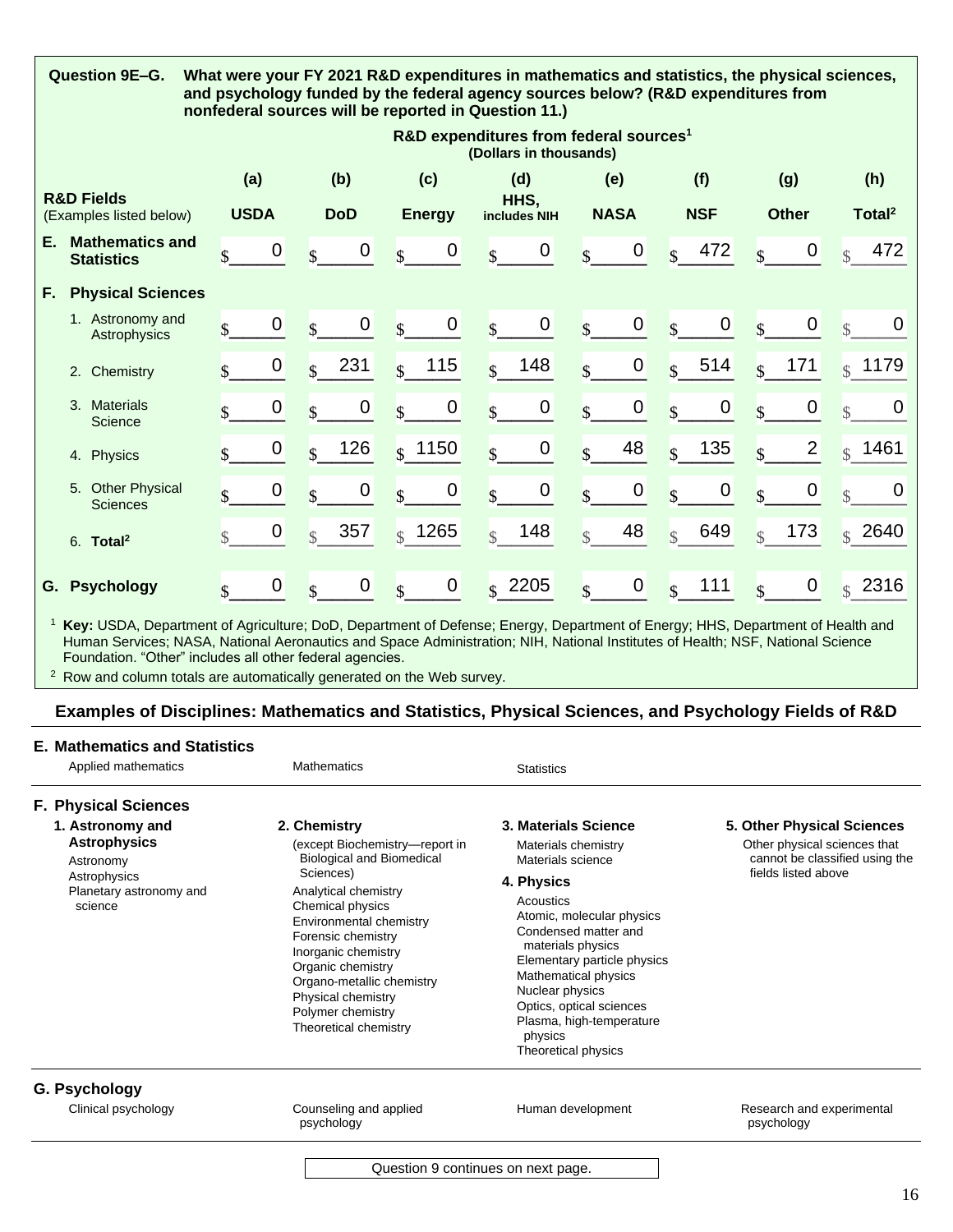| Question 9H-I.                                                   | in Question 11.)                                                             |                              |                                        | What were your FY 2021 R&D expenditures in the social sciences and other sciences funded by<br>the federal agency sources below? (R&D expenditures from nonfederal sources will be reported |                                   |                                        |                                        |                               |  |  |  |  |  |
|------------------------------------------------------------------|------------------------------------------------------------------------------|------------------------------|----------------------------------------|---------------------------------------------------------------------------------------------------------------------------------------------------------------------------------------------|-----------------------------------|----------------------------------------|----------------------------------------|-------------------------------|--|--|--|--|--|
|                                                                  | R&D expenditures from federal sources <sup>1</sup><br>(Dollars in thousands) |                              |                                        |                                                                                                                                                                                             |                                   |                                        |                                        |                               |  |  |  |  |  |
| <b>R&amp;D Fields</b>                                            | (a)                                                                          | (b)                          | (c)                                    | (d)                                                                                                                                                                                         | (e)                               | (f)                                    | (g)                                    | (h)                           |  |  |  |  |  |
| (Examples listed below)                                          | <b>USDA</b>                                                                  | <b>DoD</b>                   | <b>Energy</b>                          | HHS.<br>includes NIH                                                                                                                                                                        | <b>NASA</b>                       | <b>NSF</b>                             | <b>Other</b>                           | Total <sup>2</sup>            |  |  |  |  |  |
| <b>Social Sciences</b><br>Н.                                     |                                                                              |                              |                                        |                                                                                                                                                                                             |                                   |                                        |                                        |                               |  |  |  |  |  |
| 1. Anthropology                                                  | 0                                                                            | 0<br>$\mathbf{R}$            | $\mathbf 0$<br>$\overline{\mathbf{S}}$ | $\boldsymbol{0}$<br>$\overline{\mathbf{S}}$                                                                                                                                                 | $\mathbf 0$<br>$\mathbf{s}$       | $\mathbf 0$<br>$\overline{\mathbf{S}}$ | $\mathbf 0$<br>$\mathbf{\hat{S}}$      | 0<br>$\mathbb{R}$             |  |  |  |  |  |
| 2. Economics                                                     | 0<br>$\mathbf{\hat{S}}$                                                      | $\pmb{0}$<br>$\mathbf{s}$    | $\pmb{0}$<br>$\mathbf{\hat{S}}$        | $\pmb{0}$<br>$\mathbf{\hat{S}}$                                                                                                                                                             | $\pmb{0}$<br>$\mathbf{s}$         | $\overline{0}$<br>$\mathbf{\hat{s}}$   | $\mathbf 0$<br>$\overline{\mathbf{S}}$ | 0<br>$\overline{\mathcal{S}}$ |  |  |  |  |  |
| 3. Political Science<br>and Government                           | 0                                                                            | $\mathbf 0$<br>$\mathbf{s}$  | 0<br>$\mathbf{s}$                      | $\mathbf 0$<br>$\mathbf{s}$                                                                                                                                                                 | $\pmb{0}$<br>$\mathbf{s}$         | 24<br>$\mathbf{s}$                     | $\mathbf 0$<br>$\mathbf{s}$            | 24<br>$\mathbb{R}$            |  |  |  |  |  |
| 4. Sociology,<br>Demography,<br>and Population<br><b>Studies</b> | 0                                                                            | $\mathbf 0$<br>$\mathcal{L}$ | $\pmb{0}$<br>$\mathbf{s}$              | 60<br>$\mathcal{S}$                                                                                                                                                                         | $\pmb{0}$<br>$\mathbf{s}$         | 36<br>$\overline{\mathbf{S}}$          | $\boldsymbol{0}$<br>$\mathbf{\hat{S}}$ | 96<br>$\mathbb{R}$            |  |  |  |  |  |
| 5. Other Social<br><b>Sciences</b>                               | 60                                                                           | $\pmb{0}$<br>$\mathbf{R}$    | $\pmb{0}$<br>$\mathbf{s}$              | $\pmb{0}$<br>$\mathbf{\hat{S}}$                                                                                                                                                             | $\pmb{0}$<br>$\mathbf{\hat{S}}$   | 38<br>$\mathbf{s}$                     | 145<br>$\mathbf{s}$                    | 243<br>$\mathcal{S}$          |  |  |  |  |  |
| $6.$ Total <sup>2</sup>                                          | 60<br>$\mathcal{S}$                                                          | $\pmb{0}$<br>$\mathcal{S}$   | $\boldsymbol{0}$<br>$\mathcal{S}$      | 60<br>$\mathcal{S}$                                                                                                                                                                         | $\boldsymbol{0}$<br>$\mathcal{S}$ | 98<br>$\mathcal{S}$                    | 145<br>$\mathbb{S}$                    | 363<br>$\mathcal{S}$          |  |  |  |  |  |
| <b>Other Sciences</b><br>L.                                      | 0<br>$\mathbf{\hat{z}}$                                                      | $\mathbf 0$<br>$\mathcal{L}$ | $\mathbf 0$<br>$\mathbf{\hat{S}}$      | $\mathbf 0$<br>$\mathbf{s}$                                                                                                                                                                 | $\mathbf 0$<br>$\mathbf{s}$       | $s$ 1662                               | $\mathbf 0$<br>ዼ                       | 1662<br>$\mathbb{R}$          |  |  |  |  |  |

<sup>1</sup> **Key:** USDA, Department of Agriculture; DoD, Department of Defense; Energy, Department of Energy; HHS, Department of Health and Human Services; NASA, National Aeronautics and Space Administration; NIH, National Institutes of Health; NSF, National Science Foundation. "Other" includes all other federal agencies.

 $2$  Row and column totals are automatically generated on the Web survey.

## **Examples of Disciplines: Social Sciences and Other Sciences Fields of R&D**

#### **H. Social Sciences**

#### **1. Anthropology**

Cultural anthropology Medical anthropology Physical and biological anthropology

#### **2. Economics**

Agricultural economics Applied economics Business development Development economics and international development Econometrics and quantitative economics Industrial economics International economics Labor economics

Managerial economics Natural resource economics Public finance and fiscal policy

#### **3. Political Science and Government**

Comparative government Government Legal systems Political economy Political science Political theory

## **4. Sociology, Demography, and Population Studies**

Comparative and historical sociology Complex organizations Cultural and social structure Demography and population studies Group interactions Rural sociology Social problems and welfare theory Sociology

#### **5. Other Social Sciences**

Archeology Area, ethnic, cultural, gender, and group studies **Cartography** Criminal science and corrections Criminology Geography Gerontology, social sciences History and philosophy of science and technology International relations and national security studies **Linguistics** Public policy analysis Regional studies Urban studies, affairs

### **I. Other Sciences**

Use this category for R&D that involves at least one S&E field (rows A–H) if it is impossible to report multidisciplinary or interdisciplinary R&D expenditures in specific fields.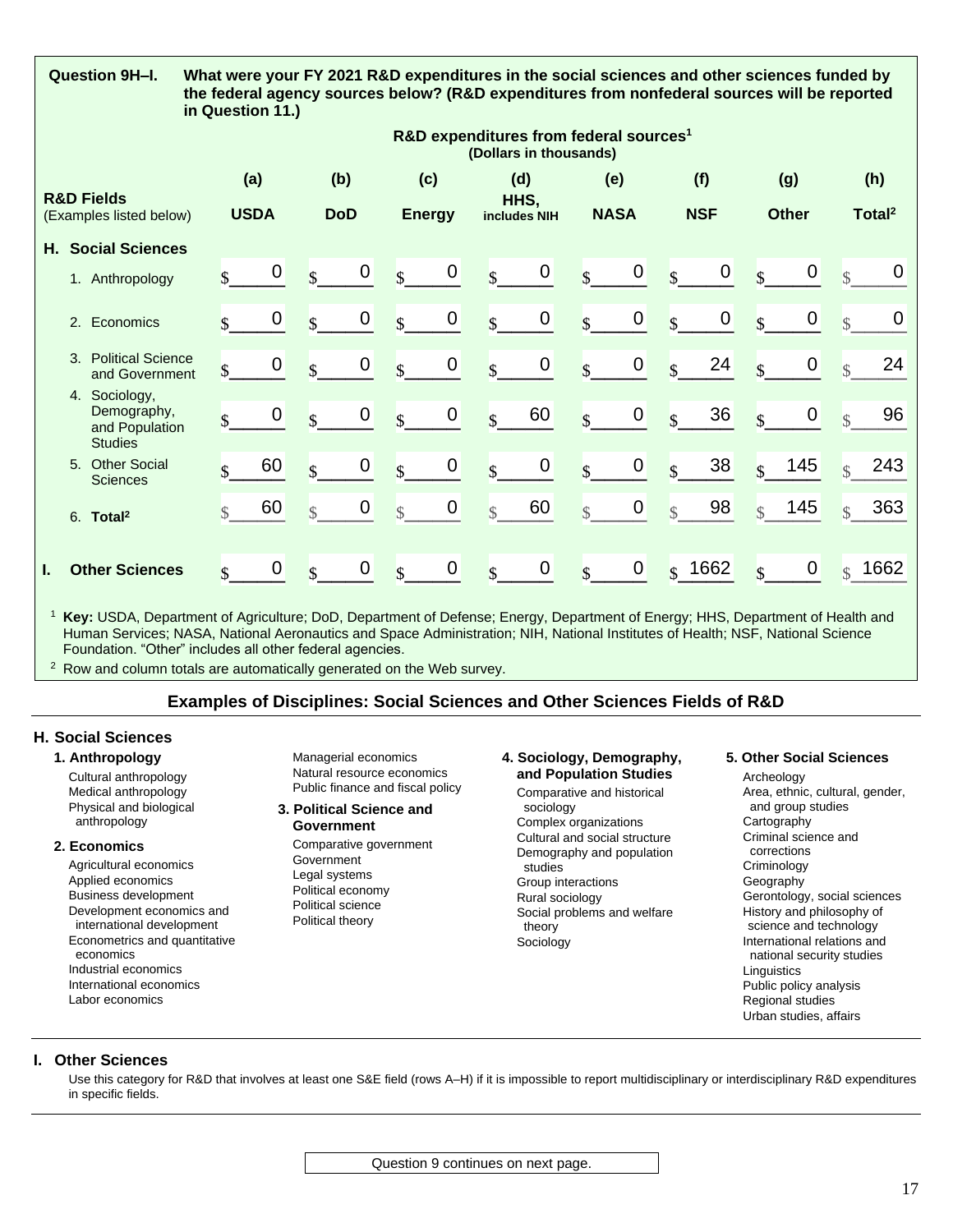|    | Question 9J-K.                                     |                                              | What were your FY 2021 R&D expenditures in the non-science and engineering (non-S&E) fields<br>funded by the federal agency sources below? (R&D expenditures from nonfederal sources will be<br>reported in Question 11.) |                  |                       |                  |                          |                    |                          |                                                                              |                          |                  |                          |                    |                    |              |                          |                     |
|----|----------------------------------------------------|----------------------------------------------|---------------------------------------------------------------------------------------------------------------------------------------------------------------------------------------------------------------------------|------------------|-----------------------|------------------|--------------------------|--------------------|--------------------------|------------------------------------------------------------------------------|--------------------------|------------------|--------------------------|--------------------|--------------------|--------------|--------------------------|---------------------|
|    |                                                    |                                              |                                                                                                                                                                                                                           |                  |                       |                  |                          |                    |                          | R&D expenditures from federal sources <sup>1</sup><br>(Dollars in thousands) |                          |                  |                          |                    |                    |              |                          |                     |
|    | <b>R&amp;D Fields</b>                              |                                              | (a)                                                                                                                                                                                                                       |                  | (b)                   |                  |                          | (c)                |                          | (d)<br>HHS,                                                                  |                          | (e)              |                          | (f)                |                    | (g)          |                          | (h)                 |
|    | (Examples listed below)                            |                                              | <b>USDA</b>                                                                                                                                                                                                               |                  | <b>DoD</b>            |                  |                          | <b>Energy</b>      |                          | includes NIH                                                                 |                          | <b>NASA</b>      |                          | <b>NSF</b>         |                    | <b>Other</b> |                          | Total <sup>2</sup>  |
| J. | <b>Non-S&amp;E Fields</b>                          |                                              |                                                                                                                                                                                                                           |                  |                       |                  |                          |                    |                          |                                                                              |                          |                  |                          |                    |                    |              |                          |                     |
|    | 1. Business                                        | Management<br>and Business<br>Administration | $\mathbf{\hat{S}}$                                                                                                                                                                                                        | 5                | $\mathbf{\hat{S}}$    | 0                | $\mathbf{\hat{s}}$       | 39                 | $\mathbf{s}$             | 132                                                                          | $\overline{\mathbf{s}}$  | $\boldsymbol{0}$ | $\mathbf{s}$             | 75                 | $\mathbf{s}$       | $\mathbf 0$  | $\overline{\mathcal{S}}$ | 251                 |
|    | 2. Communication<br>and                            | Communications<br>Technologies               | $\overline{\mathbb{S}}$                                                                                                                                                                                                   | 45               | $\mathbf{\hat{s}}$    | 0                | $\overline{\mathbf{S}}$  | $\mathbf 0$        | $\overline{\mathcal{S}}$ | $\mathbf 0$                                                                  | $\overline{\mathbf{S}}$  | $\mathbf 0$      | $\overline{\mathbf{S}}$  | $\mathbf 0$        | $\mathbf{s}$       | 152          | $\mathbf{S}$             | 197                 |
|    | 3. Education                                       |                                              | $\mathbf{\hat{S}}$                                                                                                                                                                                                        | 0                | $\mathbf{\hat{S}}$    | $\boldsymbol{0}$ | $\mathbf{\hat{S}}$       | $\pmb{0}$          | $\mathbf{\hat{S}}$       | 8                                                                            | $\mathbf{\hat{S}}$       | 84               | $\overline{\mathbf{s}}$  | 303                | $\mathbf{s}$       | $\pmb{0}$    | $\overline{\mathcal{S}}$ | 395                 |
|    | 4. Humanities                                      |                                              | \$                                                                                                                                                                                                                        | $\mathbf 0$      | $\mathbf{\hat{S}}$    | $\boldsymbol{0}$ | $\mathbf{\hat{S}}$       | 0                  | $\mathbf{\hat{S}}$       | $\boldsymbol{0}$                                                             | $\mathbf{\hat{S}}$       | $\mathbf 0$      | $\mathbf{\hat{S}}$       | $\overline{2}$     | $\mathbf{\hat{s}}$ | 68           | $\overline{\mathcal{S}}$ | 70                  |
|    | 5. Law                                             |                                              | \$                                                                                                                                                                                                                        | $\boldsymbol{0}$ | $\mathbf{\hat{S}}$    | $\boldsymbol{0}$ | $\mathbf{\hat{S}}$       | $\pmb{0}$          | $\mathbf{\hat{S}}$       | $\pmb{0}$                                                                    | $\mathbf{\hat{S}}$       | $\boldsymbol{0}$ | $\mathbf{\hat{S}}$       | $\pmb{0}$          | $\mathbf{s}$       | $\pmb{0}$    | $\overline{\mathcal{S}}$ | $\mathbf 0$         |
|    | 6. Social Work                                     |                                              | \$                                                                                                                                                                                                                        | $\mathbf 0$      | $\mathbf{s}$          | $\boldsymbol{0}$ | $\mathbf{s}$             | 0                  | $\mathbf{s}$             | $\mathbf 0$                                                                  | $\mathbf{s}$             | $\mathbf 0$      | $\mathbf{\hat{s}}$       | $\boldsymbol{0}$   | $\mathbf{s}$       | $\mathbf 0$  | $\mathcal{S}$            | $\mathbf 0$         |
|    | 7. Visual and                                      | <b>Performing Arts</b>                       | \$                                                                                                                                                                                                                        | 0                | $\mathbf{\hat{S}}$    | $\boldsymbol{0}$ | $\mathbf{\hat{S}}$       | $\boldsymbol{0}$   | $\mathbf{\hat{S}}$       | $\pmb{0}$                                                                    | $\mathbf{\hat{S}}$       | $\mathbf 0$      | $\mathbf{\hat{S}}$       | $\pmb{0}$          | $\mathbf{\hat{S}}$ | $\mathbf 0$  | $\overline{\mathcal{S}}$ | $\mathbf 0$         |
|    | 8. Other Non-S&E<br><b>Fields</b>                  |                                              | $\mathcal{S}$                                                                                                                                                                                                             | 886              | \$                    | $\boldsymbol{0}$ | $\mathbf{\hat{S}}$       | 0                  | $\mathbf{\hat{S}}$       | 236                                                                          | $\mathbf{s}$             | $\mathbf 0$      | $\overline{\mathbb{S}}$  | 65                 | $\mathbf{s}$       | 85           | $\mathcal{S}$            | 1272                |
|    | 9. Total <sup>2</sup>                              |                                              | $\mathcal{S}$                                                                                                                                                                                                             | 936              | $\mathcal{S}$         | $\boldsymbol{0}$ | $\overline{\mathcal{S}}$ | 39                 | $\overline{\mathcal{S}}$ | 376                                                                          | $\overline{\mathcal{S}}$ | 84               | $\overline{\mathcal{S}}$ | 445                |                    | 305          | $\mathcal{S}$            | 2185                |
| Κ. | <b>Total for All</b><br>Fields of R&D <sup>2</sup> |                                              | $\frac{1}{3}$ 10229                                                                                                                                                                                                       |                  | 4199<br>$\mathcal{L}$ |                  |                          | $\frac{1}{2}$ 7152 |                          | \$9313                                                                       | $\mathcal{S}$            | 1729             |                          | $\frac{1}{3}$ 9134 |                    | \$5672       |                          | $\frac{1}{8}$ 47428 |

**Total for row K, column h should equal Total for Question 1, row a.**

<sup>1</sup> **Key:** USDA, Department of Agriculture; DoD, Department of Defense; Energy, Department of Energy; HHS, Department of Health and Human Services; NASA, National Aeronautics and Space Administration; NIH, National Institutes of Health; NSF, National Science Foundation. "Other" includes all other federal agencies.

<sup>2</sup> Row and column totals are automatically generated on the Web survey.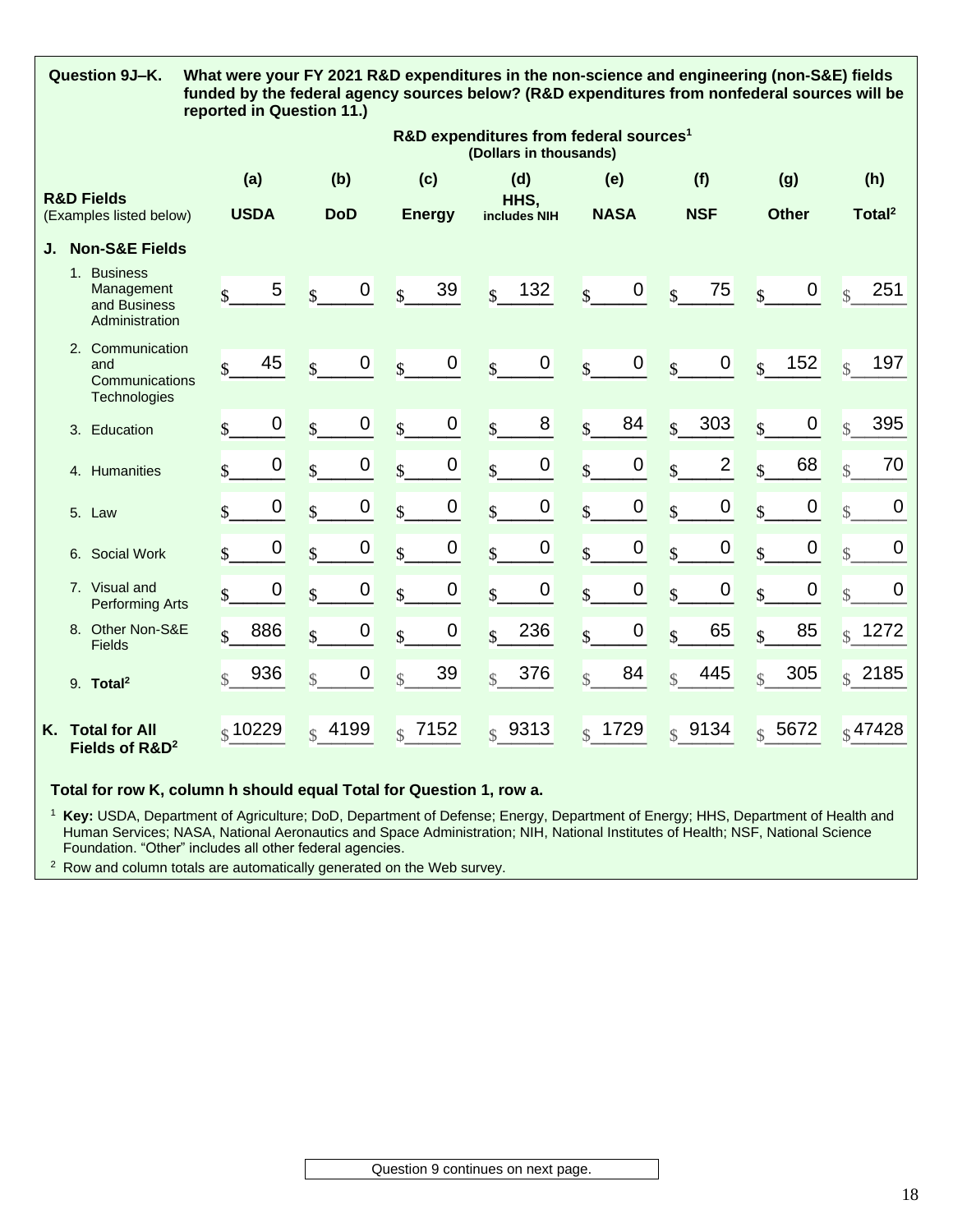## **J. Non-S&E Fields**

**1. Business Management and Business Administration**

Business administration Business management Business, managerial economics Management information

systems and services Marketing management and research

#### **2. Communication and Communications Technologies**

Communication and media studies Communications technologies Journalism Radio, television, and digital communication

#### **3. Education**

Education administration and supervision Education research Teacher education, specific levels and methods Teaching fields

#### **4. Humanities**

English language and literature, letters Foreign languages and literatures **History** Humanities, general Liberal arts and sciences Philosophy and religious studies Theology and religious vocations

**5. Law** Law

Legal studies

**6. Social Work** (no specific examples)

#### **7. Visual and Performing Arts**

Drama, theatre arts and stagecraft Film, video, and photographic arts Fine and studio arts **Music** 

#### **8. Other Non-S&E Fields**

Architecture City, urban, community and regional planning Family, consumer sciences and human sciences Landscape architecture Library science Military technology and applied science Parks, sports, recreation, leisure and fitness Public administration and public affairs Other non-S&E fields that cannot be classified using the fields listed above Also, use this category for R&D that involves multiple non-S&E

fields if it is impossible to report multidisciplinary or interdisciplinary R&D expenditures in specific fields.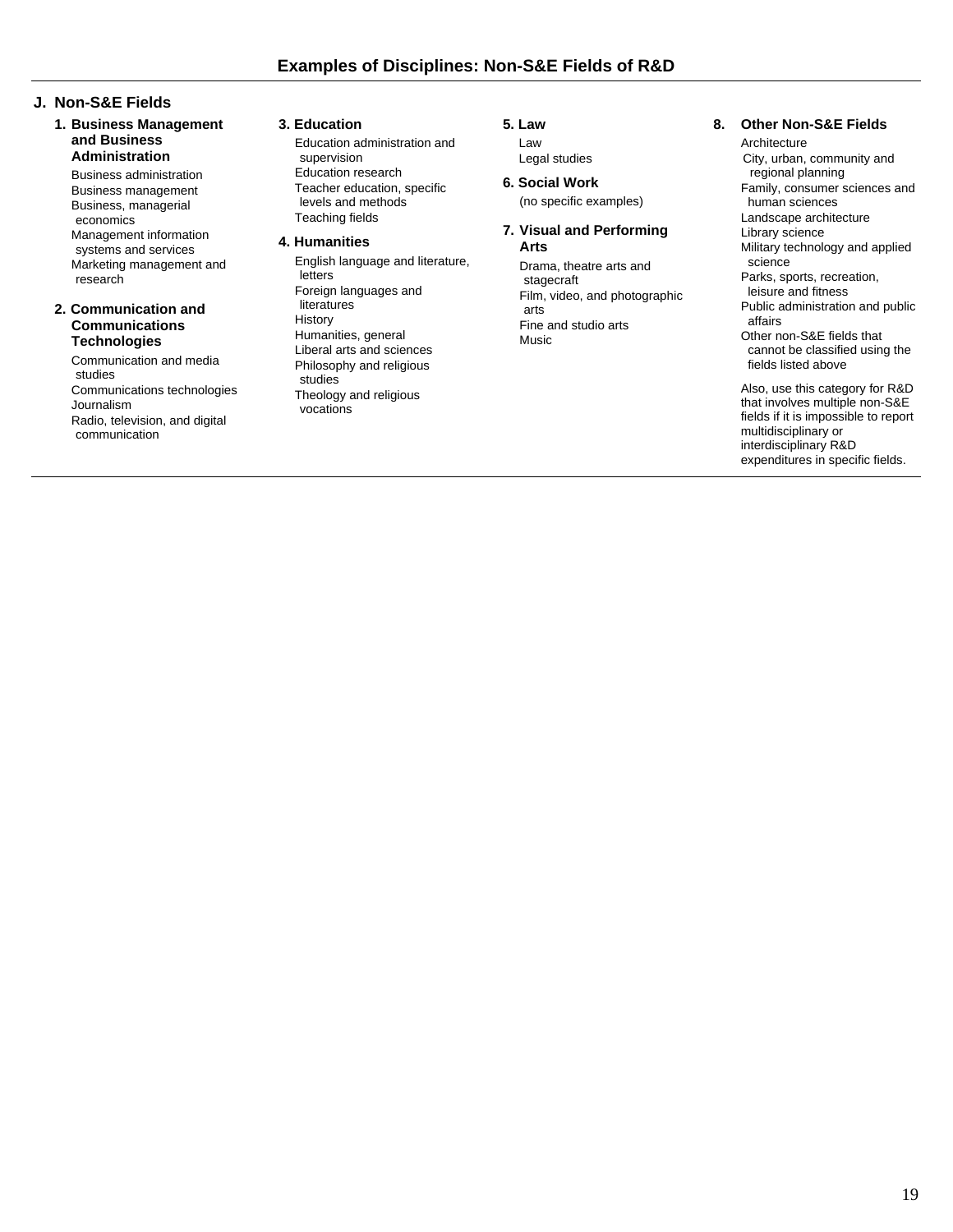| <b>Question 10.</b> | Of the amount reported for Other federal sources in Question 9 (row K, column g),<br>which agencies funded this R&D and how much of the reported amount was from<br>each agency?                                                                                                                                                                                                           |                                                       |  |  |  |  |  |  |  |  |  |
|---------------------|--------------------------------------------------------------------------------------------------------------------------------------------------------------------------------------------------------------------------------------------------------------------------------------------------------------------------------------------------------------------------------------------|-------------------------------------------------------|--|--|--|--|--|--|--|--|--|
|                     | If your institution reported \$0 in Question 9, row K, column g, skip this<br>question and go to Question 11.                                                                                                                                                                                                                                                                              |                                                       |  |  |  |  |  |  |  |  |  |
|                     | Use rows $a$ -j to list up to 10 agencies that funded the largest R&D expenditures.<br>$\bullet$<br>Use row k to report any remaining amount.<br>$\bullet$<br>For subrecipient funding in this question, list the sponsor of the original award.<br>$\bullet$<br>A list of federal departments, agencies and subagencies is included as a link on the<br>$\bullet$<br>web survey question. |                                                       |  |  |  |  |  |  |  |  |  |
|                     | Federal agencies (list up to 10)                                                                                                                                                                                                                                                                                                                                                           | <b>R&amp;D expenditures</b><br>(Dollars in thousands) |  |  |  |  |  |  |  |  |  |
| a.                  | Department of Transportation (DOT)                                                                                                                                                                                                                                                                                                                                                         | 2242<br>$\mathbf{\hat{s}}$                            |  |  |  |  |  |  |  |  |  |
| b.                  | Department of the Interior                                                                                                                                                                                                                                                                                                                                                                 | 2155<br>$\mathbf{\hat{s}}$                            |  |  |  |  |  |  |  |  |  |
| C.                  | Department of Commerce                                                                                                                                                                                                                                                                                                                                                                     | 279<br>$\mathbf{\hat{S}}$                             |  |  |  |  |  |  |  |  |  |
| d.                  | <b>Environmental Protection Agency (EPA)</b>                                                                                                                                                                                                                                                                                                                                               | 250<br>$\mathbf{\hat{S}}$                             |  |  |  |  |  |  |  |  |  |
| е.                  | Department of Justice (DOJ)                                                                                                                                                                                                                                                                                                                                                                | 198<br>$\mathbf{\hat{S}}$                             |  |  |  |  |  |  |  |  |  |
| f.                  | <b>General Services Administration (GSA)</b>                                                                                                                                                                                                                                                                                                                                               | 184<br>$\mathbf{\hat{S}}$                             |  |  |  |  |  |  |  |  |  |
| g.                  | Department of Homeland Security (DHS)                                                                                                                                                                                                                                                                                                                                                      | 169<br>$\mathbf{\hat{S}}$                             |  |  |  |  |  |  |  |  |  |
| h.                  | Agency for International Development (USAID)                                                                                                                                                                                                                                                                                                                                               | 92<br>$\mathbf{\hat{C}}$                              |  |  |  |  |  |  |  |  |  |
| j,                  | National Foundation on Arts and Humanities                                                                                                                                                                                                                                                                                                                                                 | 86                                                    |  |  |  |  |  |  |  |  |  |
| J.                  | Library of Congress (LOC)                                                                                                                                                                                                                                                                                                                                                                  | 10                                                    |  |  |  |  |  |  |  |  |  |
| k.                  | Other agencies included in Question 9, column g, but not listed above                                                                                                                                                                                                                                                                                                                      | 7                                                     |  |  |  |  |  |  |  |  |  |
| I.                  | Total (should match Question 9, row K, column g) <sup>1</sup>                                                                                                                                                                                                                                                                                                                              | 5672                                                  |  |  |  |  |  |  |  |  |  |
|                     | <sup>1</sup> The column total is automatically generated on the Web survey.                                                                                                                                                                                                                                                                                                                |                                                       |  |  |  |  |  |  |  |  |  |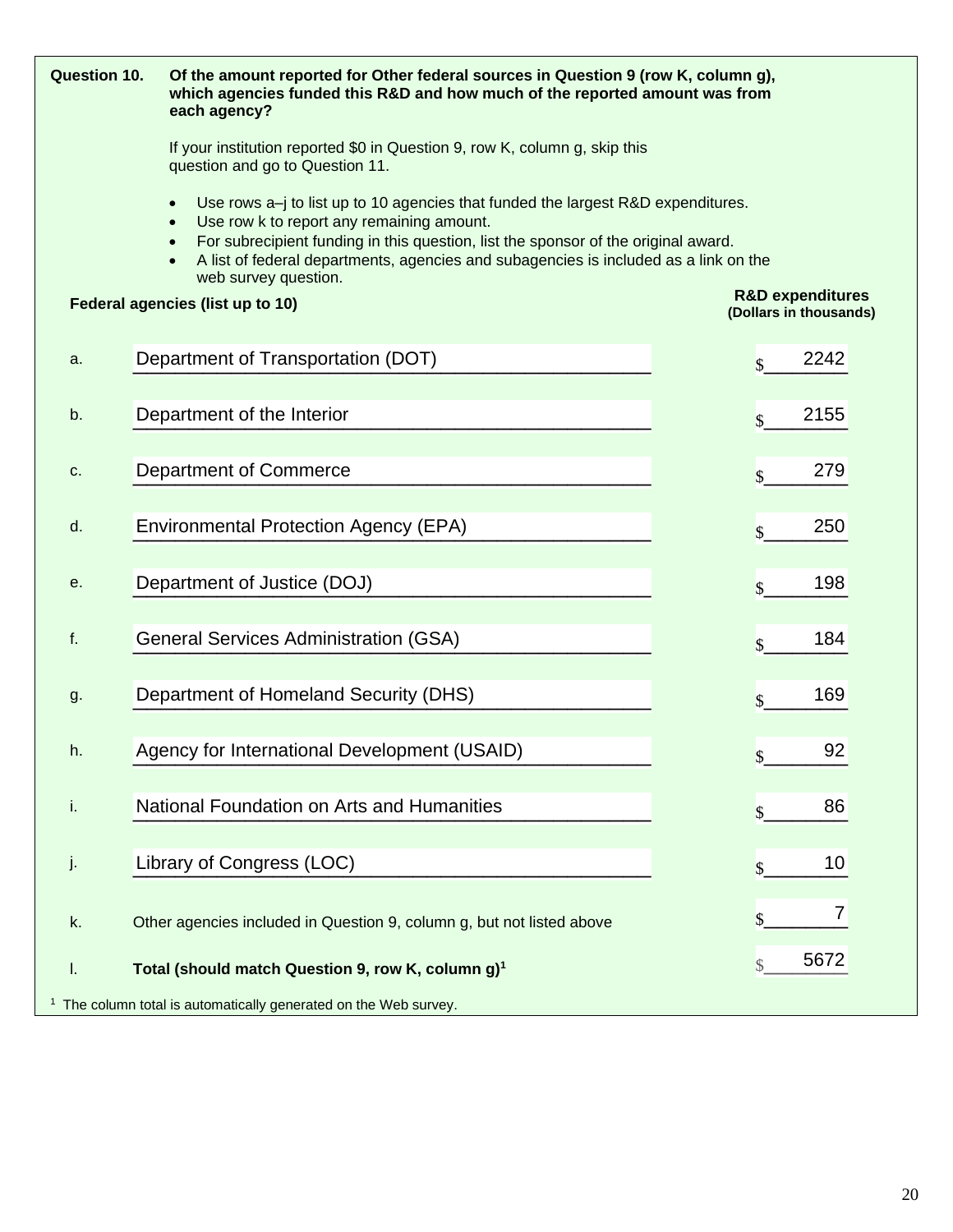| Question 11A-B. What were your FY 2021 R&D expenditures in the computer and information sciences and<br>engineering fields funded by the nonfederal sources below?                                                                                                                   |                           |                                        |                                             |                               |                                        |                       |  |  |  |  |  |  |  |
|--------------------------------------------------------------------------------------------------------------------------------------------------------------------------------------------------------------------------------------------------------------------------------------|---------------------------|----------------------------------------|---------------------------------------------|-------------------------------|----------------------------------------|-----------------------|--|--|--|--|--|--|--|
| The totals in row K, page 24 should match the corresponding sources in<br>$\bullet$<br>Question 1, rows b-f.<br>If an individual project involves more than one of the 40 fields of R&D, please<br>prorate expenditures when possible and report the amount for each field involved. |                           |                                        |                                             |                               |                                        |                       |  |  |  |  |  |  |  |
| R&D expenditures from nonfederal sources<br>(Dollars in thousands)                                                                                                                                                                                                                   |                           |                                        |                                             |                               |                                        |                       |  |  |  |  |  |  |  |
| (a)<br>(b)<br>(d)<br>(f)<br>(c)<br>(e)<br><b>Other</b><br><b>State and</b>                                                                                                                                                                                                           |                           |                                        |                                             |                               |                                        |                       |  |  |  |  |  |  |  |
| <b>R&amp;D Fields</b><br>(See Question 9, p. 13)                                                                                                                                                                                                                                     | local<br>government       | <b>Business</b>                        | <b>Nonprofit</b><br>organizations           | <b>Institutional</b><br>funds | nonfederal<br><b>sources</b>           | Total <sup>1</sup>    |  |  |  |  |  |  |  |
| A. Computer and Information<br><b>Sciences</b>                                                                                                                                                                                                                                       | 155<br>$\mathcal{S}$      | 3<br>$\mathsf{\$}$                     | $\boldsymbol{0}$<br>$\overline{\mathbb{S}}$ | $s$ 3018                      | $\boldsymbol{0}$                       | $\sqrt{$}3176$        |  |  |  |  |  |  |  |
| <b>B.</b> Engineering                                                                                                                                                                                                                                                                |                           |                                        |                                             |                               |                                        |                       |  |  |  |  |  |  |  |
| 1. Aerospace, Aeronautical, and<br><b>Astronautical Engineering</b>                                                                                                                                                                                                                  | 311<br>$\mathbf{\hat{s}}$ | 126<br>$\mathcal{S}$                   | 75<br>$\mathbf{s}$                          | $s$ 4060                      | 30<br>$\mathcal{S}$                    | 4602<br>$\mathcal{S}$ |  |  |  |  |  |  |  |
| 2. Bioengineering and<br><b>Biomedical Engineering</b>                                                                                                                                                                                                                               | $\boldsymbol{0}$          | $\boldsymbol{0}$<br>$\mathbf{\hat{s}}$ | $\boldsymbol{0}$<br>$\mathbf{s}$            | 6                             | $\boldsymbol{0}$                       | 6<br>$\mathcal{S}$    |  |  |  |  |  |  |  |
| 3. Chemical Engineering                                                                                                                                                                                                                                                              | 240<br>$\mathbf{s}$       | 201<br>$\mathbb{S}$                    | $ $ \$ 1004                                 | $s$ 2375                      | 81<br>$\mathcal{S}$                    | $\frac{1}{3}$ 3901    |  |  |  |  |  |  |  |
| 4. Civil Engineering                                                                                                                                                                                                                                                                 | 85<br>$\mathbf{\hat{S}}$  | 282<br>$\mathbf{\hat{S}}$              | 6<br>$\mathsf{\$}$                          | $\sqrt{s}$ 2127               | $\boldsymbol{0}$<br>$\mathbb{S}$       | $\frac{1}{3}$ 2500    |  |  |  |  |  |  |  |
| 5. Electrical, Electronic, and<br><b>Communications Engineering</b>                                                                                                                                                                                                                  | 95<br>$\mathcal{S}$       | 35<br>\$                               | 1<br>$\mathsf{\$}$                          | $s$ 2153                      | $\boldsymbol{0}$<br>$\mathbf{\hat{S}}$ | $\frac{1}{3}$ 2284    |  |  |  |  |  |  |  |
| 6. Industrial and Manufacturing<br>Engineering                                                                                                                                                                                                                                       | 19<br>\$                  | 80<br>$\mathsf{\$}$                    | 0<br>$\mathbf{\hat{S}}$                     | $s$ 1130                      | $\boldsymbol{0}$                       | $ $$ 1229             |  |  |  |  |  |  |  |
| 7. Mechanical Engineering                                                                                                                                                                                                                                                            | 67<br>$\mathbf{s}$        | 258<br>\$                              | 3                                           | 314                           | 0                                      | 642                   |  |  |  |  |  |  |  |
| 8. Metallurgical and Materials<br>Engineering                                                                                                                                                                                                                                        | 44<br>\$                  | 5<br>\$                                | $\mathbf 0$<br>\$                           | 837<br>$\mathsf{\$}$          | $\mathbf 0$<br>\$                      | 886<br>$\mathcal{S}$  |  |  |  |  |  |  |  |
| 9. Other Engineering                                                                                                                                                                                                                                                                 | $\int$ 1274               | 335<br>$\mathbb{S}$                    | 105<br>$\mathbb{S}$                         | \$2011                        | 0                                      | $\frac{1}{3}$ 3725    |  |  |  |  |  |  |  |
| 10. Total <sup>1</sup>                                                                                                                                                                                                                                                               | $\binom{8}{3}$ 2135       | $\frac{1}{3}$ 1322                     | $\frac{1}{3}$ 1194                          | \$15013                       | 111                                    | $_{\S}$ 19775         |  |  |  |  |  |  |  |
| <sup>1</sup> Row and column totals are automatically generated on the Web survey.                                                                                                                                                                                                    |                           |                                        |                                             |                               |                                        |                       |  |  |  |  |  |  |  |

**Examples of disciplines for the above fields of R&D are listed on page 13.**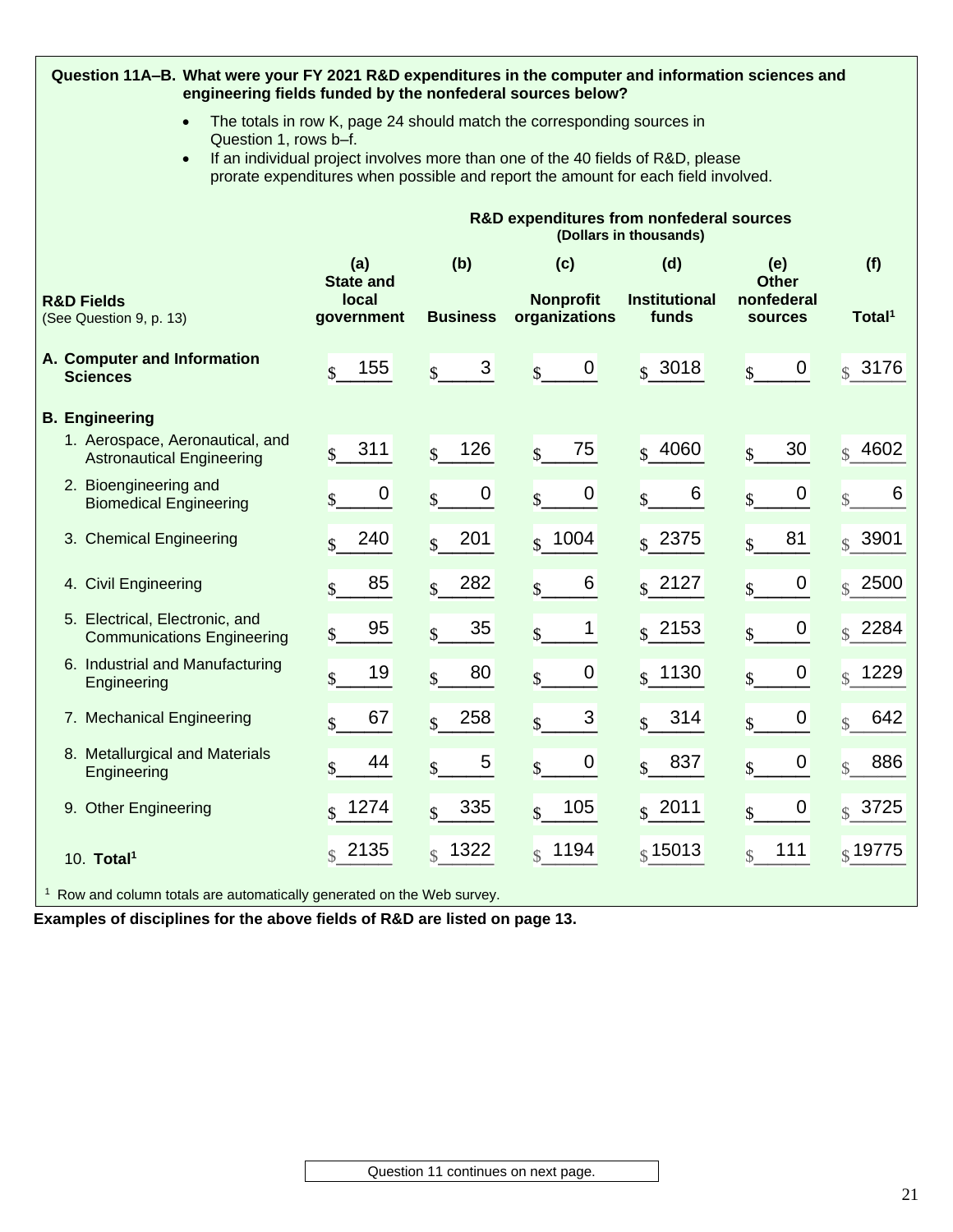| Question 11C-D. What were your FY 2021 R&D expenditures in the R&D fields listed below funded by the<br>nonfederal sources below? |                                         |                                             |                                          |                                      |                                                     |                                             |
|-----------------------------------------------------------------------------------------------------------------------------------|-----------------------------------------|---------------------------------------------|------------------------------------------|--------------------------------------|-----------------------------------------------------|---------------------------------------------|
|                                                                                                                                   |                                         |                                             | R&D expenditures from nonfederal sources | (Dollars in thousands)               |                                                     |                                             |
| <b>R&amp;D Fields</b>                                                                                                             | (a)<br><b>State and</b><br><b>local</b> | (b)<br><b>Business</b>                      | (c)<br><b>Nonprofit</b><br>organizations | (d)<br><b>Institutional</b><br>funds | (e)<br><b>Other</b><br>nonfederal<br><b>sources</b> | (f)<br>Total <sup>1</sup>                   |
| (See Question 9, pp. 14-15)                                                                                                       | government                              |                                             |                                          |                                      |                                                     |                                             |
| C. Geosciences, Atmospheric Sciences, and Ocean Sciences                                                                          |                                         |                                             |                                          |                                      |                                                     |                                             |
| 1. Atmospheric Science and<br>Meteorology                                                                                         | 0<br>$\overline{\mathbf{S}}$            | $\mathbf 0$<br>$\mathbf{\hat{S}}$           | 0<br>$\mathbf{\hat{S}}$                  | 0<br>$\mathbf{\hat{S}}$              | 0<br>$\mathbf{\hat{S}}$                             | 0<br>$\mathcal{S}$                          |
| 2. Geological and Earth Sciences                                                                                                  | 429<br>$\mathcal{S}$                    | $\overline{2}$<br>$\mathbf{\hat{S}}$        | 0<br>$\mathsf{\$}$                       | $\frac{1}{2}$ 1887                   | 0<br>$\mathbf{\hat{S}}$                             | $\sqrt{$}$ 2318                             |
| 3. Ocean Sciences and Marine<br><b>Sciences</b>                                                                                   | 0<br>\$                                 | $\boldsymbol{0}$<br>$\overline{\mathsf{S}}$ | 0<br>$\mathsf{\$}$                       | 0<br>$\boldsymbol{\mathsf{S}}$       | 0<br>$\mathsf{\$}$                                  | $\boldsymbol{0}$<br>$\overline{\mathbb{S}}$ |
| 4. Other Geosciences,<br>Atmospheric Sciences, and<br><b>Ocean Sciences</b>                                                       | $\mathbf 0$<br>\$                       | $\mathbf 0$<br>$\overline{\mathbb{S}}$      | 0<br>$\mathbf{\hat{S}}$                  | 0<br>$\mathbf{\hat{S}}$              | $\pmb{0}$<br>$\mathsf{\$}$                          | $\boldsymbol{0}$<br>$\mathbb{S}$            |
| 5. Total <sup>1</sup>                                                                                                             | 429<br>$\mathcal{S}$                    | $\overline{2}$<br>$\mathcal{S}$             | 0<br>$\mathcal{S}$                       | $\frac{1}{3}$ 1887                   | $\mathbf 0$<br>$\mathcal{S}$                        | $\binom{8}{3}$ 2318                         |
| <b>D. Life Sciences</b>                                                                                                           |                                         |                                             |                                          |                                      |                                                     |                                             |
| 1. Agricultural Sciences                                                                                                          | $\frac{1}{3}$ 10362                     | $\frac{1}{3}6229$                           | 621<br>$\overline{\mathbf{s}}$           | $s$ 11773                            | 7<br>$\mathbf{s}$                                   | $\frac{1}{3}$ 28992                         |
| 2. Biological and Biomedical<br><b>Sciences</b>                                                                                   | $\frac{1}{3}$ 2681                      | 805<br>$\mathbf{s}$                         | 152<br>$\mathbf{s}$                      | $\frac{1}{3}$ 12042                  | 47                                                  | $\frac{1}{3}$ 15727                         |
| 3. Health Sciences                                                                                                                | 246<br>$\mathcal{S}$                    | 14<br>$\mathbf{\hat{S}}$                    | 53<br>$\mathbf{s}$                       | $\frac{1}{3}$ 4965                   | $\pmb{0}$                                           | $\frac{1}{2}$ 5278                          |
| 4. Natural Resources and<br>Conservation                                                                                          | $\frac{1}{3}$ 3081                      | 580<br>$\mathbf{s}$                         | 13                                       | $\frac{1}{3}$ 2839                   | 0                                                   | $\frac{1}{3}$ 6513                          |
| 5. Other Life Sciences                                                                                                            | 0                                       | $\mathbf 0$<br>$\mathbf{s}$                 | 0<br>$\mathbf{s}$                        | 0<br>$\mathbf{s}$                    | $\boldsymbol{0}$<br>$\mathbf{s}$                    | $\boldsymbol{0}$<br>$\mathcal{S}$           |
| 6. Total <sup>1</sup>                                                                                                             | $\frac{1}{9}$ 16370                     | 7628<br>$\mathcal{L}$                       | 839<br>$\mathcal{S}$                     | $\frac{1}{3}31619$                   | 54<br>$\hat{\mathbf{r}}$                            | $\frac{1}{3}$ 56510                         |
| $1 - 2$                                                                                                                           |                                         | $41 - 381 - 1$                              |                                          |                                      |                                                     |                                             |

 $1<sup>1</sup>$  Row and column totals are automatically generated on the Web survey.

**Examples of disciplines for the above fields of R&D are listed on pages 14–15.**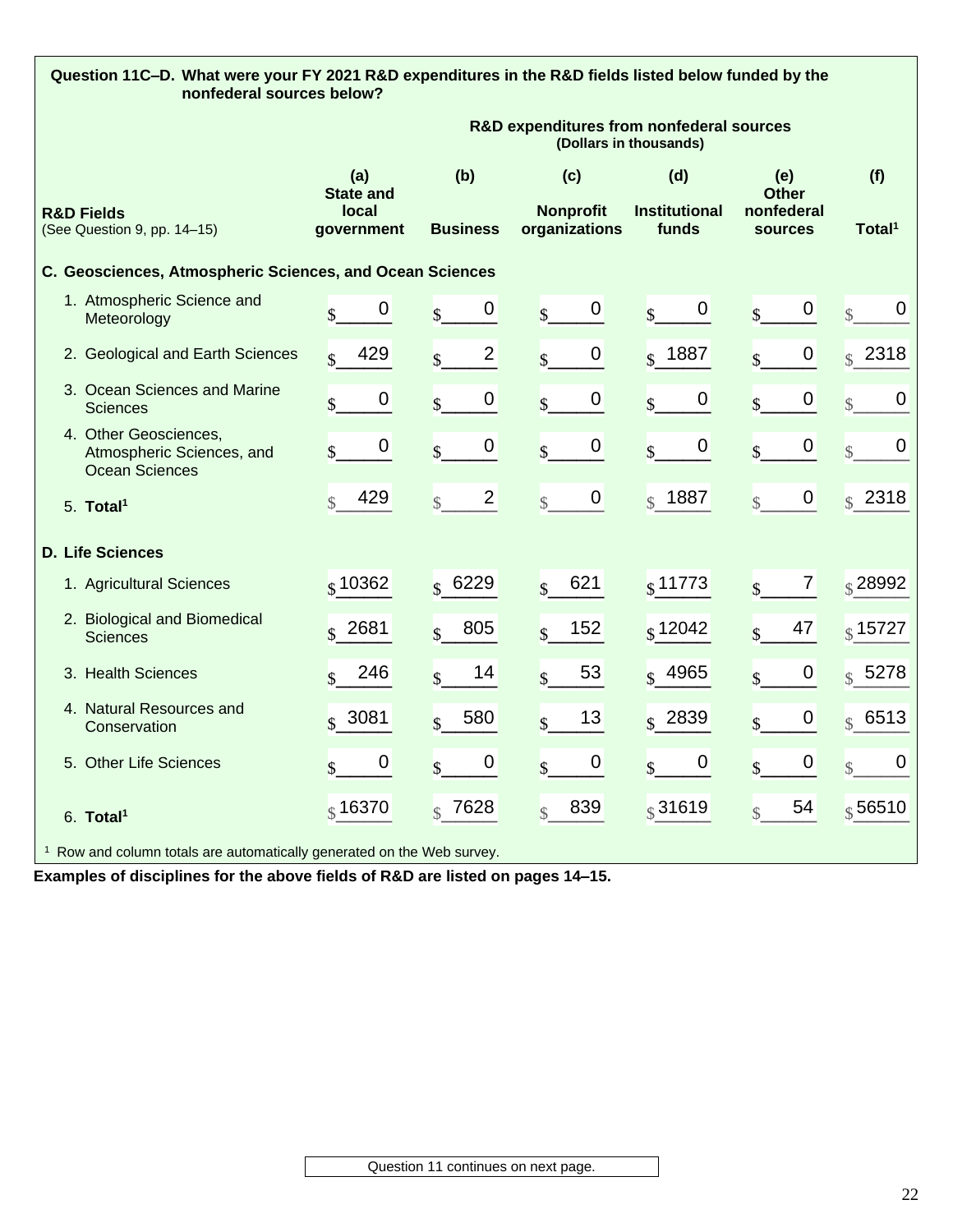| Question 11E-I. What were your FY 2021 R&D expenditures in the R&D fields listed below funded by the<br>nonfederal sources below? |                                             |                                           |                                             |                                   |                                             |                                   |
|-----------------------------------------------------------------------------------------------------------------------------------|---------------------------------------------|-------------------------------------------|---------------------------------------------|-----------------------------------|---------------------------------------------|-----------------------------------|
|                                                                                                                                   |                                             |                                           | R&D expenditures from nonfederal sources    | (Dollars in thousands)            |                                             |                                   |
|                                                                                                                                   | (a)<br><b>State and</b>                     | (b)                                       | (c)                                         | (d)                               | (e)<br><b>Other</b>                         | (f)                               |
| <b>R&amp;D Fields</b><br>(See Question 9, pp. 16-17)                                                                              | local<br>government                         | <b>Business</b>                           | <b>Nonprofit</b><br>organizations           | <b>Institutional</b><br>funds     | nonfederal<br>sources                       | Total <sup>1</sup>                |
| <b>E. Mathematics and Statistics</b>                                                                                              | 6<br>$\mathsf{\$}$                          | 0<br>$\mathbf{s}$                         | $\mathbf{7}$<br>$\mathbf{s}$                | $\frac{1}{2}$ 3791                | 0 <br>$\overline{\mathbf{S}}$               | $\frac{1}{3}$ 3804                |
| <b>F. Physical Sciences</b>                                                                                                       |                                             |                                           |                                             |                                   |                                             |                                   |
| 1. Astronomy and Astrophysics                                                                                                     | $\pmb{0}$<br>$\mathbf{\hat{S}}$             | $\pmb{0}$<br>$\mathbf{s}$                 | $\overline{0}$<br>$\overline{\mathbf{S}}$   | 0<br>$\mathbf{s}$                 | $\pmb{0}$<br>$\overline{\mathcal{S}}$       | $\mathbf 0$<br>$\mathcal{S}$      |
| 2. Chemistry                                                                                                                      | 29<br>\$                                    | 105<br>$\mathbf{\hat{S}}$                 | 74<br>$\overline{\mathbb{S}}$               | $\sqrt{s}$ 2954                   | $\overline{0}$<br>$\overline{\mathbf{S}}$   | $s$ 3162                          |
| 3. Materials Science                                                                                                              | $\boldsymbol{0}$<br>$\overline{\mathbb{S}}$ | $\boldsymbol{0}$<br>$\mathsf{\$}$         | 0<br>$\overline{\mathsf{S}}$                | $\boldsymbol{0}$<br>$\mathbf{s}$  | $\boldsymbol{0}$<br>$\overline{\mathsf{S}}$ | $\overline{0}$<br>$\mathcal{S}$   |
| 4. Physics                                                                                                                        | 4<br>\$                                     | $\mathbf 0$<br>$\mathsf{\$}$              | $\boldsymbol{0}$<br>$\overline{\mathsf{S}}$ | $s$ 3018                          | $\boldsymbol{0}$<br>$\overline{\mathbb{S}}$ | $\sqrt{$}3022$                    |
| 5. Other Physical Sciences                                                                                                        | 0<br>$\mathbf{\hat{S}}$                     | $\boldsymbol{0}$<br>$\mathbf{\hat{S}}$    | 0<br>$\mathbf{\hat{S}}$                     | 0<br>$\mathbf{s}$                 | $\boldsymbol{0}$<br>$\mathbf{\hat{S}}$      | $\overline{0}$<br>$\mathbb{S}$    |
| 6. Total <sup>1</sup>                                                                                                             | 33<br>$\mathcal{S}$                         | 105<br>$\mathbb{S}$                       | 74<br>$\mathcal{S}$                         | $s$ 5972                          | $\overline{0}$<br>$\mathcal{S}$             | \$6184                            |
| <b>G. Psychology</b>                                                                                                              | 359<br>$\mathbf{\hat{S}}$                   | $\boldsymbol{0}$<br>$\mathsf{\$}$         | 24<br>$\mathbf{\hat{S}}$                    | $\sqrt{$}$ 4227                   | $\overline{0}$<br>$\mathbf{\hat{S}}$        | $s$ 4610                          |
| <b>H. Social Sciences</b>                                                                                                         |                                             |                                           |                                             |                                   |                                             |                                   |
| 1. Anthropology                                                                                                                   | $\mathbf 0$<br>\$                           | $\mathbf 0$<br>$\mathsf{\$}$              | $\mathbf 0$<br>$\overline{\mathbf{S}}$      | $\mathbf 0$<br>$\mathbf{\hat{S}}$ | $\boldsymbol{0}$<br>$\overline{\mathbb{S}}$ | $\boldsymbol{0}$<br>$\mathcal{S}$ |
| 2. Economics                                                                                                                      | 70<br>$\triangle$<br>Φ                      | 3<br>$\triangle$                          | 0 <br>$\triangle$                           | $\frac{1}{3}$ 1359                | $\overline{0}$<br>S                         | $\int_{\S_1} 1432$                |
| 3. Political Science and<br>Government                                                                                            | 0<br>\$                                     | 0<br>$\mathbf{\hat{S}}$                   | $\boldsymbol{0}$<br>$\overline{\mathsf{S}}$ | 985<br>$\mathsf{\$}$              | $\boldsymbol{0}$<br>$\mathsf{\$}$           | 985<br>$\mathcal{S}$              |
| 4. Sociology, Demography, and<br><b>Population Studies</b>                                                                        | 0<br>\$                                     | 0<br>$\mathsf{\$}$                        | 50<br>$\mathbf{\hat{S}}$                    | $s$ 1004                          | 0<br>$\mathbf{s}$                           | \$ 1054]                          |
| 5. Other Social Sciences                                                                                                          | 242<br>$\mathbf{\hat{S}}$                   | 0<br>\$                                   | $\boldsymbol{0}$<br>$\mathsf{\$}$           | $ $ \$ 1369                       | $\boldsymbol{0}$<br>$\mathsf{\$}$           | $s$ 1611                          |
| 6. Total <sup>1</sup>                                                                                                             | 312<br>$\mathcal{S}$                        | $\mathfrak{S}$<br>$\overline{\mathbb{S}}$ | 50<br>$\overline{\mathbb{S}}$               | $ $$ 4717                         | $\boldsymbol{0}$<br>$\sqrt{\frac{1}{2}}$    | \$5082                            |
| <b>Other Sciences</b><br>L.                                                                                                       | 103<br>$\mathbf{\hat{S}}$                   | 0<br>$\mathbf{\hat{S}}$                   | $\overline{0}$<br>$\mathbf{\hat{S}}$        | $s$ 5131                          | $\overline{0}$<br>$\mathsf{\overline{S}}$   | \$5234                            |
| <sup>1</sup> Row and column totals are automatically generated on the Web survey.                                                 |                                             |                                           |                                             |                                   |                                             |                                   |

**Examples of disciplines for the above fields of R&D are listed on pages 16–17.**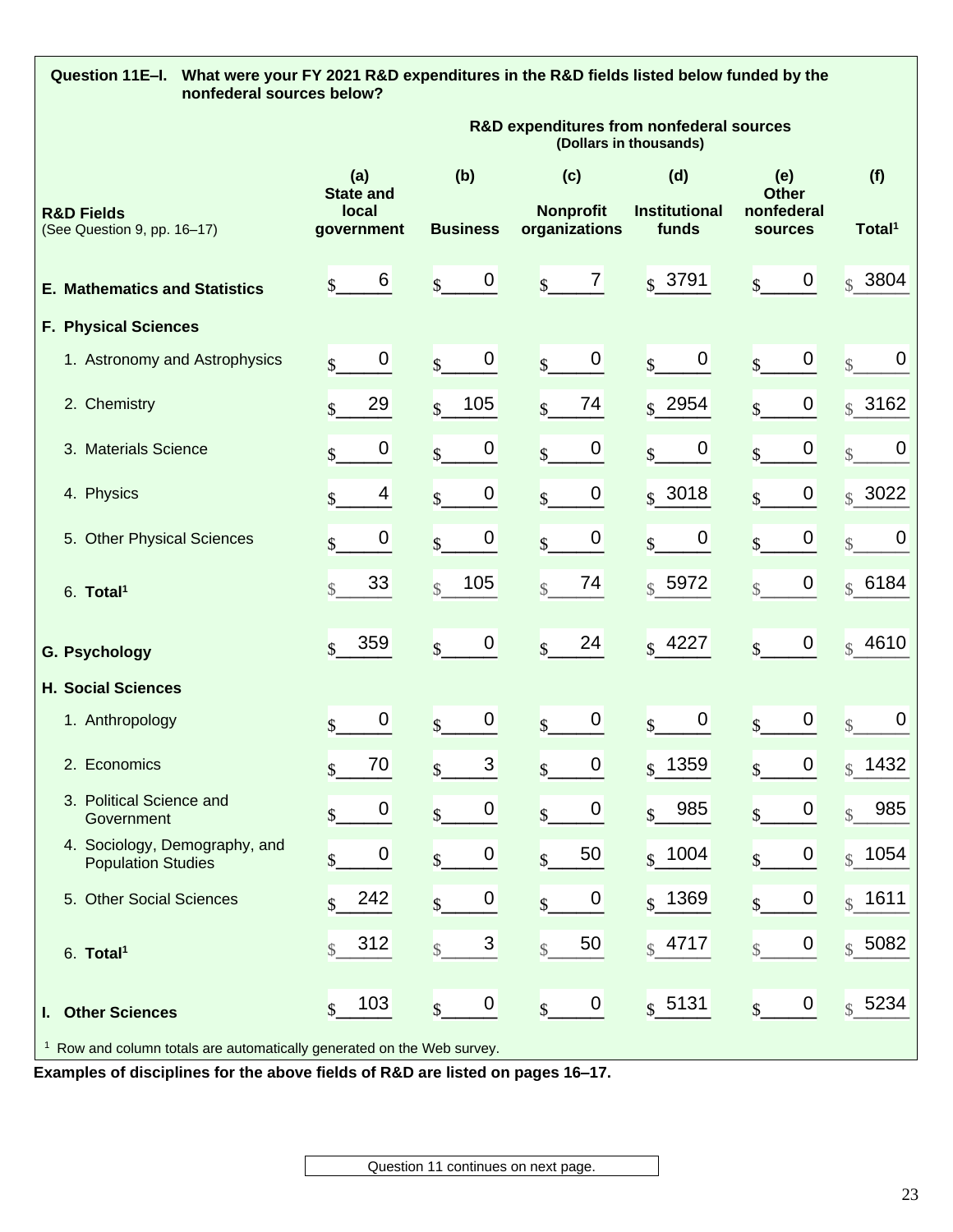# **Question 11J–K. What were your FY 2021 R&D expenditures in the non-science and engineering (non-S&E) fields funded by the nonfederal sources below?**

|                                                              | R&D expenditures from nonfederal sources<br>(Dollars in thousands) |                                        |                                             |                                  |                                   |                                 |
|--------------------------------------------------------------|--------------------------------------------------------------------|----------------------------------------|---------------------------------------------|----------------------------------|-----------------------------------|---------------------------------|
|                                                              | (a)<br><b>State and</b>                                            | (b)                                    | (c)                                         | (d)                              | (e)<br><b>Other</b>               | (f)                             |
| <b>R&amp;D Fields</b><br>(See Question 9, p. 19)             | <b>local</b><br>government                                         | <b>Business</b>                        | <b>Nonprofit</b><br>organizations           | <b>Institutional</b><br>funds    | nonfederal<br><b>sources</b>      | Total <sup>1</sup>              |
| J. Non-S&E Fields                                            |                                                                    |                                        |                                             |                                  |                                   |                                 |
| 1. Business Management and<br><b>Business Administration</b> | 8                                                                  | 363<br>$\mathbf{s}$                    | $\boldsymbol{0}$<br>$\mathbf{s}$            | $\frac{1}{3}$ 16564              | 22<br>$\mathbf{\hat{S}}$          | $\frac{1}{3}$ 16957             |
| 2. Communication and<br><b>Communications Technologies</b>   | 393<br>$\mathcal{S}$                                               | 38<br>$\mathbf{\hat{S}}$               | $\boldsymbol{0}$<br>$\mathbf{\hat{S}}$      | $s$ 1218                         | $\boldsymbol{0}$<br>$\mathbf{s}$  | $\frac{1}{3}$ 1649              |
| 3. Education                                                 | 10<br>$\mathcal{S}$                                                | $\boldsymbol{0}$<br>$\mathbf{s}$       | 19<br>$\mathbf{s}$                          | $s$ 2227                         | 0<br>$\mathbf{\hat{S}}$           | $\frac{1}{3}$ 2256              |
| 4. Humanities                                                | $\boldsymbol{0}$<br>\$                                             | $\boldsymbol{0}$<br>$\mathbf{\hat{S}}$ | $\boldsymbol{0}$<br>$\mathsf{\$}$           | $\frac{1}{2}$ 4662               | $\boldsymbol{0}$<br>\$            | $\frac{1}{3}$ 4662              |
| 5. Law                                                       | $\mathbf 0$<br>$\mathbf{\hat{S}}$                                  | $\mathbf 0$<br>$\mathbf{s}$            | $\mathbf 0$<br>$\mathbf{\hat{S}}$           | $\boldsymbol{0}$<br>\$           | $\pmb{0}$<br>$\mathbf{\hat{s}}$   | $\overline{0}$<br>$\mathcal{S}$ |
| 6. Social Work                                               | $\mathbf 0$                                                        | $\boldsymbol{0}$<br>$\mathbf{s}$       | $\boldsymbol{0}$<br>$\overline{\mathbf{S}}$ | $\boldsymbol{0}$<br>$\mathbf{s}$ | $\boldsymbol{0}$<br>$\mathcal{S}$ | $\mathbf 0$<br>$\mathcal{S}$    |
| 7. Visual and Performing Arts                                | 8<br>$\mathbf{\hat{s}}$                                            | $\boldsymbol{0}$<br>$\mathbf{\hat{S}}$ | 18<br>$\mathbf{\hat{S}}$                    | $s$ 1134                         | $\mathbf 0$<br>$\mathbf{s}$       | $\frac{1}{3}$ 1160              |
| 8. Other Non-S&E Fields                                      | 937<br>$\mathcal{S}$                                               | 322<br>$\mathbf{\hat{s}}$              | 97<br>$\mathbf{\hat{S}}$                    | $\frac{1}{3}$ 16552              | 86<br>$\hat{\mathbf{r}}$          | $\frac{1}{3}$ 17994             |
| 9. Total <sup>1</sup>                                        | $\frac{1}{3}$ 1356                                                 | 723<br>$\mathcal{S}$                   | 134<br>$\mathcal{S}$                        | $\frac{1}{3}$ 42357              | 108<br>$\mathcal{S}$              | $\frac{1}{3}$ 44678             |
| K. Total for All Fields of R&D <sup>1</sup>                  | $\frac{1}{3}$ 21258                                                | $s$ 9786                               | $\frac{1}{2}$ 2322                          | $\frac{1}{3}$ 117732             | 273<br>$\mathcal{S}$              | $\frac{1}{3}$ 151371            |

**Totals in row K, columns a–e should match corresponding sources in Question 1, rows b–f.**

<sup>1</sup> Row and column totals are automatically generated on the Web survey.

**Examples of disciplines for non-S&E fields of R&D are listed on page 19.**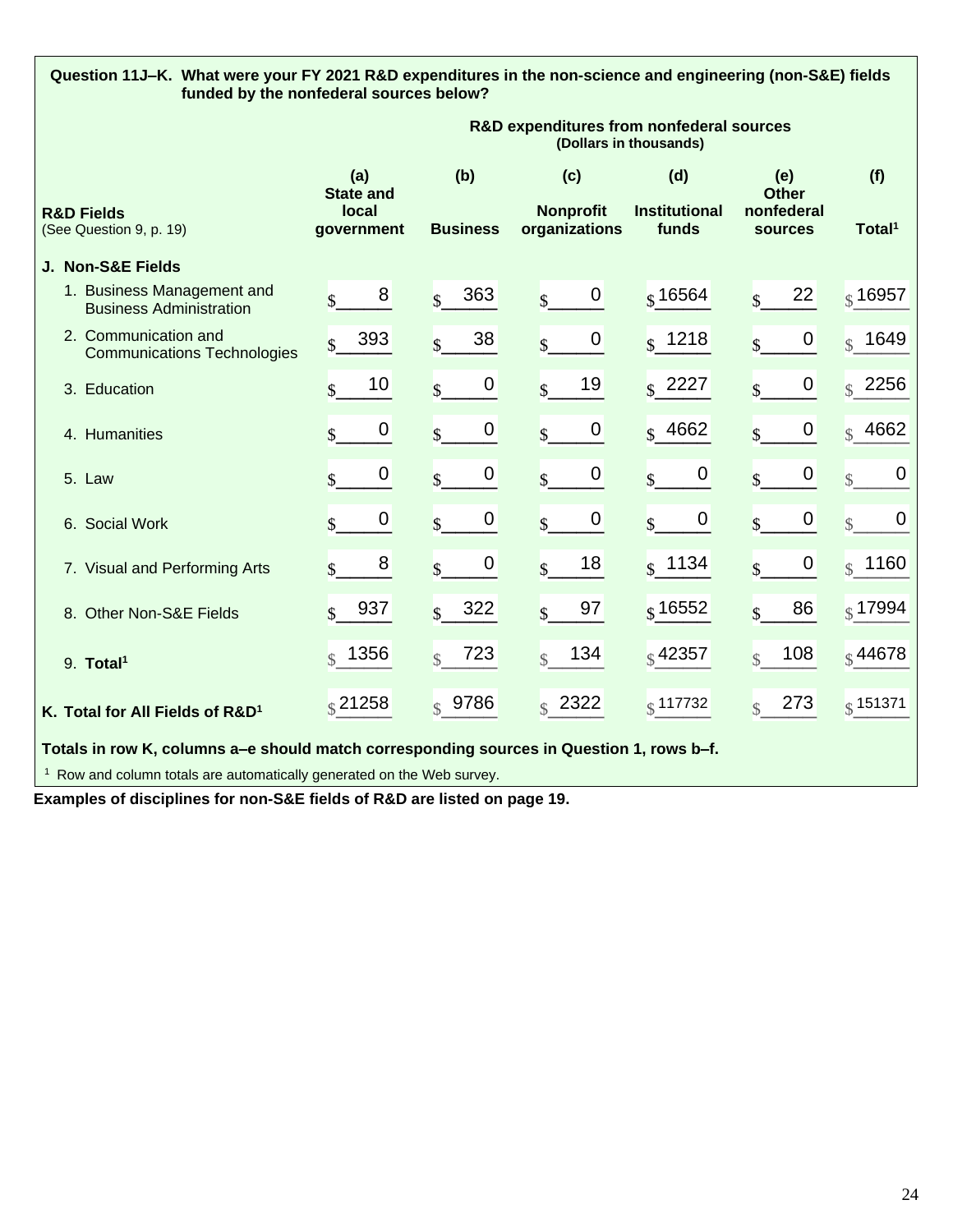|    | <b>Question 12.</b>   | Of the total amount of R&D expenditures reported in Question 1, row g, what were<br>the amounts for the following types of costs?                                                                                                                                                                                                                                                                                         |                                                       |
|----|-----------------------|---------------------------------------------------------------------------------------------------------------------------------------------------------------------------------------------------------------------------------------------------------------------------------------------------------------------------------------------------------------------------------------------------------------------------|-------------------------------------------------------|
|    |                       | Please report only direct costs (including cost sharing) in rows a-e.<br>Recovered and unrecovered indirect costs should be reported in rows f1 and f2.<br>$\bullet$                                                                                                                                                                                                                                                      |                                                       |
|    |                       |                                                                                                                                                                                                                                                                                                                                                                                                                           | <b>R&amp;D expenditures</b><br>(Dollars in thousands) |
|    |                       | a. Salaries, wages, and fringe benefits<br>Include compensation for all R&D personnel whether full-time or part-time,<br>temporary or permanent. Include salaries, wages, and fringe benefits paid<br>from your institution's funds and from external support.                                                                                                                                                            | 101834<br>$\mathcal{S}$                               |
|    |                       | b. Software purchases<br>All payments for software. Include both purchases of software packages<br>and license fees for systems.                                                                                                                                                                                                                                                                                          |                                                       |
|    |                       | 1. Noncapitalized software                                                                                                                                                                                                                                                                                                                                                                                                | 153<br>\$                                             |
|    |                       | 2. Capitalized software (If you are unable to distinguish capitalized<br>software from capitalized equipment, report both in row c.)                                                                                                                                                                                                                                                                                      | 48<br>\$                                              |
| C. |                       | <b>Capitalized equipment</b><br>Payments for movable equipment exceeding your institution's capitalization<br>threshold. Include ancillary costs such as delivery and setup.                                                                                                                                                                                                                                              | 6376<br>\$                                            |
| d. |                       | Pass-throughs to other universities or organizations<br>(should match the total in Question 8, row e, column 3)                                                                                                                                                                                                                                                                                                           | 6394<br>$\mathbf{\hat{S}}$                            |
| е. |                       | <b>Other direct costs</b><br>Other costs that do not fit into one of the above categories, including<br>(but not limited to) travel, tuition waivers, services such as consulting,<br>computer usage fees, and supplies.                                                                                                                                                                                                  | 65821<br>\$                                           |
| f. | <b>Indirect costs</b> | 1. Recovered indirect costs<br>10977<br>$\mathbf{\hat{S}}$<br>Reimbursement of Facilities and Administrative (F&A) costs<br>(Confidential <sup>1</sup> )<br>from external sponsors                                                                                                                                                                                                                                        |                                                       |
|    |                       | 2. Unrecovered indirect costs<br>7196<br>\$<br>(should equal Question 1, row e3)<br>(Confidential <sup>1</sup> )                                                                                                                                                                                                                                                                                                          |                                                       |
|    | 3.                    | Total indirect costs <sup>2</sup>                                                                                                                                                                                                                                                                                                                                                                                         | 18173                                                 |
| g. | Total <sup>2</sup>    | (should match total from Question 1, row g)                                                                                                                                                                                                                                                                                                                                                                               | 198799                                                |
|    |                       | <sup>1</sup> Information from confidential items is not published or released for individual institutions; only aggregate totals will appear in<br>publications. In accordance with the National Science Foundation Act of 1950, as amended, and other applicable federal laws, your<br>responses will not be disclosed in identifiable form to anyone other than agency employees or authorized persons. Per the Federal |                                                       |

systems that transmit your data. <sup>2</sup> Totals are automatically generated on the Web survey.

| <b>Question 13.</b> | At the end of FY 2021, what were your institution's capitalization thresholds for software and<br>equipment? |  |                        |                        |
|---------------------|--------------------------------------------------------------------------------------------------------------|--|------------------------|------------------------|
|                     |                                                                                                              |  |                        | (Dollars in thousands) |
|                     |                                                                                                              |  | (1)<br><b>Software</b> | <b>Equipment</b>       |
|                     | <b>Capitalization thresholds</b>                                                                             |  | 5.0                    | 5.0                    |

Cybersecurity Enhancement Act of 2015, your data are protected from cybersecurity risks through screening of the federal information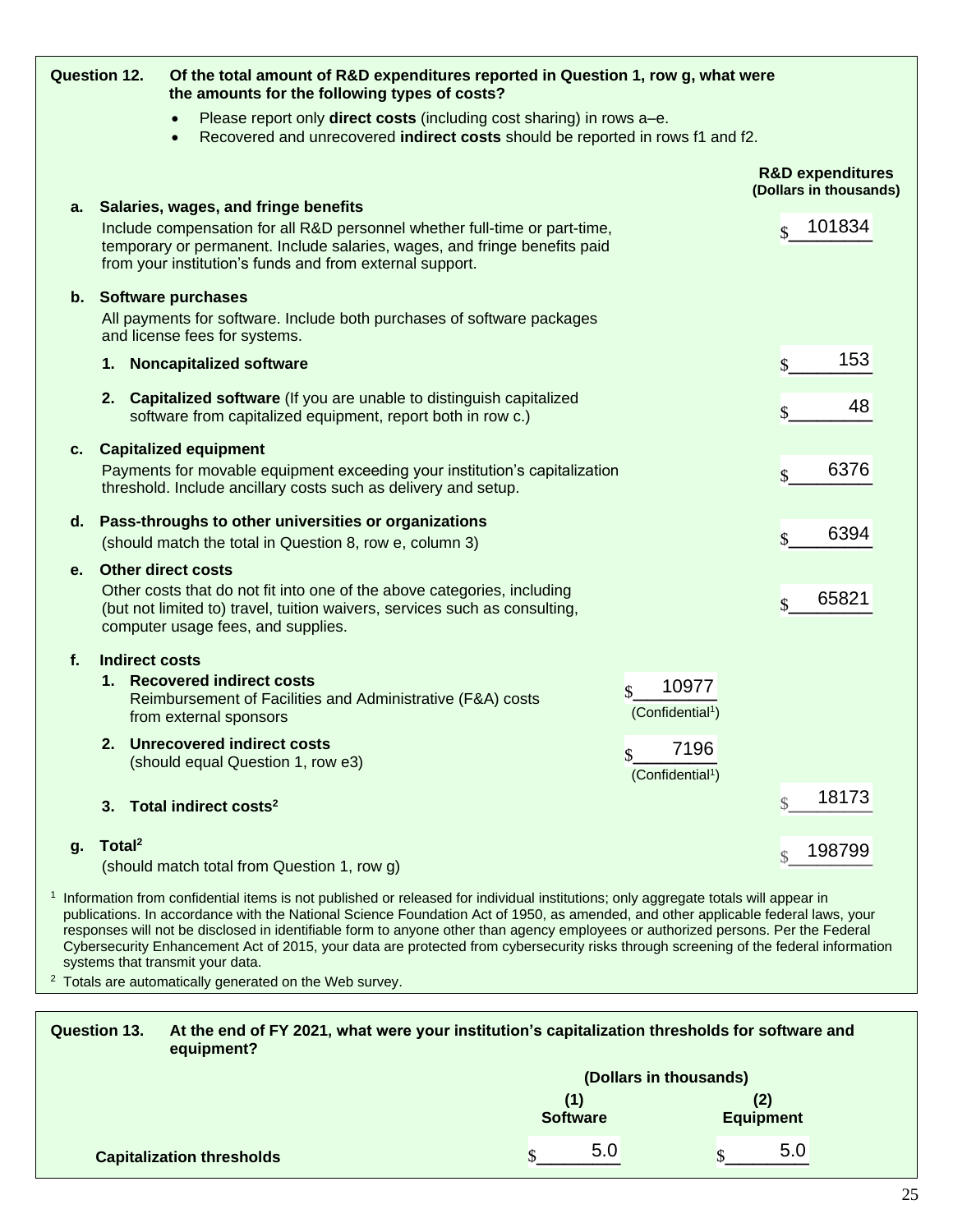# **Question 14A–C. For the R&D fields below, what portion of your FY 2021 R&D expenditures went for the purchase of capitalized R&D equipment?**

• Question 14 total (row K, column c) should match Question 12, row c (Capitalized equipment).

|    |                                                                                   | <b>R&amp;D equipment expenditures</b><br>(Dollars in thousands) |                       |                         |                          |                         |                           |
|----|-----------------------------------------------------------------------------------|-----------------------------------------------------------------|-----------------------|-------------------------|--------------------------|-------------------------|---------------------------|
|    | <b>R&amp;D Fields</b><br>(See Question 9, pp. 13-14)                              |                                                                 | (a)<br><b>Federal</b> |                         | (b)<br><b>Nonfederal</b> |                         | (c)<br>Total <sup>1</sup> |
| Α. | <b>Computer and Information Sciences</b>                                          | \$                                                              | 18                    | \$                      | 43                       | \$                      | 61                        |
| В. | <b>Engineering</b>                                                                |                                                                 |                       |                         |                          |                         |                           |
|    | 1. Aerospace, Aeronautical, and Astronautical Engineering                         | \$                                                              | 0                     | $\overline{\mathbb{S}}$ | 207                      | $\overline{\mathbb{S}}$ | 207                       |
|    | 2. Bioengineering and Biomedical Engineering                                      | \$                                                              | 0                     | \$                      | 0                        | \$                      | 0                         |
|    | 3. Chemical Engineering                                                           |                                                                 | 382                   |                         | 373                      | \$                      | 755                       |
|    | 4. Civil Engineering                                                              | \$                                                              | 134                   | \$                      | 59                       |                         | 193                       |
|    | 5. Electrical, Electronic, and Communications Engineering                         | $\mathbf{\$}$                                                   | 695                   | \$                      | 162                      | \$                      | 857                       |
|    | 6. Industrial and Manufacturing Engineering                                       | \$                                                              | 0                     | \$                      | 10                       |                         | 10                        |
|    | 7. Mechanical Engineering                                                         |                                                                 | 21                    |                         | 0                        |                         | 21                        |
|    | 8. Metallurgical and Materials Engineering                                        | \$                                                              | 0                     |                         | 444                      |                         | 444                       |
|    | 9. Other Engineering                                                              | \$                                                              | 0                     | \$                      | 0                        | \$                      | $\mathbf 0$               |
|    | 10. Total <sup>1</sup>                                                            | $\overline{\mathbb{S}}$                                         | 1232                  | $\overline{\mathbb{S}}$ | 1255                     | $\mathcal{S}$           | 2487                      |
| C. | Geosciences, Atmospheric Sciences, and Ocean Sciences                             |                                                                 |                       |                         |                          |                         |                           |
|    | 1. Atmospheric Science and Meteorology                                            | \$                                                              | 0                     | \$                      | 0                        | \$                      | 0                         |
|    | 2. Geological and Earth Sciences                                                  | \$                                                              | 0                     | \$                      | 17                       | \$                      | 17                        |
|    | 3. Ocean Sciences and Marine Sciences                                             | \$                                                              | 0                     | \$                      | 0                        | \$                      | 0                         |
|    | 4. Other Geosciences, Atmospheric Sciences, and<br><b>Ocean Sciences</b>          | \$                                                              | 0                     | \$                      | 0                        | \$                      | $\boldsymbol{0}$          |
|    | 5. Total <sup>1</sup>                                                             | $\mathcal{S}$                                                   | 0                     | $\mathcal{S}$           | 17                       | \$                      | 17                        |
|    | <sup>1</sup> Row and column totals are automatically generated on the Web survey. |                                                                 |                       |                         |                          |                         |                           |

**Examples of disciplines for the above fields of R&D are listed on pages 13–14.**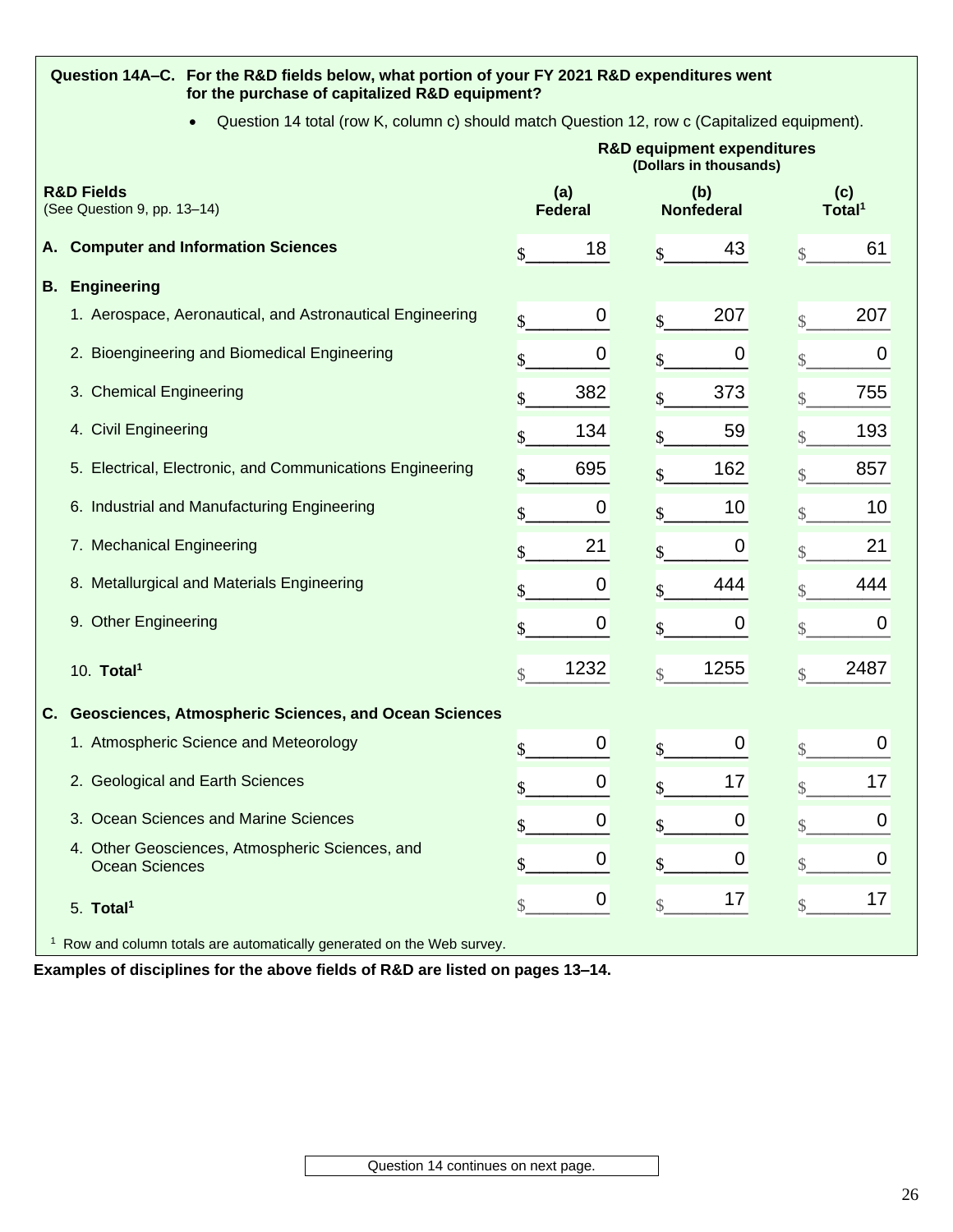|              | Question 14D-I.<br>For the R&D fields below, what portion of your FY 2021 R&D expenditures went<br>for the purchase of capitalized R&D equipment? |                                                                      |                      |                                                                 |                |              |                          |                         |                           |
|--------------|---------------------------------------------------------------------------------------------------------------------------------------------------|----------------------------------------------------------------------|----------------------|-----------------------------------------------------------------|----------------|--------------|--------------------------|-------------------------|---------------------------|
|              |                                                                                                                                                   |                                                                      |                      | <b>R&amp;D equipment expenditures</b><br>(Dollars in thousands) |                |              |                          |                         |                           |
|              | <b>R&amp;D Fields</b><br>(See Question 9, pp. 15-17)                                                                                              |                                                                      |                      | (a)                                                             | <b>Federal</b> |              | (b)<br><b>Nonfederal</b> |                         | (c)<br>Total <sup>1</sup> |
|              | <b>D.</b> Life Sciences                                                                                                                           |                                                                      |                      |                                                                 |                |              |                          |                         |                           |
|              | 1. Agricultural Sciences                                                                                                                          |                                                                      | \$                   |                                                                 | 501            | \$           | 666                      | $\overline{\mathbb{S}}$ | 1167                      |
|              |                                                                                                                                                   | 2. Biological and Biomedical Sciences                                | \$                   |                                                                 | 119            | \$           | 802                      | $\mathcal{S}$           | 921                       |
|              | 3. Health Sciences                                                                                                                                |                                                                      | \$                   |                                                                 | 116            | \$           | 381                      | \$                      | 497                       |
|              |                                                                                                                                                   | 4. Natural Resources and Conservation                                | \$                   |                                                                 | 50             | \$           | 105                      | $\mathcal{S}$           | 155                       |
|              | 5. Other Life Sciences                                                                                                                            |                                                                      | \$                   |                                                                 | 0              | \$           | $\boldsymbol{0}$         | $\mathcal{S}$           | 0                         |
|              | 6. Total <sup>1</sup>                                                                                                                             |                                                                      | $\sqrt{\frac{1}{2}}$ |                                                                 | 786            | \$           | 1954                     | $\overline{\mathbb{S}}$ | 2740                      |
| Е.           | <b>Mathematics and Statistics</b>                                                                                                                 |                                                                      | \$                   |                                                                 | 0              | \$           | $\boldsymbol{0}$         | $\sqrt{\frac{1}{2}}$    | 0                         |
| F.           | <b>Physical Sciences</b>                                                                                                                          |                                                                      |                      |                                                                 |                |              |                          |                         |                           |
|              |                                                                                                                                                   | 1. Astronomy and Astrophysics                                        | \$                   |                                                                 | 0              | \$           | $\boldsymbol{0}$         | $\mathbb{S}$            | 0                         |
|              | 2. Chemistry                                                                                                                                      |                                                                      | \$                   |                                                                 | 316            | \$           | 20                       | $\overline{\mathbb{S}}$ | 336                       |
|              | 3. Materials Science                                                                                                                              |                                                                      | \$                   |                                                                 | 0              | \$           | 0                        | \$                      | $\boldsymbol{0}$          |
|              | 4. Physics                                                                                                                                        |                                                                      | \$                   |                                                                 | 69             | \$           | 357                      | \$                      | 426                       |
|              | 5. Other Physical Sciences                                                                                                                        |                                                                      | \$                   |                                                                 | 0              | \$           | $\boldsymbol{0}$         | $\mathcal{S}$           | $\boldsymbol{0}$          |
|              | 6. Total <sup>1</sup>                                                                                                                             |                                                                      | \$                   |                                                                 | 385            | \$           | 377                      | $\overline{\mathbb{S}}$ | 762                       |
| G.           | <b>Psychology</b>                                                                                                                                 |                                                                      | \$                   |                                                                 | 0              | \$           | 0                        | $\mathcal{S}$           | 0                         |
| Н.           | <b>Social Sciences</b>                                                                                                                            |                                                                      |                      |                                                                 |                |              |                          |                         |                           |
|              | 1. Anthropology                                                                                                                                   |                                                                      | \$                   |                                                                 | 0              | \$           | 0                        | $\mathcal{S}$           | 0                         |
|              | 2. Economics                                                                                                                                      |                                                                      |                      |                                                                 | O              |              | 0                        |                         | 0                         |
|              |                                                                                                                                                   | 3. Political Science and Government                                  |                      |                                                                 | O              | \$           | 0                        |                         | 0                         |
|              |                                                                                                                                                   | 4. Sociology, Demography, and Population Studies                     |                      |                                                                 | 0              | \$           | 0                        | \$                      | 0                         |
|              | 5. Other Social Sciences                                                                                                                          |                                                                      | \$                   |                                                                 | 6              | \$           | 0                        | $\mathcal{S}$           | 6                         |
|              | 6. Total <sup>1</sup>                                                                                                                             |                                                                      | \$                   |                                                                 | 6              | $\mathbb{S}$ | $\mathbf 0$              | $\mathcal{S}$           | 6                         |
| ı.           | <b>Other Sciences</b>                                                                                                                             |                                                                      | \$                   |                                                                 | 0              | \$           | 128                      | $\mathcal{S}$           | 128                       |
| $\mathbf{1}$ |                                                                                                                                                   | Row and column totals are automatically generated on the Web survey. |                      |                                                                 |                |              |                          |                         |                           |
|              | Examples of disciplines for the above fields of R&D are listed on pages 15-17.                                                                    |                                                                      |                      |                                                                 |                |              |                          |                         |                           |

Question 14 continues on next page.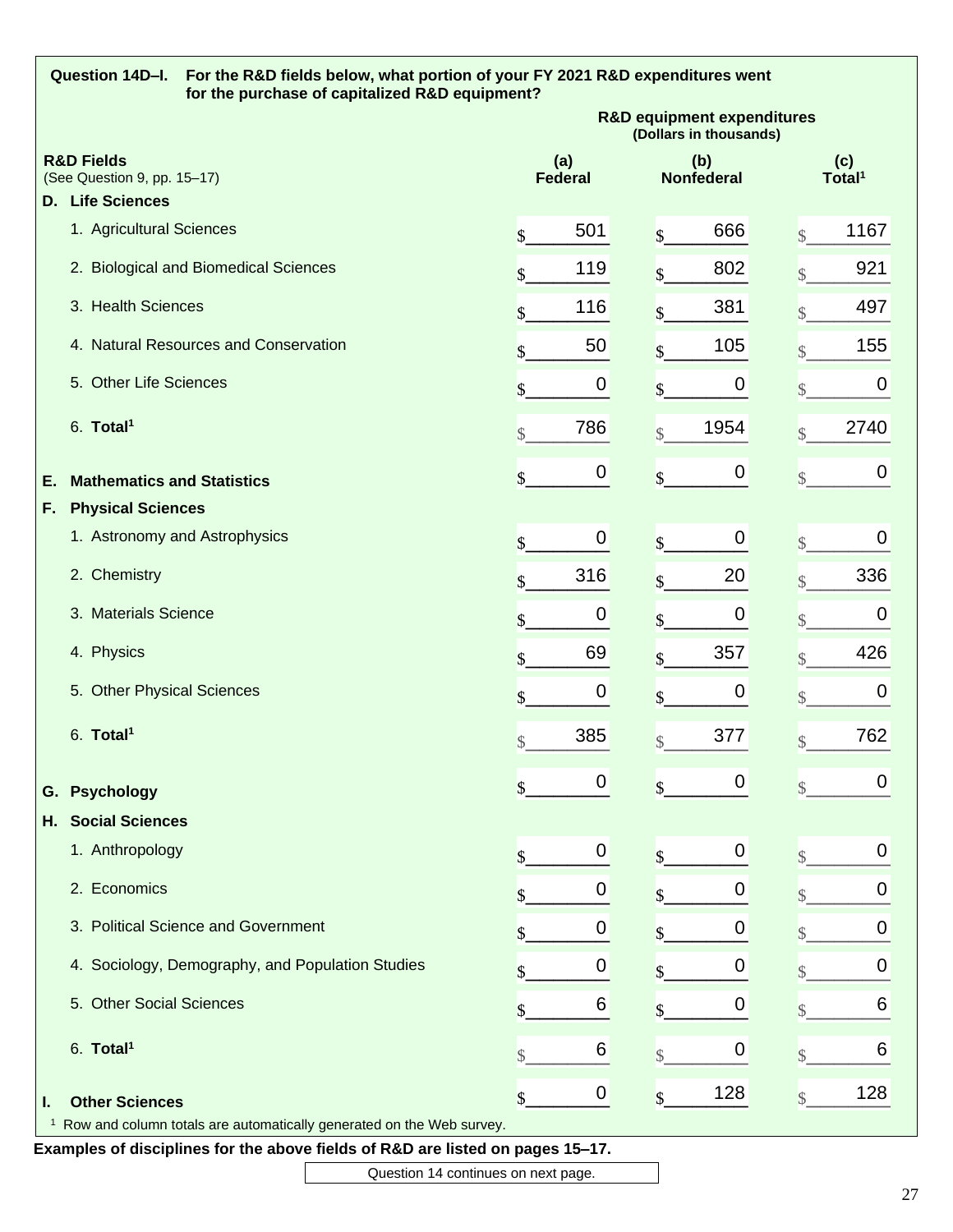| Question 14J–K. For the non-science and engineering (non-S&E) R&D fields below, what portion of your<br>FY 2021 R&D expenditures went for the purchase of capitalized R&D equipment? |                                                                                     |                                                    |                                                                 |                  |                    |                          |                           |      |
|--------------------------------------------------------------------------------------------------------------------------------------------------------------------------------------|-------------------------------------------------------------------------------------|----------------------------------------------------|-----------------------------------------------------------------|------------------|--------------------|--------------------------|---------------------------|------|
|                                                                                                                                                                                      |                                                                                     |                                                    | <b>R&amp;D equipment expenditures</b><br>(Dollars in thousands) |                  |                    |                          |                           |      |
|                                                                                                                                                                                      | <b>R&amp;D Fields</b><br>(See Question 9, p. 19)                                    |                                                    |                                                                 | (a)<br>Federal   |                    | (b)<br><b>Nonfederal</b> | (c)<br>Total <sup>1</sup> |      |
| J.                                                                                                                                                                                   | <b>Non-S&amp;E Fields</b>                                                           |                                                    |                                                                 |                  |                    |                          |                           |      |
|                                                                                                                                                                                      |                                                                                     | 1. Business Management and Business Administration | \$                                                              | 16               | \$                 | 0                        | $\overline{\mathbb{S}}$   | 16   |
|                                                                                                                                                                                      |                                                                                     | 2. Communication and Communications Technologies   | \$                                                              | 0                | \$                 | $\mathbf 0$              | $\mathcal{S}$             | 0    |
|                                                                                                                                                                                      | 3. Education                                                                        |                                                    | \$                                                              | 0                | $\mathbf{\hat{S}}$ | 0                        |                           | 0    |
|                                                                                                                                                                                      | 4. Humanities                                                                       |                                                    | \$                                                              | $\boldsymbol{0}$ | \$                 | $\boldsymbol{0}$         | $\overline{\mathbb{S}}$   | 0    |
|                                                                                                                                                                                      | 5. Law                                                                              |                                                    | \$                                                              | 0                | \$                 | 0                        | $\overline{\mathbb{S}}$   | 0    |
|                                                                                                                                                                                      | 6. Social Work                                                                      |                                                    |                                                                 | 0                | \$                 | 0                        | $\overline{\mathcal{S}}$  | 0    |
|                                                                                                                                                                                      | 7. Visual and Performing Arts                                                       |                                                    | $\mathbf{s}$                                                    | $\mathbf 0$      | $\mathbf{\hat{S}}$ | 6                        | $\mathcal{S}$             | 6    |
|                                                                                                                                                                                      | 8. Other Non-S&E Fields                                                             |                                                    | \$                                                              | 6                | \$                 | 147                      | $\mathcal{S}$             | 153  |
|                                                                                                                                                                                      | 9. Total <sup>1</sup>                                                               |                                                    | $\mathcal{S}$                                                   | 22               | $\mathcal{S}$      | 153                      | $\mathcal{S}$             | 175  |
|                                                                                                                                                                                      | K. Total for All Fields of R&D <sup>1</sup>                                         |                                                    | \$                                                              | 2449             | $\mathcal{S}$      | 3927                     | $\mathcal{S}$             | 6376 |
|                                                                                                                                                                                      | Total for row K, column c, should match Question 12, row c (Capitalized equipment). |                                                    |                                                                 |                  |                    |                          |                           |      |
| <sup>1</sup> Row and column totals are automatically generated on the Web survey.                                                                                                    |                                                                                     |                                                    |                                                                 |                  |                    |                          |                           |      |

**Examples of disciplines for non-S&E fields of R&D are listed on page 19.**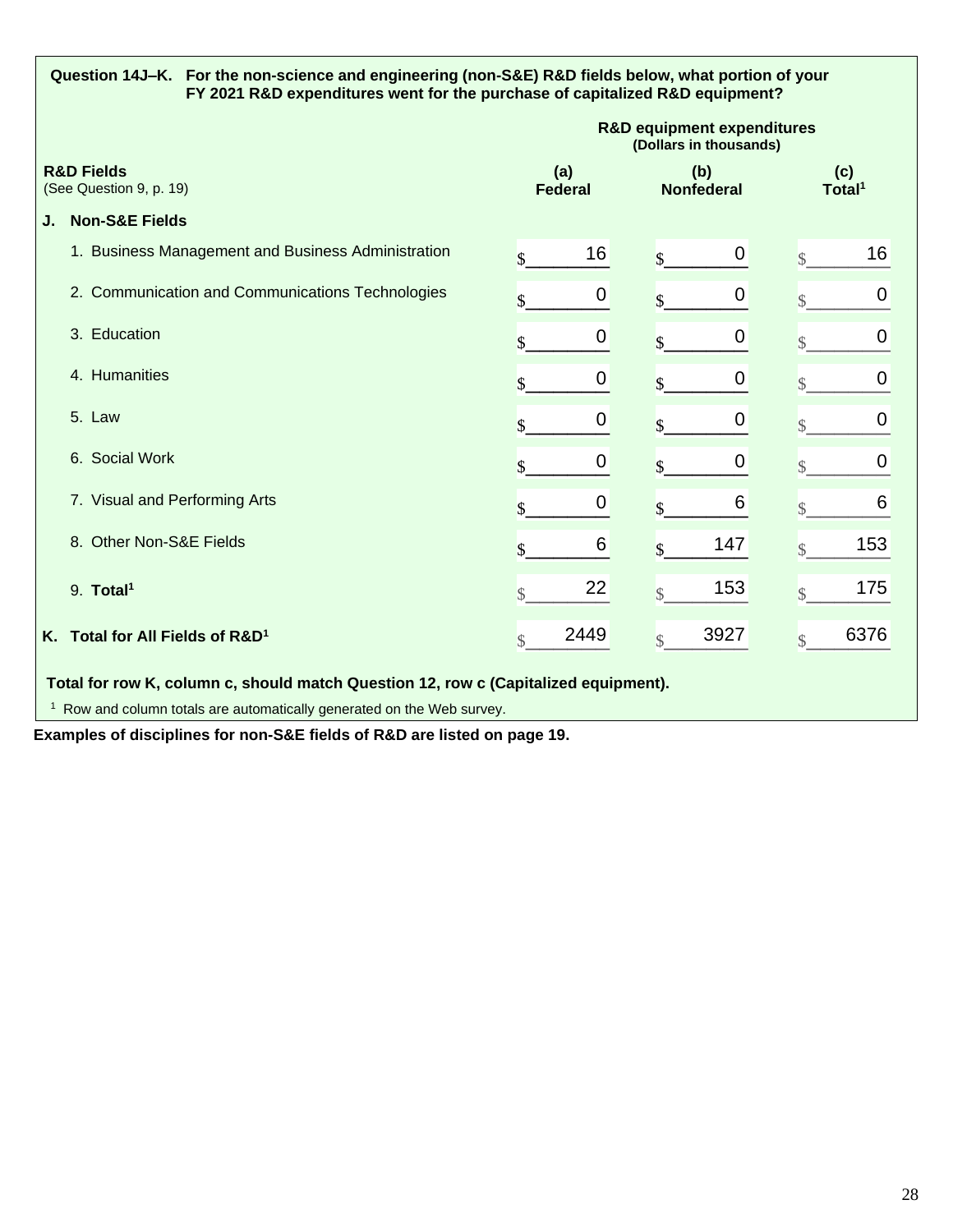| <b>Question 15.</b><br>How many personnel (headcount) worked in the functions listed below in FY 2021, and in<br>which demographic and educational categories would these personnel be placed? |                                                                                                                                                                                                                                                                                                    |                            |                                                      |                                 |                    |  |  |
|------------------------------------------------------------------------------------------------------------------------------------------------------------------------------------------------|----------------------------------------------------------------------------------------------------------------------------------------------------------------------------------------------------------------------------------------------------------------------------------------------------|----------------------------|------------------------------------------------------|---------------------------------|--------------------|--|--|
|                                                                                                                                                                                                | All items on this question are confidential <sup>1</sup> .<br>$\bullet$<br>Count each person only once.<br>$\bullet$                                                                                                                                                                               |                            |                                                      |                                 |                    |  |  |
|                                                                                                                                                                                                | Include all personnel and students paid from R&D accounts regardless of how much they<br>$\bullet$<br>were paid. Pay could be a salary, a stipend or tuition remission.                                                                                                                            |                            |                                                      |                                 |                    |  |  |
|                                                                                                                                                                                                | Exclude personnel that would be considered indirect research support such as research<br>$\bullet$<br>administration and other personnel not paid for work on specific research projects.<br>Functions are defined primarily by the nature of the employee's work, not the employee's<br>$\bullet$ |                            |                                                      |                                 |                    |  |  |
|                                                                                                                                                                                                | level of education. Depending on the nature of their work, a student could be placed in any<br>functional category. See page 30 for a description of each R&D function.                                                                                                                            |                            |                                                      |                                 |                    |  |  |
|                                                                                                                                                                                                |                                                                                                                                                                                                                                                                                                    | (a)                        | (b)                                                  | (c)                             | (d)                |  |  |
|                                                                                                                                                                                                |                                                                                                                                                                                                                                                                                                    | <b>Researchers</b>         | <b>R&amp;D</b><br>technicians                        | <b>R&amp;D support</b><br>staff | Total <sup>2</sup> |  |  |
| <b>Total R&amp;D personnel</b><br>А.                                                                                                                                                           |                                                                                                                                                                                                                                                                                                    | 1387                       | 179                                                  | 565                             | 2131               |  |  |
| B. Sex                                                                                                                                                                                         |                                                                                                                                                                                                                                                                                                    |                            |                                                      |                                 |                    |  |  |
| 1. Female                                                                                                                                                                                      |                                                                                                                                                                                                                                                                                                    | 497                        | 68                                                   | 321                             | 886                |  |  |
| 2. Male                                                                                                                                                                                        |                                                                                                                                                                                                                                                                                                    | 890                        | 110                                                  | 244                             | 1244               |  |  |
|                                                                                                                                                                                                | 3. Sex unknown or not stated                                                                                                                                                                                                                                                                       | $\boldsymbol{0}$           | 1                                                    | $\mathbf 0$                     | 1                  |  |  |
| C. Citizenship                                                                                                                                                                                 |                                                                                                                                                                                                                                                                                                    |                            |                                                      |                                 |                    |  |  |
|                                                                                                                                                                                                | 1. U.S. citizens and permanent residents (non-U.S.<br>citizens holding Green Cards)                                                                                                                                                                                                                | 1016                       | 164                                                  | 535                             | 1715               |  |  |
|                                                                                                                                                                                                | 2. Foreign nationals holding temporary visas                                                                                                                                                                                                                                                       | 367                        | 14                                                   | 28                              | 409                |  |  |
|                                                                                                                                                                                                | 3. Citizenship or residency status unknown or not stated                                                                                                                                                                                                                                           | 4                          | 1                                                    | $\overline{2}$                  | 7                  |  |  |
|                                                                                                                                                                                                | D. Highest level of education completed                                                                                                                                                                                                                                                            | <b>Researchers</b><br>only |                                                      |                                 |                    |  |  |
|                                                                                                                                                                                                | 1. Doctorate (e.g., PhD, DSc, EdD)                                                                                                                                                                                                                                                                 | 755                        |                                                      |                                 |                    |  |  |
|                                                                                                                                                                                                | 2. Professional degree (e.g., JD, LLB, MD, DDS, DVM)                                                                                                                                                                                                                                               | 18                         |                                                      | Do not include                  |                    |  |  |
| 3. Master's degree (e.g., MS, MA, MBA)                                                                                                                                                         | 239                                                                                                                                                                                                                                                                                                |                            | highest level of education<br>for R&D technicians or |                                 |                    |  |  |
| R&D support staff.<br>4. Less than Master's<br>179                                                                                                                                             |                                                                                                                                                                                                                                                                                                    |                            |                                                      |                                 |                    |  |  |
|                                                                                                                                                                                                | 5. Education level unknown or not stated                                                                                                                                                                                                                                                           | 196                        |                                                      |                                 |                    |  |  |
| <sup>1</sup> Information from confidential items is not published or released for individual institutions; only aggregate totals will appear in publications.                                  |                                                                                                                                                                                                                                                                                                    |                            |                                                      |                                 |                    |  |  |

In accordance with the National Science Foundation Act of 1950, as amended, and other applicable federal laws, your responses will not be disclosed in identifiable form to anyone other than agency employees or authorized persons. Per the Federal Cybersecurity Enhancement Act of 2015, your data are protected from cybersecurity risks through screening of the federal information systems that transmit your data.

<sup>2</sup> Totals are automatically generated on the Web survey.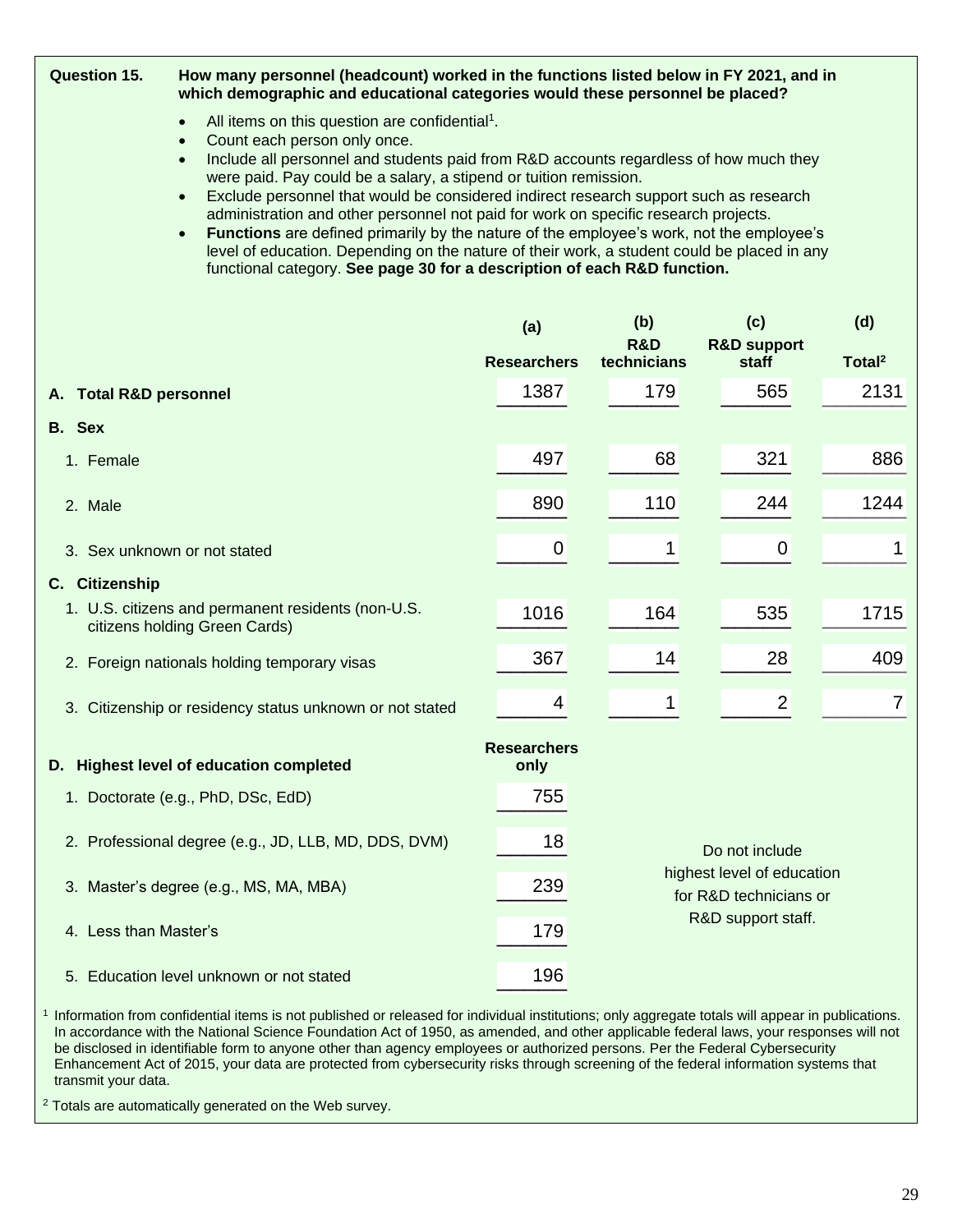| <b>Description of R&amp;D Functions</b>                                                                                                                                                                                       |                                                                                                                                                                                                                                                                                                                                                                                     |                                                                                                                                                                                                                                                                                                                           |  |  |  |
|-------------------------------------------------------------------------------------------------------------------------------------------------------------------------------------------------------------------------------|-------------------------------------------------------------------------------------------------------------------------------------------------------------------------------------------------------------------------------------------------------------------------------------------------------------------------------------------------------------------------------------|---------------------------------------------------------------------------------------------------------------------------------------------------------------------------------------------------------------------------------------------------------------------------------------------------------------------------|--|--|--|
| <b>R&amp;D technicians</b><br><b>R&amp;D support staff</b><br><b>Researchers</b>                                                                                                                                              |                                                                                                                                                                                                                                                                                                                                                                                     |                                                                                                                                                                                                                                                                                                                           |  |  |  |
| Professionals engaged in the<br>conception or creation of new<br>knowledge, products, processes,<br>methods and systems and also in the<br>management of the projects<br>concerned. Include R&D managers in<br>this category. | Persons whose main tasks require<br>technical knowledge and experience in<br>one or more fields of science or<br>engineering, but who contribute to R&D<br>by performing technical tasks such as<br>computer programming, data analysis,<br>ensuring accurate testing, operating lab<br>equipment, and preparing and<br>processing samples under the<br>supervision of researchers. | Not directly involved with the conduct of<br>a research project, but support the<br>researchers and technicians. These<br>employees might include clerical staff,<br>financial and personnel administrators,<br>report writers, patent agents, safety<br>trainers, equipment specialists, and<br>other related employees. |  |  |  |
|                                                                                                                                                                                                                               | Researcher versus R&D technician                                                                                                                                                                                                                                                                                                                                                    |                                                                                                                                                                                                                                                                                                                           |  |  |  |

Researchers contribute more to the creative aspects of R&D whereas technicians provide technical support. For example, a researcher (scientist or engineer) would design an experiment and a technician would run the experiment and assist in analyzing results.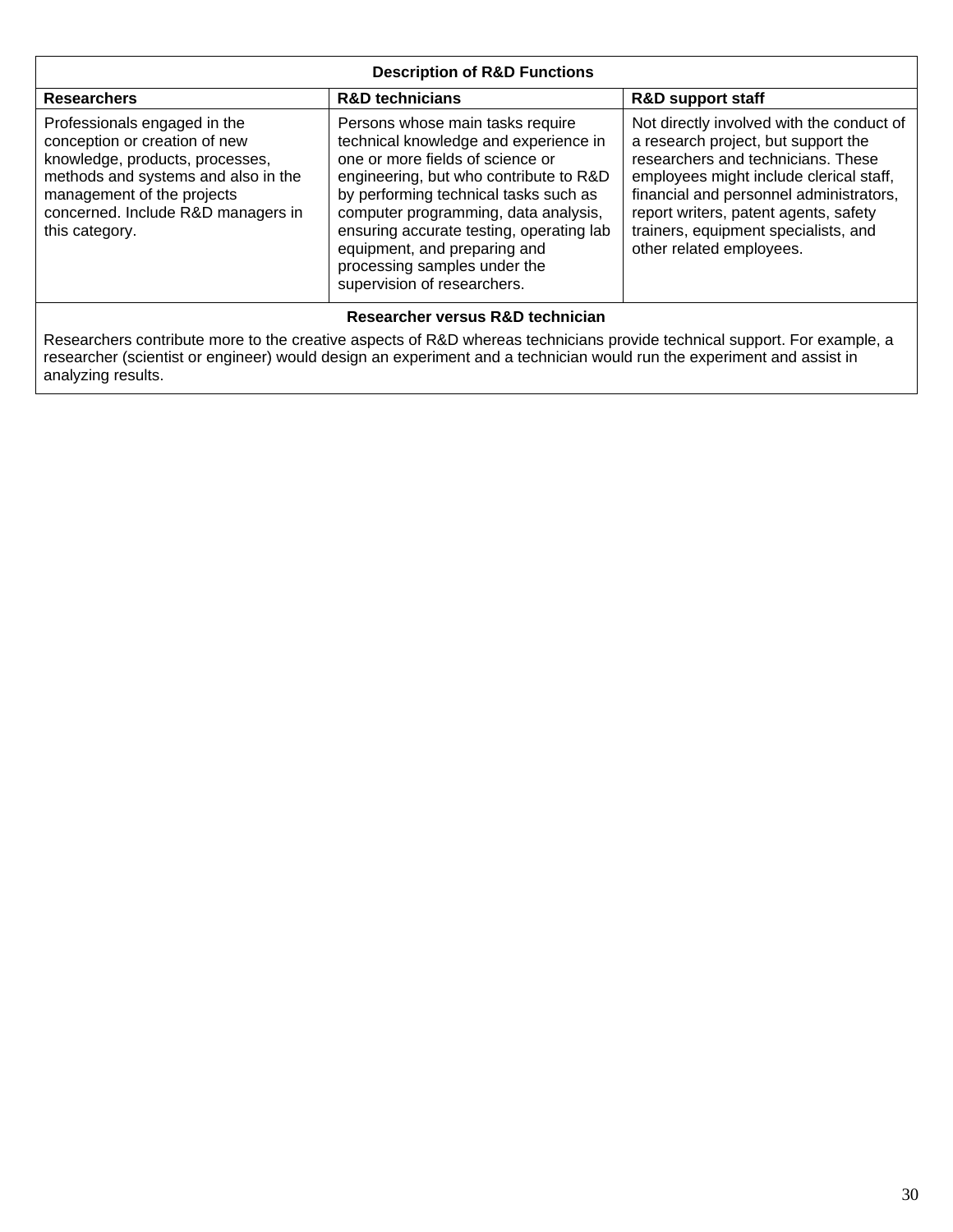| <b>Question 16.</b>                                              |                                                                                                                                                                                                                                                     | How many full-time equivalents (FTEs) worked in the functions listed below in FY 2021?                                                                                                                                                                                             |  |  |  |
|------------------------------------------------------------------|-----------------------------------------------------------------------------------------------------------------------------------------------------------------------------------------------------------------------------------------------------|------------------------------------------------------------------------------------------------------------------------------------------------------------------------------------------------------------------------------------------------------------------------------------|--|--|--|
|                                                                  | All personnel counted in Question 15 should be included in FTE calculations; however, we<br>$\bullet$<br>would NOT expect FTEs to equal headcounts.<br>FTEs for this question are calculated as the total working effort spent on research during a |                                                                                                                                                                                                                                                                                    |  |  |  |
|                                                                  | $\bullet$<br>period.                                                                                                                                                                                                                                | specific period divided by the total effort representing a full-time schedule within the same                                                                                                                                                                                      |  |  |  |
|                                                                  | $\bullet$<br>question, would spend 100% of their working effort on research.<br>See Question 15 for descriptions of each function.<br>$\bullet$                                                                                                     | An individual cannot be more than 1.0 FTE. An individual counted as 1.0 FTE for this                                                                                                                                                                                               |  |  |  |
|                                                                  | The following examples of FTE calculations assume a 40-hour work week and 12-month year (52<br>weeks). However, you should use the hours per week and weeks per year that typically represent<br>a full-time employee at your institution.          |                                                                                                                                                                                                                                                                                    |  |  |  |
|                                                                  | $\bullet$<br><b>FTE</b>                                                                                                                                                                                                                             | 2 research support staff who each work on research full-time for 32 weeks: 2 * (32/52) =1.2                                                                                                                                                                                        |  |  |  |
|                                                                  | $\bullet$<br>$\bullet$<br>$= 1.0$ FTE                                                                                                                                                                                                               | 1 researcher who works on research 20% of the time for 20 weeks, 50% of the time for<br>another 20 weeks, and full-time for 12 weeks: $((20\% * 20) + (50\% * 20) + 12)/52 = 0.5$ FTE<br>10 researchers who each work on research 25% of the time for 20 weeks: 10 * 25% * (20/52) |  |  |  |
|                                                                  | $\bullet$<br>$\bullet$<br>came from R&D accounts: $30,000/100,000 = 0.3$ FTE                                                                                                                                                                        | 1 student who received a stipend for an assumed 200 hours of work: 200/2080 = 0.1 FTE<br>1 researcher with a \$100,000 salary for a 12-month appointment, of which \$30,000 of salary                                                                                              |  |  |  |
|                                                                  | $\bullet$<br>\$40,000 came from R&D accounts: $(40,000/60,000)$ * $(9/12) = 0.5$ FTE                                                                                                                                                                | 1 research support staff member with a \$60,000 salary for a 9-month appointment, of which                                                                                                                                                                                         |  |  |  |
|                                                                  |                                                                                                                                                                                                                                                     | <b>FTEs</b>                                                                                                                                                                                                                                                                        |  |  |  |
|                                                                  |                                                                                                                                                                                                                                                     | (round to 1 decimal place)                                                                                                                                                                                                                                                         |  |  |  |
| <b>Researchers</b><br>a.                                         |                                                                                                                                                                                                                                                     | 563.3                                                                                                                                                                                                                                                                              |  |  |  |
| <b>R&amp;D technicians</b><br>b.                                 |                                                                                                                                                                                                                                                     | 100.2                                                                                                                                                                                                                                                                              |  |  |  |
| С.                                                               | <b>R&amp;D support staff</b>                                                                                                                                                                                                                        | 226.1                                                                                                                                                                                                                                                                              |  |  |  |
| d. Total <sup>1</sup>                                            |                                                                                                                                                                                                                                                     | 889.6                                                                                                                                                                                                                                                                              |  |  |  |
| <sup>1</sup> Total is automatically generated on the Web survey. |                                                                                                                                                                                                                                                     |                                                                                                                                                                                                                                                                                    |  |  |  |